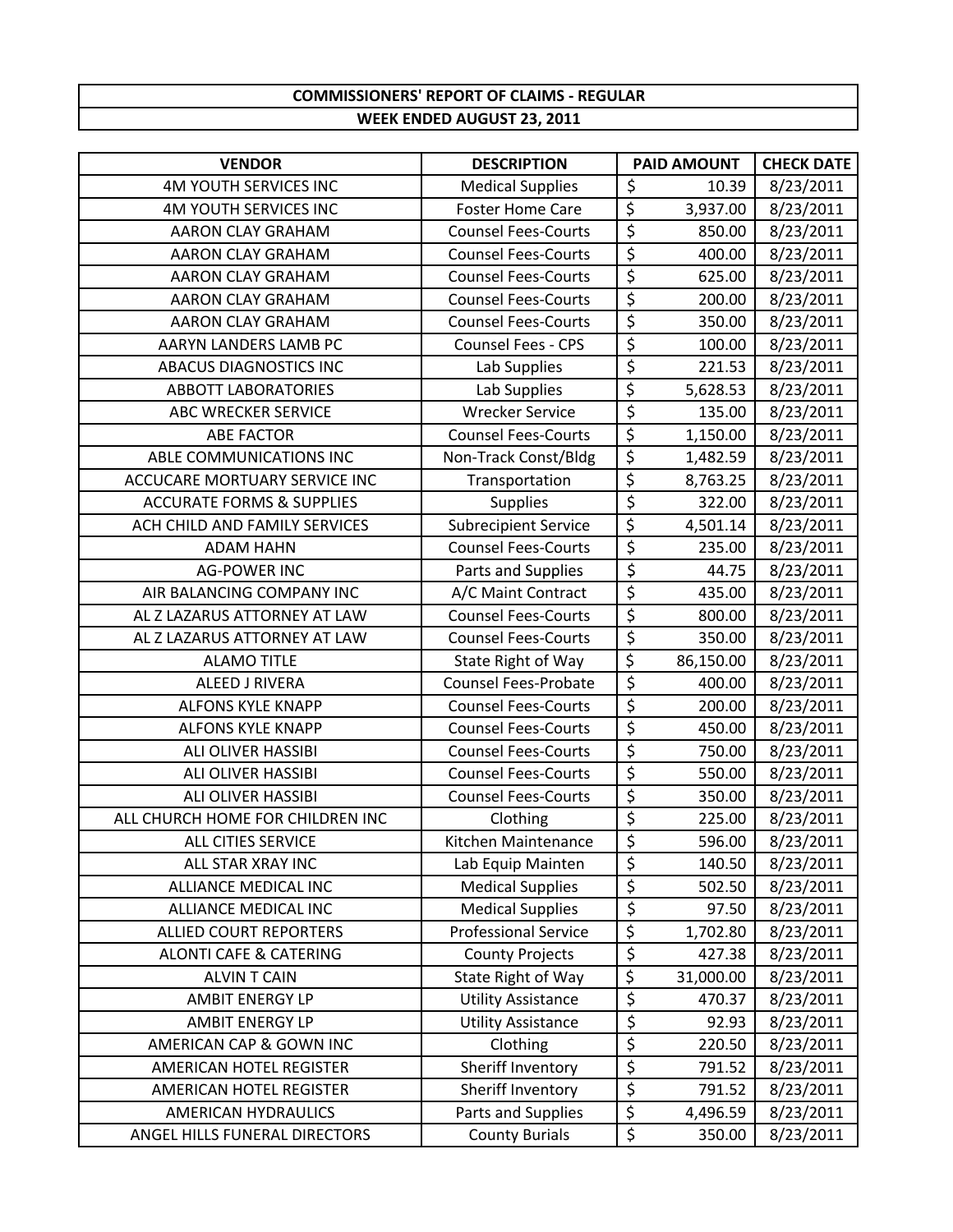| <b>ANTIGUA PROPERTIES LP</b>       | <b>Rental Assistance</b>    | \$                       | 469.00   | 8/23/2011 |
|------------------------------------|-----------------------------|--------------------------|----------|-----------|
| AP/APH SAN ANTONIO LP              | Education                   | \$                       | 311.73   | 8/23/2011 |
| AP/APH SAN ANTONIO LP              | Education                   | $\overline{\xi}$         | 311.73   | 8/23/2011 |
| AP/APH SAN ANTONIO LP              | Education                   | $\overline{\xi}$         | 311.73   | 8/23/2011 |
| APAC TEXAS INC                     | Asphalt-Rock/Hot Mix        | \$                       | 2,443.32 | 8/23/2011 |
| APAC TEXAS INC                     | Asphalt-Rock/Hot Mix        | \$                       | 112.69   | 8/23/2011 |
| ARAMARK UNIFORM SERVICES INC       | <b>Graphics Inventory</b>   | $\overline{\xi}$         | 6.00     | 8/23/2011 |
| ARAMARK UNIFORM SERVICES INC       | <b>Custodian Services</b>   | \$                       | 44.00    | 8/23/2011 |
| ARAMARK UNIFORM SERVICES INC       | <b>Custodian Services</b>   | $\overline{\varsigma}$   | 100.60   | 8/23/2011 |
| ARAMARK UNIFORM SERVICES INC       | <b>Custodian Services</b>   | $\overline{\xi}$         | 23.00    | 8/23/2011 |
| ARAMARK UNIFORM SERVICES INC       | <b>Custodian Services</b>   | $\overline{\xi}$         | 35.75    | 8/23/2011 |
| ARAMARK UNIFORM SERVICES INC       | <b>Custodian Services</b>   | $\overline{\xi}$         | 27.20    | 8/23/2011 |
| ARAMARK UNIFORM SERVICES INC       | <b>Custodian Services</b>   | $\overline{\xi}$         | 28.00    | 8/23/2011 |
| ARAMARK UNIFORM SERVICES INC       | <b>Custodian Services</b>   | $\overline{\xi}$         | 101.44   | 8/23/2011 |
| ARAMARK UNIFORM SERVICES INC       | <b>Custodian Services</b>   | $\overline{\xi}$         | 54.00    | 8/23/2011 |
| ARAMARK UNIFORM SERVICES INC       | <b>Custodian Services</b>   | $\overline{\xi}$         | 44.50    | 8/23/2011 |
| ARAMARK UNIFORM SERVICES INC       | <b>Custodian Services</b>   | $\overline{\xi}$         | 13.29    | 8/23/2011 |
| ARAMARK UNIFORM SERVICES INC       | <b>Custodian Services</b>   | \$                       | 36.50    | 8/23/2011 |
| ARAMARK UNIFORM SERVICES INC       | <b>Custodian Services</b>   | \$                       | 4.50     | 8/23/2011 |
| ARAMARK UNIFORM SERVICES INC       | <b>Equipment Rentals</b>    | $\overline{\xi}$         | 153.80   | 8/23/2011 |
| ARAMARK UNIFORM SERVICES INC       | <b>Building Maintenance</b> | $\overline{\xi}$         | 22.75    | 8/23/2011 |
| ARAMARK UNIFORM SERVICES INC       | <b>Building Maintenance</b> | $\overline{\xi}$         | 41.90    | 8/23/2011 |
| ARAMARK UNIFORM SERVICES INC       | <b>Custodian Services</b>   | $\overline{\varsigma}$   | 8.25     | 8/23/2011 |
| ARAMARK UNIFORM SERVICES INC       | <b>Laundry Services</b>     | $\overline{\xi}$         | 8.25     | 8/23/2011 |
| ARC/ AUSTIN RIBBON & COMPUTER      | Capital Outlay-Low V        | $\overline{\xi}$         | 360.00   | 8/23/2011 |
| ARC/ AUSTIN RIBBON & COMPUTER      | Non-Track Equipment         | $\overline{\xi}$         | 149.26   | 8/23/2011 |
| ARC/ AUSTIN RIBBON & COMPUTER      | Non-Track Equipment         | $\overline{\xi}$         | 375.46   | 8/23/2011 |
| <b>ARCHIVE SUPPLIES INC</b>        | <b>Supplies</b>             | $\overline{\xi}$         | 99.97    | 8/23/2011 |
| Arlene D Junior                    | Education                   | $\overline{\xi}$         | 140.00   | 8/23/2011 |
| ARMA INTERNATIONAL CONFERENCE      | Education                   | $\overline{\mathcal{L}}$ | 899.00   | 8/23/2011 |
| ARMA INTERNATIONAL CONFERENCE      | Education                   | $\overline{\xi}$         | 899.00   | 8/23/2011 |
| ARROW BOLT & SUPPLY CO             | Parts and Supplies          | \$                       | 238.00   | 8/23/2011 |
| <b>ASHLEY TUCKER</b>               | <b>Court Visitor</b>        | \$                       | 191.50   | 8/23/2011 |
| ASSOCIATED BAG COMPANY             | <b>Supplies</b>             | \$                       | 33.88    | 8/23/2011 |
| ASSOCIATED TIME INSTRUMENTS CO INC | <b>Equipment Maint</b>      | \$                       | 39.16    | 8/23/2011 |
| <b>ATC FREIGHTLINER GROUP</b>      | Parts and Supplies          | \$                       | 148.12   | 8/23/2011 |
| <b>ATMOS ENERGY CORP</b>           | Gas                         | \$                       | 220.68   | 8/23/2011 |
| <b>ATMOS ENERGY CORP</b>           | Gas                         | $\overline{\varsigma}$   | 15.04    | 8/23/2011 |
| <b>ATMOS ENERGY CORP</b>           | Gas                         | \$                       | 15.04    | 8/23/2011 |
| <b>ATMOS ENERGY CORP</b>           | Gas                         | \$                       | 15.02    | 8/23/2011 |
| <b>ATMOS ENERGY CORP</b>           | Gas                         | \$                       | 14.62    | 8/23/2011 |
| <b>ATMOS ENERGY CORP</b>           | Gas                         | \$                       | 15.02    | 8/23/2011 |
| <b>ATMOS ENERGY CORP</b>           | Gas                         | \$                       | 45.35    | 8/23/2011 |
| <b>ATMOS ENERGY CORP</b>           | Gas                         | \$                       | 3,719.81 | 8/23/2011 |
| <b>ATMOS ENERGY CORP</b>           | Gas                         | \$                       | 442.11   | 8/23/2011 |
| <b>ATMOS ENERGY CORP</b>           | Gas                         | $\overline{\xi}$         | 26.76    | 8/23/2011 |
| <b>ATMOS ENERGY CORP</b>           | Gas                         | \$                       | 32.58    | 8/23/2011 |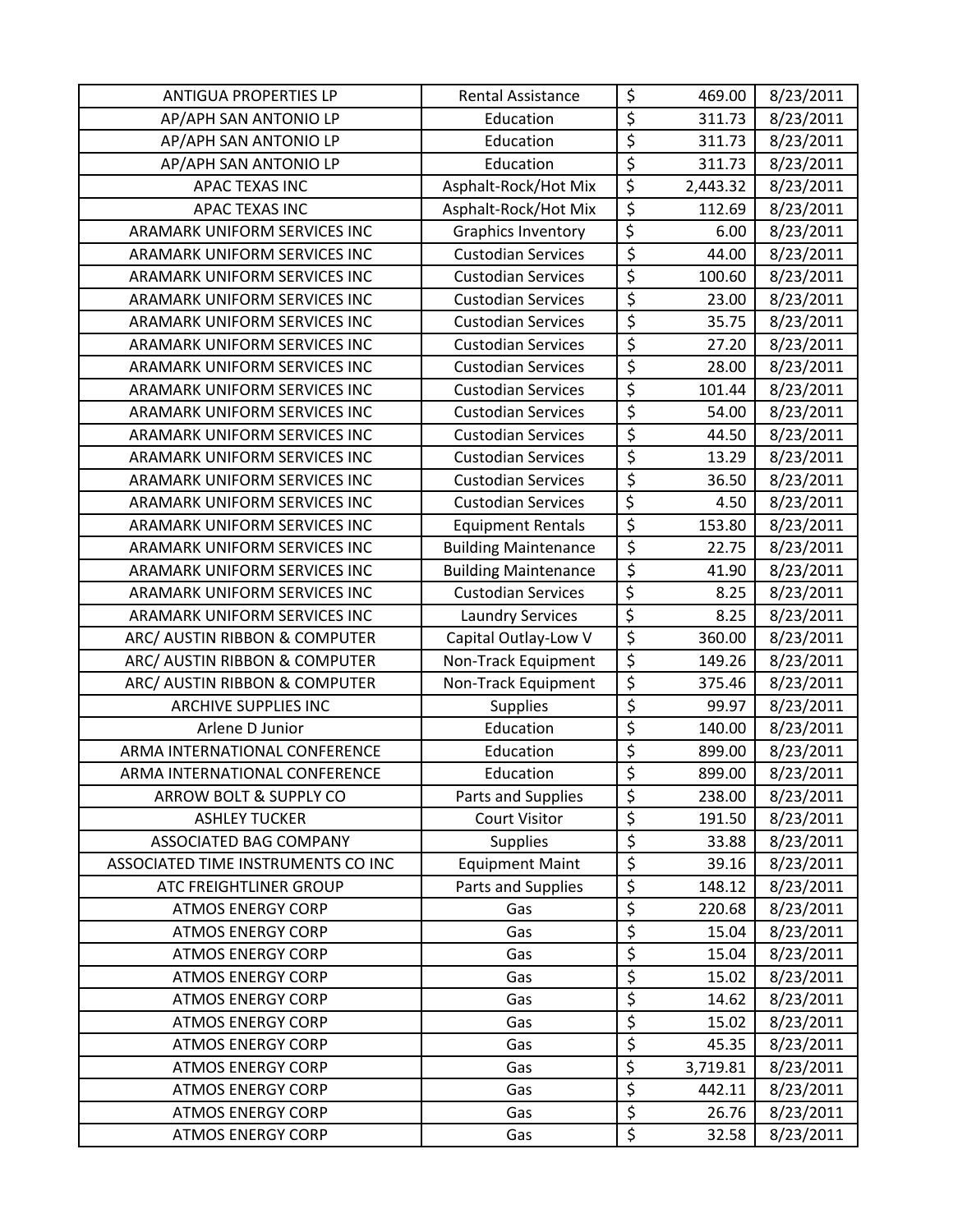| <b>ATMOS ENERGY CORP</b>              | Gas                        | \$                              | 173.21   | 8/23/2011 |
|---------------------------------------|----------------------------|---------------------------------|----------|-----------|
| <b>ATMOS ENERGY CORP</b>              | Gas                        | \$                              | 14.44    | 8/23/2011 |
| <b>ATMOS ENERGY CORP</b>              | <b>Utility Assistance</b>  | \$                              | 51.70    | 8/23/2011 |
| <b>ATMOS ENERGY CORP</b>              | <b>Utility Assistance</b>  | \$                              | 194.60   | 8/23/2011 |
| <b>ATMOS ENERGY CORP</b>              | <b>Utility Assistance</b>  | \$                              | 413.87   | 8/23/2011 |
| <b>ATMOS ENERGY CORP</b>              | Gas                        | $\overline{\xi}$                | 15.09    | 8/23/2011 |
| <b>ATMOS ENERGY CORP</b>              | Gas                        | \$                              | 13.68    | 8/23/2011 |
| <b>ATMOS ENERGY CORP</b>              | <b>Utility Assistance</b>  | \$                              | 10.07    | 8/23/2011 |
| <b>ATMOS ENERGY CORP</b>              | <b>Utility Assistance</b>  | \$                              | 195.45   | 8/23/2011 |
| <b>ATMOS ENERGY CORP</b>              | <b>Utility Assistance</b>  | $\overline{\xi}$                | 49.52    | 8/23/2011 |
| <b>ATTICUS J GILL</b>                 | <b>Counsel Fees-Courts</b> | $\overline{\xi}$                | 550.00   | 8/23/2011 |
| <b>ATTICUS J GILL</b>                 | <b>Counsel Fees-Courts</b> | \$                              | 375.00   | 8/23/2011 |
| <b>ATTICUS J GILL</b>                 | <b>Counsel Fees-Courts</b> | \$                              | 225.00   | 8/23/2011 |
| <b>ATTICUS J GILL</b>                 | <b>Counsel Fees-Courts</b> | \$                              | 300.00   | 8/23/2011 |
| <b>ATTICUS J GILL</b>                 | <b>Counsel Fees-Courts</b> | $\overline{\xi}$                | 180.00   | 8/23/2011 |
| <b>AUTONATION FORT WORTH MOTORS</b>   | Central Garage Inv         | \$                              | 20.10    | 8/23/2011 |
| <b>BAKER AND DAMERON LLC</b>          | <b>Counsel Fees-Courts</b> | $\overline{\xi}$                | 100.00   | 8/23/2011 |
| <b>BALANCE FORENSIC &amp; GENERAL</b> | Psych Exam/Testimony       | $\overline{\xi}$                | 440.00   | 8/23/2011 |
| <b>BALL &amp; HASE PC</b>             | <b>Counsel Fees-Courts</b> | \$                              | 2,225.00 | 8/23/2011 |
| <b>BALL &amp; HASE PC</b>             | <b>Counsel Fees-Courts</b> | \$                              | 1,250.00 | 8/23/2011 |
| <b>BALL &amp; HASE PC</b>             | <b>Counsel Fees-Courts</b> | \$                              | 300.00   | 8/23/2011 |
| <b>BANK OF AMERICA</b>                | Prepaid - Rent             | $\overline{\xi}$                | 3,750.00 | 8/23/2011 |
| BANKSTON FORD OF SOUTH FORT WORTH     | Central Garage Inv         | $\overline{\varsigma}$          | 919.60   | 8/23/2011 |
| BANKSTON FORD OF SOUTH FORT WORTH     | Parts and Supplies         | \$                              | 14.50    | 8/23/2011 |
| <b>BARBARA SEIGLER</b>                | Clothing                   | $\overline{\xi}$                | 200.00   | 8/23/2011 |
| <b>BARBARA SPROAT</b>                 | <b>Rental Assistance</b>   | \$                              | 1,195.00 | 8/23/2011 |
| <b>BARNES PROX LAW PLLC</b>           | <b>Counsel Fees - CPS</b>  | \$                              | 200.00   | 8/23/2011 |
| <b>BARRY ALFORD</b>                   | <b>Counsel Fees-Courts</b> | $\overline{\xi}$                | 125.00   | 8/23/2011 |
| <b>BARRY ALFORD</b>                   | <b>Counsel Fees-Courts</b> | \$                              | 600.00   | 8/23/2011 |
| <b>BARRY ALFORD</b>                   | <b>Counsel Fees-Courts</b> | $\overline{\boldsymbol{\zeta}}$ | 100.00   | 8/23/2011 |
| <b>BAUMGARDNER FUNERAL HOME</b>       | <b>County Burials</b>      | $\overline{\xi}$                | 700.00   | 8/23/2011 |
| <b>BAYES ACHIEVEMENT CENTER</b>       | Clothing                   | \$                              | 200.11   | 8/23/2011 |
| Belinda G Hampton                     | Education                  | \$                              | 152.05   | 8/23/2011 |
| <b>BEN LEONARD PLLC</b>               | <b>Counsel Fees-Courts</b> | \$                              | 725.00   | 8/23/2011 |
| <b>BEN LEONARD PLLC</b>               | <b>Counsel Fees-Courts</b> | \$                              | 400.00   | 8/23/2011 |
| <b>BENTLEY INSTRUMENTS</b>            | <b>Equipment Maint</b>     | $\overline{\xi}$                | 1,991.66 | 8/23/2011 |
| <b>BENTLEY SQUARE APARTMENTS</b>      | <b>Rental Assistance</b>   | $\overline{\xi}$                | 1,050.00 | 8/23/2011 |
| BENTLEY SQUARE APARTMENTS             | <b>Utility Assistance</b>  | \$                              | 44.30    | 8/23/2011 |
| BEST WESTERN PLUSE                    | Education                  | \$                              | 100.57   | 8/23/2011 |
| BEST WESTERN PLUSE                    | Education                  | \$                              | 96.05    | 8/23/2011 |
| BETHESDA WATER SUPPLY CORP            | <b>Utility Assistance</b>  | \$                              | 23.01    | 8/23/2011 |
| <b>BIG COUNTRY SUPPLY</b>             | Safety/Tact Supplies       | \$                              | 503.79   | 8/23/2011 |
| <b>BIO RAD LABORATORIES INC</b>       | Lab Supplies               | \$                              | 1,358.28 | 8/23/2011 |
| <b>BLAGG TIRE AND SERVICE</b>         | Central Garage Inv         | \$                              | 329.50   | 8/23/2011 |
| <b>BLAKE BURNS</b>                    | Counsel Fees-Juv           | \$                              | 200.00   | 8/23/2011 |
| <b>BONNIE C WELLS</b>                 | Investigative              | \$                              | 403.00   | 8/23/2011 |
| <b>BONNIE C WELLS</b>                 | Investigative              | \$                              | 372.00   | 8/23/2011 |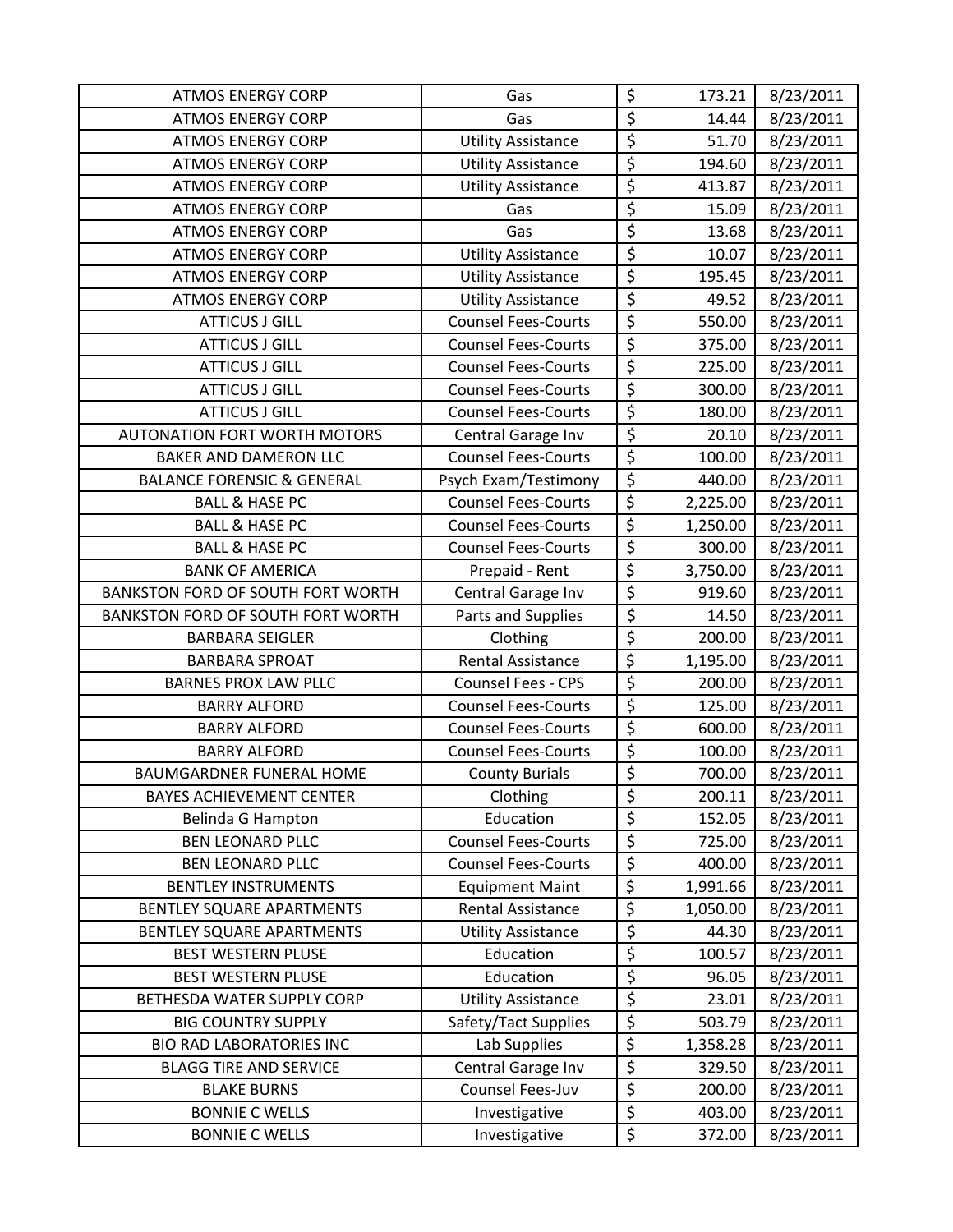| <b>BONNIE C WELLS</b>                         | Investigative               | \$                              | 155.75   | 8/23/2011 |
|-----------------------------------------------|-----------------------------|---------------------------------|----------|-----------|
| <b>BONNIE C WELLS</b>                         | Investigative               | \$                              | 399.00   | 8/23/2011 |
| <b>BONNIE C WELLS</b>                         | Investigative               | \$                              | 52.00    | 8/23/2011 |
| <b>BOYD MOONEY</b>                            | Counsel Fees-Juv            | \$                              | 100.00   | 8/23/2011 |
| <b>BRADFORD SHAW</b>                          | <b>Counsel Fees-Courts</b>  | $\overline{\xi}$                | 4,906.00 | 8/23/2011 |
| <b>BRADFORD SHAW</b>                          | Counsel Fees - CPS          | \$                              | 100.00   | 8/23/2011 |
| <b>BRENDA HANSEN</b>                          | <b>Counsel Fees-Courts</b>  | \$                              | 6,037.50 | 8/23/2011 |
| <b>BRENDA HANSEN</b>                          | <b>Counsel Fees-Courts</b>  | $\overline{\xi}$                | 200.00   | 8/23/2011 |
| <b>BRENDA R VONJOE</b>                        | <b>Counsel Fees-Courts</b>  | \$                              | 175.00   | 8/23/2011 |
| <b>BRENDA R VONJOE</b>                        | <b>Counsel Fees-Courts</b>  | $\overline{\xi}$                | 400.00   | 8/23/2011 |
| <b>BRETT BOONE</b>                            | <b>Counsel Fees-Courts</b>  | $\overline{\xi}$                | 1,740.00 | 8/23/2011 |
| <b>BRIAN C SIMPSON</b>                        | <b>Counsel Fees - CPS</b>   | $\overline{\boldsymbol{\zeta}}$ | 300.00   | 8/23/2011 |
| <b>BRIAN J NEWMAN</b>                         | <b>Counsel Fees-Courts</b>  | $\overline{\xi}$                | 370.00   | 8/23/2011 |
| <b>BRIAN J WILLETT</b>                        | <b>Counsel Fees-Courts</b>  | $\overline{\xi}$                | 100.00   | 8/23/2011 |
| <b>BRIAN J WILLETT</b>                        | Counsel Fees-Juv            | $\overline{\xi}$                | 300.00   | 8/23/2011 |
| <b>BRIAN M BOUFFARD</b>                       | <b>Counsel Fees-Courts</b>  | $\overline{\mathcal{S}}$        | 125.00   | 8/23/2011 |
| <b>BRIAN M BOUFFARD</b>                       | <b>Counsel Fees-Courts</b>  | $\overline{\xi}$                | 100.00   | 8/23/2011 |
| <b>BROTHER MOBILE SOLUTIONS INC</b>           | Field Equip&Supplies        | $\overline{\xi}$                | 239.24   | 8/23/2011 |
|                                               |                             |                                 |          |           |
| <b>BROWN PRUITT PETERSON &amp; WAMBSGANSS</b> | Counsel Fees - CPS          | \$                              | 100.00   | 8/23/2011 |
| BROWN, OWENS AND BRUMLEY                      | <b>County Burials</b>       | $\overline{\xi}$                | 990.00   | 8/23/2011 |
| <b>BUSINESS INTERIORS</b>                     | Non-Track Equipment         | $\overline{\boldsymbol{\zeta}}$ | 7,025.06 | 8/23/2011 |
| C.D. HARTNETT CO                              | Food                        | $\overline{\xi}$                | (38.00)  | 8/23/2011 |
| <b>C.D. HARTNETT CO</b>                       | Kitchen Supplies            | \$                              | 244.47   | 8/23/2011 |
| <b>CALEB I MOORE</b>                          | Counsel Fees - CPS          | \$                              | 120.00   | 8/23/2011 |
| <b>CANAS &amp; FLORES</b>                     | <b>Counsel Fees-Courts</b>  | \$                              | 300.00   | 8/23/2011 |
| <b>CANAS &amp; FLORES</b>                     | <b>Counsel Fees-Courts</b>  | $\overline{\xi}$                | 700.00   | 8/23/2011 |
| <b>CANAS &amp; FLORES</b>                     | <b>Counsel Fees-Courts</b>  | $\overline{\xi}$                | 450.00   | 8/23/2011 |
| <b>CANAS &amp; FLORES</b>                     | <b>Counsel Fees-Courts</b>  | $\overline{\xi}$                | 700.00   | 8/23/2011 |
| <b>CAREY WALKER</b>                           | <b>Counsel Fees-Courts</b>  | $\overline{\xi}$                | 250.00   | 8/23/2011 |
| <b>CAREY WALKER</b>                           | <b>Counsel Fees-Courts</b>  | \$                              | 100.00   | 8/23/2011 |
| <b>CARLOS GUILLERMO GALLIANI</b>              | <b>Counsel Fees-Courts</b>  | \$                              | 300.00   | 8/23/2011 |
| <b>CARLOS GUILLERMO GALLIANI</b>              | <b>Counsel Fees-Courts</b>  | \$                              | 120.00   | 8/23/2011 |
| <b>CARLOS GUILLERMO GALLIANI</b>              | <b>Counsel Fees - CPS</b>   | \$                              | 727.00   | 8/23/2011 |
| <b>CARLOS GUILLERMO GALLIANI</b>              | <b>Counsel Fees - CPS</b>   | \$                              | 200.00   | 8/23/2011 |
| <b>CAROL A BIRDWELL</b>                       | <b>Counsel Fees-Courts</b>  | $\overline{\xi}$                | 100.00   | 8/23/2011 |
| <b>CAROL A BIRDWELL</b>                       | <b>Counsel Fees-Courts</b>  | \$                              | 500.00   | 8/23/2011 |
| <b>CAROL A BIRDWELL</b>                       | Counsel Fees - CPS          | \$                              | 200.00   | 8/23/2011 |
| <b>CAROLE KERR</b>                            | <b>Counsel Fees-Courts</b>  | \$                              | 325.00   | 8/23/2011 |
| <b>CARY M SCHROEDER</b>                       | <b>Counsel Fees-Probate</b> | $\overline{\xi}$                | 1,000.00 | 8/23/2011 |
| <b>CARY M SCHROEDER</b>                       | <b>Counsel Fees-Probate</b> | $\overline{\xi}$                | 2,200.00 | 8/23/2011 |
| <b>CASSANDRA FOLEY</b>                        | Clothing                    | \$                              | 35.60    | 8/23/2011 |
| CASTRO ROOFING OF TEXAS, LP                   | <b>Building Maintenance</b> | \$                              | 1,213.88 | 8/23/2011 |
| <b>CATHERINE DUNNAVANT</b>                    | <b>Counsel Fees-Courts</b>  | $\overline{\varsigma}$          | 500.00   | 8/23/2011 |
| <b>CATHOLIC CHARITIES</b>                     | <b>Dues</b>                 | $\overline{\xi}$                | 100.00   | 8/23/2011 |
| CATHOLIC CHARITIES, DIOCESE OF                | Education                   | \$                              | 500.00   | 8/23/2011 |
| <b>CCH INC</b>                                | Law Books                   | \$                              | 5,825.20 | 8/23/2011 |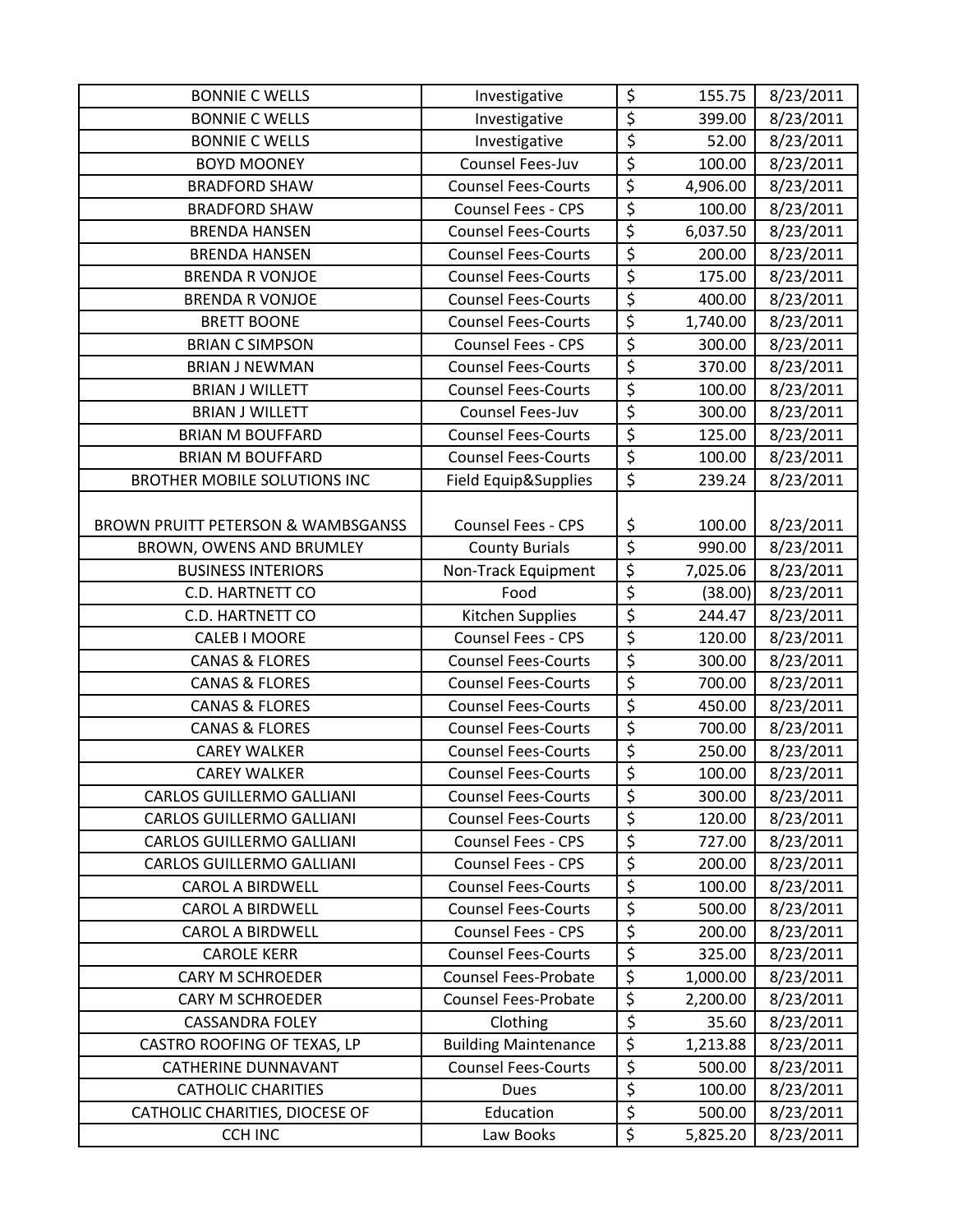| <b>CDC &amp; ASSOCIATES LLP</b>      | <b>Utility Assistance</b>   | \$                     | 46.99        | 8/23/2011 |
|--------------------------------------|-----------------------------|------------------------|--------------|-----------|
| <b>CDW GOVERNMENT INC</b>            | Sheriff Inventory           | \$                     | 110.24       | 8/23/2011 |
| <b>CDW GOVERNMENT INC</b>            | <b>Supplies</b>             | \$                     | 17.18        | 8/23/2011 |
| <b>CDW GOVERNMENT INC</b>            | Supplies                    | \$                     | 267.67       | 8/23/2011 |
| <b>CDW GOVERNMENT INC</b>            | <b>Supplies</b>             | \$                     | 53.78        | 8/23/2011 |
| <b>CDW GOVERNMENT INC</b>            | <b>Supplies</b>             | \$                     | 116.44       | 8/23/2011 |
| <b>CDW GOVERNMENT INC</b>            | <b>Computer Supplies</b>    | \$                     | 788.50       | 8/23/2011 |
| <b>CDW GOVERNMENT INC</b>            | <b>Computer Supplies</b>    | \$                     | 6.92         | 8/23/2011 |
| <b>CDW GOVERNMENT INC</b>            | <b>Computer Supplies</b>    | \$                     | 254.12       | 8/23/2011 |
| CEDAR HILL MEMORIAL PARK             | <b>County Burials</b>       | $\overline{\xi}$       | 5,440.00     | 8/23/2011 |
| CENTENNIAL PLACE VILLAGE LLC         | <b>Rental Assistance</b>    | \$                     | 700.00       | 8/23/2011 |
| <b>CENTERLINE SUPPLY</b>             | Field Equip&Supplies        | \$                     | 217.12       | 8/23/2011 |
| CEN-TEX UNIFORM SALES INC            | Clothing                    | \$                     | 311.04       | 8/23/2011 |
| CEN-TEX UNIFORM SALES INC            | Clothing                    | \$                     | 180.75       | 8/23/2011 |
| <b>CENTRAL POLY CORP</b>             | <b>Custodian Supplies</b>   | \$                     | 297.60       | 8/23/2011 |
| <b>CENTRAL POLY CORP</b>             | Supplies                    | $\overline{\varsigma}$ | 178.56       | 8/23/2011 |
| <b>CHADWELL GROUP LP</b>             | <b>Professional Service</b> | $\overline{\xi}$       | 3,027.49     | 8/23/2011 |
| <b>CHARLES BURGESS</b>               | <b>Counsel Fees-Courts</b>  | \$                     | 600.00       | 8/23/2011 |
| <b>CHARLES E WILLIAMS</b>            | <b>County Burials</b>       | \$                     | 2,019.17     | 8/23/2011 |
| <b>CHARLES ROACH</b>                 | <b>Counsel Fees-Courts</b>  | \$                     | 300.00       | 8/23/2011 |
| <b>CHARLES ROACH</b>                 | <b>Counsel Fees-Courts</b>  | \$                     | 700.00       | 8/23/2011 |
| <b>CHARM SCIENCES</b>                | Lab Supplies                | \$                     | 80.17        | 8/23/2011 |
| <b>CHARM SCIENCES</b>                | Lab Supplies                | \$                     | 25.76        | 8/23/2011 |
| <b>CHARM-TEX</b>                     | <b>Bedding and Clothing</b> | \$                     | 1,409.40     | 8/23/2011 |
| <b>CHEM AQUA</b>                     | A/C Maint Contract          | \$                     | 150.00       | 8/23/2011 |
| <b>CHEMICAL LIME LTD</b>             | <b>Base Stab Materials</b>  | \$                     | 5,126.78     | 8/23/2011 |
| <b>CHRIS'S TRIM SHOP</b>             | Parts and Supplies          | \$                     | 400.00       | 8/23/2011 |
| <b>CHRISTINA JOANNE WHIPPLE</b>      | Counsel Fees - CPS          | \$                     | 200.00       | 8/23/2011 |
| <b>CHRISTOPHER LEO CASTANON</b>      | <b>Counsel Fees-Courts</b>  | \$                     | 700.00       | 8/23/2011 |
| <b>CHRISTOPHER LEO CASTANON</b>      | <b>Counsel Fees-Courts</b>  | \$                     | 1,350.00     | 8/23/2011 |
| <b>CINTAS FIRST AID &amp; SAFETY</b> | <b>Supplies</b>             | \$                     | 126.71       | 8/23/2011 |
| <b>CITY OF ARLINGTON</b>             | <b>City Participation</b>   | \$                     | (10,049.18)  | 8/23/2011 |
| <b>CITY OF ARLINGTON</b>             | Contract Labor              | $\overline{\xi}$       | 50,582.77    | 8/23/2011 |
| <b>CITY OF BEDFORD</b>               | Water                       | \$                     | 273.87       | 8/23/2011 |
| <b>CITY OF BEDFORD</b>               | Water                       | \$                     | 360.35       | 8/23/2011 |
| <b>CITY OF EULESS</b>                | <b>City Participation</b>   | \$                     | (4,941.89)   | 8/23/2011 |
| <b>CITY OF EULESS</b>                | Contract Labor              | \$                     | 25,030.79    | 8/23/2011 |
| <b>CITY OF EVERMAN</b>               | <b>Utility Assistance</b>   | \$                     | 113.48       | 8/23/2011 |
| CITY OF FOREST HILL UTILITIES        | <b>Utility Assistance</b>   | \$                     | 43.23        | 8/23/2011 |
| <b>CITY OF FORT WORTH</b>            | <b>City Participation</b>   | $\overline{\xi}$       | (11, 513.89) | 8/23/2011 |
| <b>CITY OF FORT WORTH</b>            | Contract Labor              | \$                     | 57,569.47    | 8/23/2011 |
| <b>CITY OF HALTOM CITY</b>           | <b>City Participation</b>   | \$                     | (5,363.42)   | 8/23/2011 |
| <b>CITY OF HALTOM CITY</b>           | Contract Labor              | $\overline{\xi}$       | 28,006.55    | 8/23/2011 |
| <b>CITY OF HURST</b>                 | City Participation          | \$                     | (4, 242.65)  | 8/23/2011 |
| <b>CITY OF HURST</b>                 | Contract Labor              | $\overline{\xi}$       | 21,399.29    | 8/23/2011 |
| CITY OF NORTH RICHLAND HILLS         | Water                       | \$                     | 1,187.08     | 8/23/2011 |
| <b>CITY OF RIVER OAKS</b>            | <b>Utility Assistance</b>   | \$                     | 150.73       | 8/23/2011 |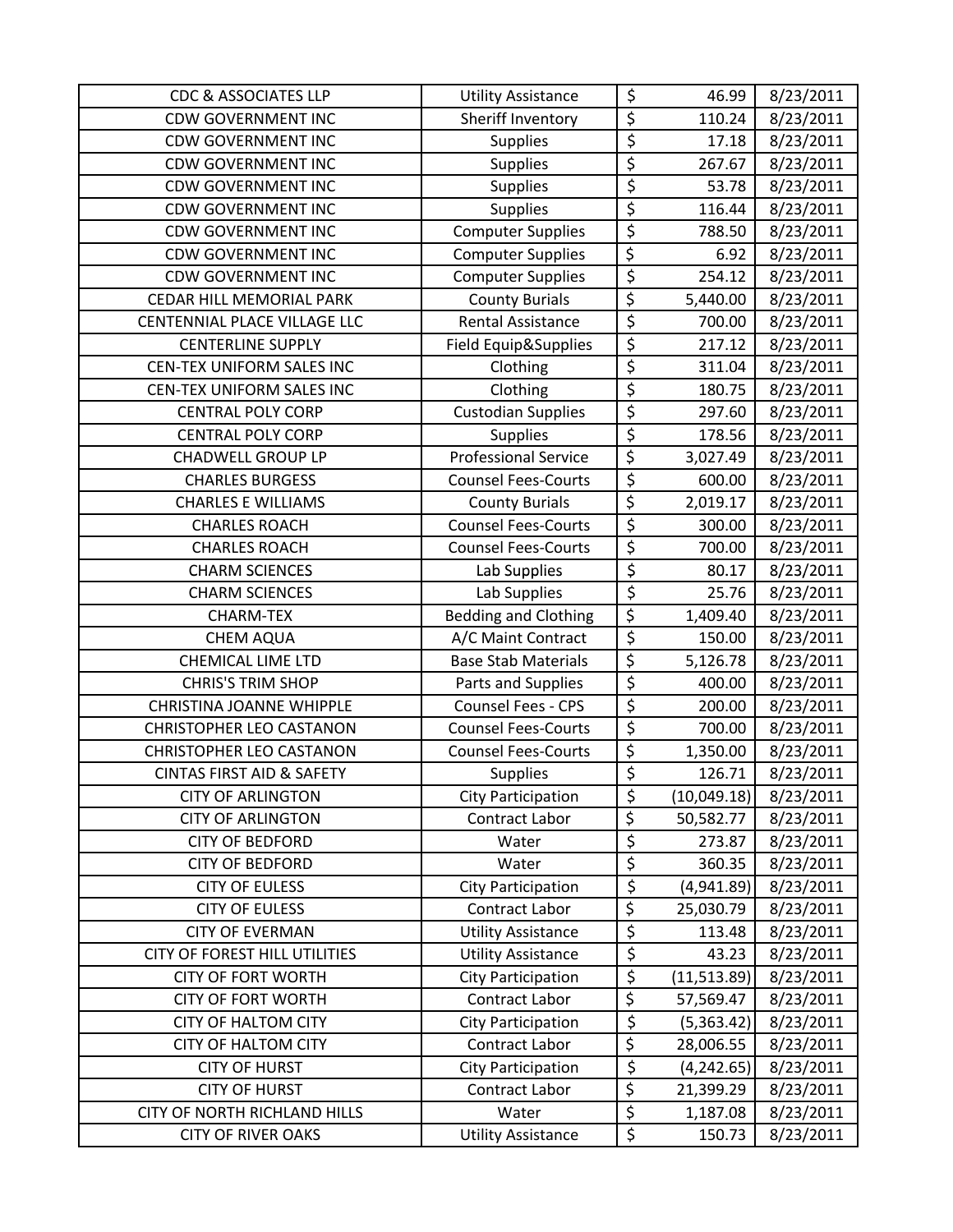| <b>CITY OF SAGINAW</b>                 | <b>City Participation</b>   | \$                     | (3,362.43) | 8/23/2011 |
|----------------------------------------|-----------------------------|------------------------|------------|-----------|
| <b>CITY OF SAGINAW</b>                 | <b>Contract Labor</b>       | \$                     | 16,942.68  | 8/23/2011 |
| <b>CITY OF WATAUGA</b>                 | <b>Utility Assistance</b>   | \$                     | 110.00     | 8/23/2011 |
| CIVIC RESEARCH INSTITUTE INC           | Subscriptions               | \$                     | 179.95     | 8/23/2011 |
| CIVIC RESEARCH INSTITUTE INC           | Law Books                   | $\overline{\xi}$       | 179.95     | 8/23/2011 |
| <b>CLASSIC PLASTIC CORP</b>            | Lab Supplies                | \$                     | 346.24     | 8/23/2011 |
| <b>CLIFFORD D MACKENZIE</b>            | Counsel Fees - CPS          | \$                     | 100.00     | 8/23/2011 |
| <b>CLIFFORD GINN</b>                   | Investigative               | \$                     | 833.00     | 8/23/2011 |
| <b>CLIFFORD GINN</b>                   | Investigative               | $\overline{\xi}$       | 202.50     | 8/23/2011 |
| <b>CLIFFORD GINN</b>                   | Investigative               | $\overline{\xi}$       | 171.00     | 8/23/2011 |
| <b>CODY L COFER</b>                    | <b>Counsel Fees-Courts</b>  | \$                     | 100.00     | 8/23/2011 |
| <b>CODY L COFER</b>                    | Counsel Fees-Juv            | \$                     | 400.00     | 8/23/2011 |
| <b>COLLIN COUNTY COMMUNITY COLLEGE</b> | Education                   | $\overline{\varsigma}$ | 25.00      | 8/23/2011 |
| COMBINED SERVICES OF DALLAS INC        | <b>Building Maintenance</b> | \$                     | 550.00     | 8/23/2011 |
| <b>COMMERCIAL RECORDER</b>             | Advertis/Leg Notice         | \$                     | 361.00     | 8/23/2011 |
| <b>COMMERCIAL RECORDER</b>             | Advertis/Leg Notice         | $\overline{\xi}$       | 14.75      | 8/23/2011 |
| <b>COMMERCIAL RECORDER</b>             | Advertis/Leg Notice         | $\overline{\xi}$       | 218.00     | 8/23/2011 |
| <b>COMMERCIAL RECORDER</b>             | Advertis/Leg Notice         | \$                     | 3.75       | 8/23/2011 |
| <b>COMMERCIAL RECORDER</b>             | Advertis/Leg Notice         | $\overline{\xi}$       | 3.75       | 8/23/2011 |
| <b>COMMUNITY MORTUARY SERVICES LLC</b> | <b>County Burials</b>       | $\overline{\xi}$       | 660.00     | 8/23/2011 |
| <b>COMMUNITY PARTNERS</b>              | <b>Professional Service</b> | $\overline{\xi}$       | 486.20     | 8/23/2011 |
| <b>COMMUNITY PARTNERS</b>              | Transportation              | $\overline{\xi}$       | 1,350.00   | 8/23/2011 |
| <b>COMPLIANCE CONSORTIUM CORP</b>      | <b>Professional Service</b> | $\overline{\varsigma}$ | 341.70     | 8/23/2011 |
| <b>CONCHO SUPPLY INC</b>               | Central Garage Inv          | \$                     | 1,303.48   | 8/23/2011 |
| <b>CONCHO SUPPLY INC</b>               | Central Garage Inv          | \$                     | (49.53)    | 8/23/2011 |
| <b>CONNIE HARRIS GILFEATHER</b>        | <b>Professional Service</b> | $\overline{\xi}$       | 170.28     | 8/23/2011 |
| <b>CONNIE PYATT-DRYDEN</b>             | <b>Counsel Fees-Courts</b>  | $\overline{\xi}$       | 200.00     | 8/23/2011 |
| <b>CONSTRUCTION RENT-A-FENCE INC</b>   | Capital Outlay-Furni        | \$                     | 71,532.00  | 8/23/2011 |
| <b>CORNERSTONE ASSISTANCE NETWORK</b>  | <b>Subrecipient Service</b> | $\overline{\xi}$       | 7,428.94   | 8/23/2011 |
| <b>CORNERSTONE ASSISTANCE NETWORK</b>  | <b>Subrecipient Service</b> | $\overline{\xi}$       | 14,511.52  | 8/23/2011 |
| <b>CRAFCO TEXAS INC</b>                | Asphalt-Rock/Hot Mix        | $\overline{\xi}$       | 2,906.75   | 8/23/2011 |
| <b>CRASH DYNAMICS</b>                  | <b>Expert Witness Serv</b>  | \$                     | 1,528.50   | 8/23/2011 |
| <b>CT INTERNATIONAL</b>                | <b>Medical Supplies</b>     | \$                     | 585.29     | 8/23/2011 |
| <b>CUEVAS DISTRIBUTION INC</b>         | Lab Supplies                | $\overline{\varsigma}$ | 2,080.00   | 8/23/2011 |
| <b>CUEVAS DISTRIBUTION INC</b>         | Lab Supplies                | \$                     | 106.25     | 8/23/2011 |
| <b>CUMMINS ALLISON CORP</b>            | <b>Supplies</b>             | \$                     | 5.60       | 8/23/2011 |
| <b>CUMMINS ALLISON CORP</b>            | <b>Equipment Maint</b>      | \$                     | 210.00     | 8/23/2011 |
| <b>CURTIS FORTINBERRY</b>              | <b>Counsel Fees-Courts</b>  | \$                     | 300.00     | 8/23/2011 |
| <b>CURTIS FORTINBERRY</b>              | <b>Counsel Fees-Courts</b>  | $\overline{\xi}$       | 50.00      | 8/23/2011 |
| <b>CURTIS FORTINBERRY</b>              | <b>Counsel Fees-Courts</b>  | $\overline{\varsigma}$ | 350.00     | 8/23/2011 |
| <b>CYNTHIA A FITCH</b>                 | Counsel Fees - CPS          | $\overline{\xi}$       | 200.00     | 8/23/2011 |
| <b>D ROBIN MCCARTY</b>                 | <b>Counsel Fees-Courts</b>  | \$                     | 475.00     | 8/23/2011 |
| <b>DALE HEISCH</b>                     | <b>Counsel Fees-Courts</b>  | $\overline{\xi}$       | 300.00     | 8/23/2011 |
| <b>DALLAS COUNTY CLERK</b>             | Trust - Constable 8         | $\overline{\varsigma}$ | 230.00     | 8/23/2011 |
| <b>DALLAS COUNTY CLERK</b>             | Trust - Constable 8         | $\overline{\xi}$       | 230.00     | 8/23/2011 |
| DANA A DUFFEY                          | Counsel Fees-Juv            | \$                     | 200.00     | 8/23/2011 |
| DANA A DUFFEY                          | Counsel Fees - CPS          | \$                     | 150.00     | 8/23/2011 |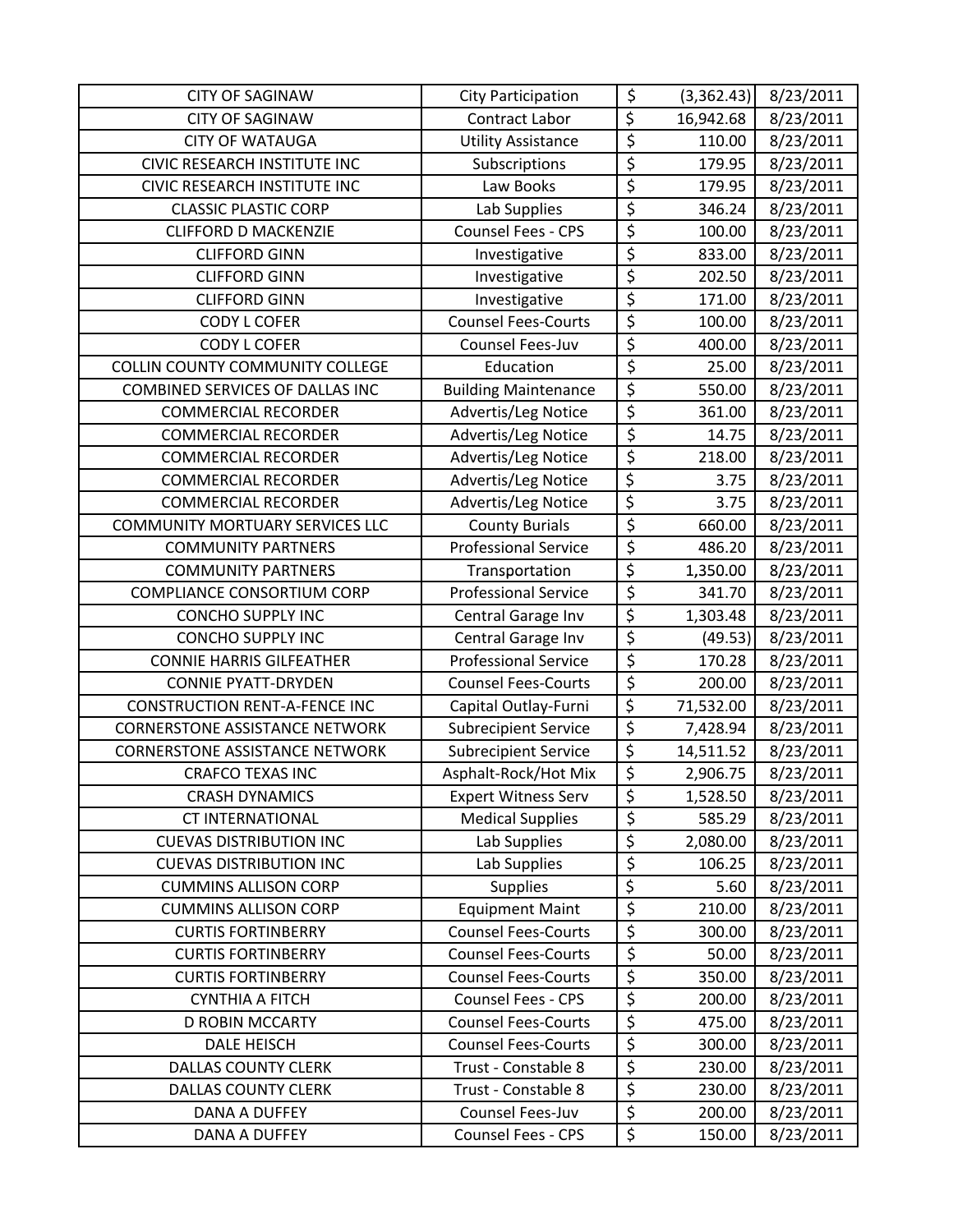| DANIEL G ALTMAN                        | Psych Exam/Testimony        | \$               | 1,000.00 | 8/23/2011 |
|----------------------------------------|-----------------------------|------------------|----------|-----------|
| <b>DANIEL HERNANDEZ</b>                | <b>Counsel Fees-Courts</b>  | \$               | 700.00   | 8/23/2011 |
| <b>DANIEL HERNANDEZ</b>                | <b>Counsel Fees-Courts</b>  | \$               | 600.00   | 8/23/2011 |
| <b>DANIEL HERNANDEZ</b>                | <b>Counsel Fees-Courts</b>  | \$               | 600.00   | 8/23/2011 |
| DANIEL HERNANDEZ                       | <b>Counsel Fees-Courts</b>  | \$               | 975.00   | 8/23/2011 |
| <b>DANIEL HERNANDEZ</b>                | <b>Counsel Fees-Courts</b>  | $\overline{\xi}$ | 100.00   | 8/23/2011 |
| <b>DANIEL YOUNG</b>                    | <b>Counsel Fees-Courts</b>  | $\overline{\xi}$ | 137.50   | 8/23/2011 |
| <b>DANIEL YOUNG</b>                    | <b>Counsel Fees-Courts</b>  | $\overline{\xi}$ | 175.00   | 8/23/2011 |
| <b>DANNY JOHNSON</b>                   | <b>Bail Bond Surety Fee</b> | $\overline{\xi}$ | 13.50    | 8/23/2011 |
| DANNY JOHNSON                          | <b>Bail Bond Surety Fee</b> | $\overline{\xi}$ | 1.50     | 8/23/2011 |
| <b>DARCY NILES DENO</b>                | Counsel Fees-Juv            | $\overline{\xi}$ | 100.00   | 8/23/2011 |
| <b>DARCY NILES DENO</b>                | Counsel Fees - CPS          | \$               | 100.00   | 8/23/2011 |
| <b>DATASPAN INC</b>                    | <b>Supplies</b>             | \$               | 350.20   | 8/23/2011 |
| <b>DAVETTA GRIFFIN</b>                 | Relative Assistance         | \$               | 300.00   | 8/23/2011 |
| <b>DAVID A FRISBY</b>                  | <b>Counsel Fees-Courts</b>  | $\overline{\xi}$ | 300.00   | 8/23/2011 |
| <b>DAVID BAYS</b>                      | <b>Counsel Fees-Courts</b>  | \$               | 1,050.00 | 8/23/2011 |
| <b>DAVID BAYS</b>                      | <b>Counsel Fees-Courts</b>  | \$               | 900.00   | 8/23/2011 |
| <b>DAVID MARLOW</b>                    | Investigative               | \$               | 446.25   | 8/23/2011 |
| <b>DAVID MARLOW</b>                    | Investigative               | \$               | 500.00   | 8/23/2011 |
| DAVID PEARSON, IV                      | <b>Counsel Fees-Courts</b>  | \$               | 280.00   | 8/23/2011 |
| <b>DAVID RICHARDS</b>                  | <b>Counsel Fees-Courts</b>  | \$               | 2,050.00 | 8/23/2011 |
| <b>DAVID RICHARDS</b>                  | <b>Counsel Fees-Courts</b>  | \$               | 300.00   | 8/23/2011 |
| DAVID W WYNNE                          | <b>Counsel Fees-Courts</b>  | $\overline{\xi}$ | 700.00   | 8/23/2011 |
| <b>DCS INFORMATION SYSTEMS</b>         | Subscriptions               | $\overline{\xi}$ | 5.50     | 8/23/2011 |
| <b>DCS INFORMATION SYSTEMS</b>         | Subscriptions               | \$               | 15.00    | 8/23/2011 |
| <b>DCS INFORMATION SYSTEMS</b>         | Subscriptions               | $\overline{\xi}$ | 133.15   | 8/23/2011 |
| <b>DEAN SWANDA</b>                     | Cnsl Fees-Crim Appls        | \$               | 3,500.00 | 8/23/2011 |
| Deborah E Butler                       | Postage                     | \$               | 30.59    | 8/23/2011 |
|                                        |                             |                  |          |           |
| DECKER, JONES, MCMACKIN, MCCLANE, HALL | <b>Counsel Fees-Probate</b> | \$               | 213.66   | 8/23/2011 |
| <b>DEDRA MOSLEY</b>                    | Clothing                    | $\overline{\xi}$ | 424.64   | 8/23/2011 |
| DEPARTMENT OF STATE HEALTH SERVICES    | Dpt Vit Stats Rem BC        | \$               | 2,380.83 | 8/23/2011 |
| DEPARTMENT OF STATE HEALTH SERVICES    | <b>CC Certified Copies</b>  | \$               | 36.60    | 8/23/2011 |
| <b>DEREK BROWN</b>                     | <b>Counsel Fees-Courts</b>  | \$               | 645.00   | 8/23/2011 |
| <b>DEREK BROWN</b>                     | <b>Counsel Fees-Courts</b>  | \$               | 100.00   | 8/23/2011 |
| DERENDA BAILEY                         | Clothing                    | $\overline{\xi}$ | 652.33   | 8/23/2011 |
|                                        |                             |                  |          |           |
| DEVELOPMENT CORPORATION OF TARRANT     | <b>Professional Service</b> | \$               | 8,774.70 | 8/23/2011 |
| DFW CREMATORY INC                      | <b>County Burials</b>       | $\overline{\xi}$ | 330.00   | 8/23/2011 |
| DIAGNOSTIC HYBRIDS, INC.               | Lab Supplies                | \$               | 206.33   | 8/23/2011 |
| DIANN MCDOWELL-JERNIGAN                | <b>Pretrial Release Fee</b> | \$               | 230.00   | 8/23/2011 |
| <b>DIRECT ENERGY LP</b>                | <b>Utility Assistance</b>   | \$               | 272.65   | 8/23/2011 |
| <b>DIRECT ENERGY LP</b>                | <b>Utility Assistance</b>   | \$               | 129.95   | 8/23/2011 |
| <b>DIRECT ENERGY LP</b>                | <b>Utility Assistance</b>   | \$               | 95.96    | 8/23/2011 |
| <b>DIRECT ENERGY LP</b>                | <b>Utility Assistance</b>   | \$               | 296.40   | 8/23/2011 |
| DIVERSIFIED POWER SYSTEMS INC          | <b>Building Maintenance</b> | \$               | 2,073.00 | 8/23/2011 |
| DIVERSIFIED POWER SYSTEMS INC          | <b>Building Maintenance</b> | \$               | 1,070.64 | 8/23/2011 |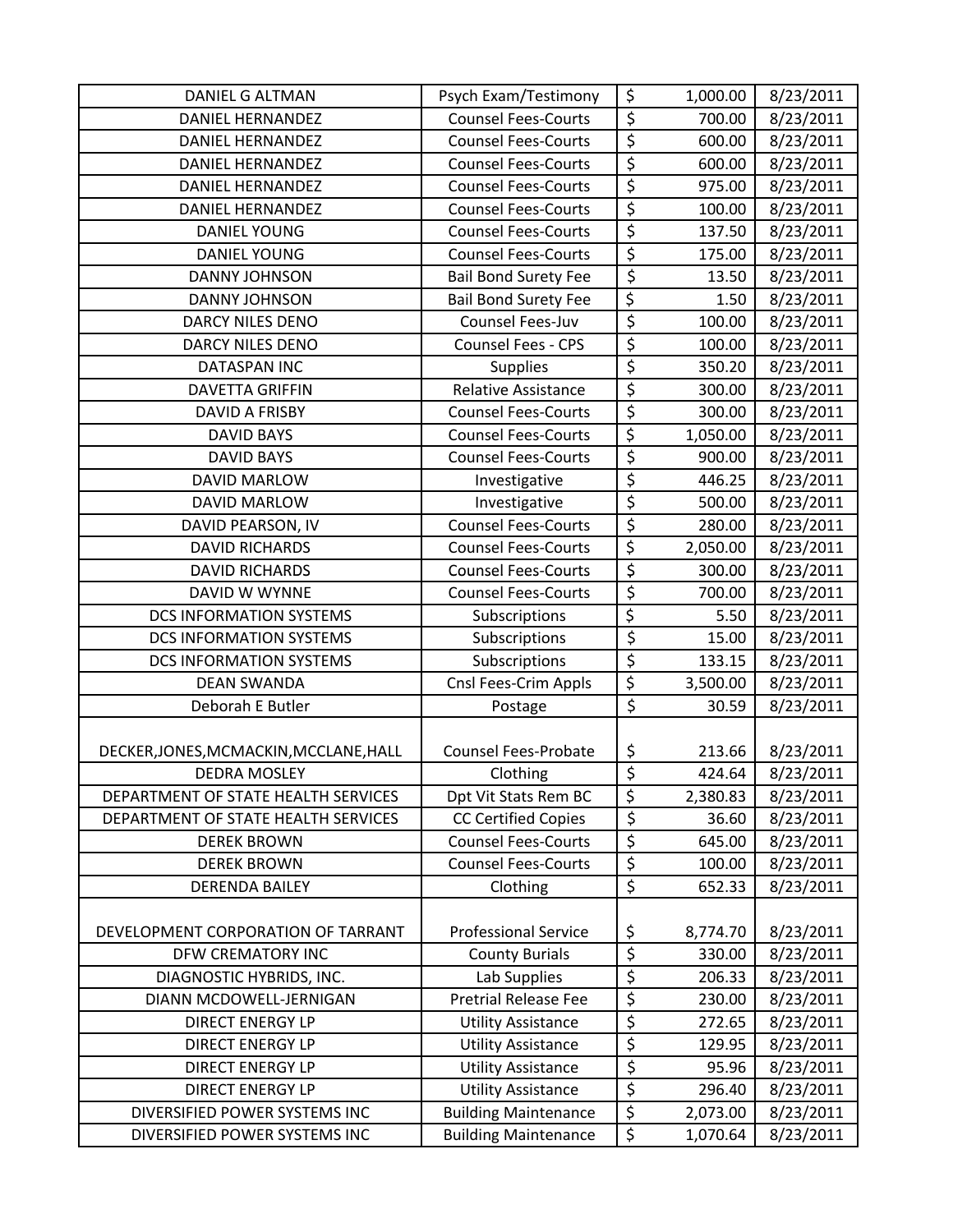| DIVERSIFIED POWER SYSTEMS INC            | <b>Building Maintenance</b> | \$                                  | 750.00    | 8/23/2011 |
|------------------------------------------|-----------------------------|-------------------------------------|-----------|-----------|
| DOLORES STEWART & ASSOCIATES INC         | <b>Professional Service</b> | $\overline{\xi}$                    | 1,702.80  | 8/23/2011 |
| DOLORES STEWART & ASSOCIATES INC         | <b>Professional Service</b> | $\overline{\xi}$                    | 510.84    | 8/23/2011 |
| DOLORES STEWART & ASSOCIATES INC         | <b>Professional Service</b> | $\overline{\xi}$                    | 681.12    | 8/23/2011 |
| DOLORES STEWART & ASSOCIATES INC         | <b>Professional Service</b> | $\overline{\xi}$                    | 851.40    | 8/23/2011 |
| DON M DAWES                              | <b>Counsel Fees-Courts</b>  | $\overline{\xi}$                    | 500.00    | 8/23/2011 |
| DON M DAWES                              | Counsel Fees - CPS          | $\overline{\xi}$                    | 100.00    | 8/23/2011 |
| <b>DONALD N TURNER</b>                   | <b>Counsel Fees-Courts</b>  | \$                                  | 100.00    | 8/23/2011 |
| <b>DONNA GOODRICH</b>                    | Psych Exam/Testimony        | \$                                  | 1,200.00  | 8/23/2011 |
| <b>DONNA PHILLIPS</b>                    | <b>Counsel Fees-Courts</b>  | $\overline{\xi}$                    | 185.00    | 8/23/2011 |
| DOUBLE D CONTRACTING LLC                 | Rehab/Preserve Act          | \$                                  | 1,600.00  | 8/23/2011 |
| DOUBLE D CONTRACTING LLC                 | Rehab/Preserve Act          | \$                                  | 40,755.00 | 8/23/2011 |
| DRAKE COMMUNICATIONS INC                 | <b>Professional Service</b> | $\overline{\xi}$                    | 290.00    | 8/23/2011 |
| DRAKE COMMUNICATIONS INC                 | <b>Professional Service</b> | $\overline{\xi}$                    | 2,180.00  | 8/23/2011 |
| <b>DSCI INC and</b>                      | Rehab/Preserve Act          | $\overline{\varsigma}$              | 1,750.00  | 8/23/2011 |
| <b>DSCI INC and</b>                      | Rehab/Preserve Act          | \$                                  | 24,705.00 | 8/23/2011 |
| <b>DWAIN CARROLL FULLER</b>              | Investigative               | $\overline{\xi}$                    | 450.00    | 8/23/2011 |
| <b>EAN HOLDINGS LLC</b>                  | Damage Claims               | $\overline{\xi}$                    | 485.05    | 8/23/2011 |
| <b>EAN HOLDINGS LLC</b>                  | Vehicle Lease               | $\overline{\xi}$                    | 6,810.19  | 8/23/2011 |
| <b>EARL E BATES JR</b>                   | <b>Counsel Fees-Courts</b>  | \$                                  | 500.00    | 8/23/2011 |
| <b>EDWARD G JONES</b>                    | <b>Counsel Fees-Courts</b>  | $\overline{\xi}$                    | 3,750.00  | 8/23/2011 |
| <b>EDWIN YOUNGBLOOD</b>                  | <b>Counsel Fees-Courts</b>  | $\overline{\xi}$                    | 245.00    | 8/23/2011 |
| <b>EDWIN YOUNGBLOOD</b>                  | Counsel Fees-Juv            | $\overline{\varsigma}$              | 200.00    | 8/23/2011 |
| <b>EDWIN YOUNGBLOOD</b>                  | Counsel Fees - CPS          | $\overline{\xi}$                    | 100.00    | 8/23/2011 |
| EL INFORMADOR HISPANO                    | <b>County Projects</b>      | $\overline{\xi}$                    | 285.00    | 8/23/2011 |
| <b>ELKE L DANIEL</b>                     | Counsel Fees - CPS          | \$                                  | 300.00    | 8/23/2011 |
| <b>ELOY SEPULVEDA</b>                    | <b>Counsel Fees-Courts</b>  | $\overline{\xi}$                    | 733.00    | 8/23/2011 |
| <b>ELOY SEPULVEDA</b>                    | <b>Counsel Fees-Courts</b>  | $\overline{\xi}$                    | 2,100.00  | 8/23/2011 |
| <b>ELOY SEPULVEDA</b>                    | <b>Counsel Fees-Courts</b>  | \$                                  | 886.67    | 8/23/2011 |
| <b>ELOY SEPULVEDA</b>                    | <b>Counsel Fees-Courts</b>  | $\overline{\varsigma}$              | 250.00    | 8/23/2011 |
| <b>ELOY SEPULVEDA</b>                    | <b>Counsel Fees-Courts</b>  | $\overline{\xi}$                    | 100.00    | 8/23/2011 |
| <b>ELOY SEPULVEDA</b>                    | <b>Counsel Fees-Courts</b>  | \$                                  | 400.00    | 8/23/2011 |
| <b>ELOY SEPULVEDA</b>                    | <b>Counsel Fees-Courts</b>  | $\overline{\varsigma}$              | 200.00    | 8/23/2011 |
| <b>ENV SERVICES INC</b>                  | <b>Equipment Maint</b>      | \$                                  | 8,550.00  | 8/23/2011 |
| <b>ENVIROMATIC SYSTEMS</b>               | A/C Maint Contract          | $\overline{\xi}$                    | 237.50    | 8/23/2011 |
| <b>ENVIROMATIC SYSTEMS</b>               | A/C Maint Contract          | $\overline{\xi}$                    | 427.08    | 8/23/2011 |
| <b>ENVIROMATIC SYSTEMS</b>               | A/C Maint Contract          | $\overline{\varsigma}$              | 609.50    | 8/23/2011 |
| <b>ENVIROMATIC SYSTEMS</b>               | A/C Maint Contract          | $\overline{\xi}$                    | 503.75    | 8/23/2011 |
| <b>ERGON ASPHALT &amp; EMULSIONS INC</b> | Asphalt-Liquid              | \$                                  | 1,462.82  | 8/23/2011 |
| <b>ERGON ASPHALT &amp; EMULSIONS INC</b> | Asphalt-Liquid              | $\overline{\varsigma}$              | 659.34    | 8/23/2011 |
| <b>ERIC B SIMMONS</b>                    | <b>Rental Assistance</b>    | $\overline{\varsigma}$              | 1,450.00  | 8/23/2011 |
| <b>ERIC CUMMINGS</b>                     | <b>Counsel Fees-Courts</b>  | \$                                  | 310.00    | 8/23/2011 |
| <b>EVCO PARTNERS LP</b>                  | <b>Supplies</b>             | $\overline{\boldsymbol{\varsigma}}$ | 100.23    | 8/23/2011 |
| <b>EVCO PARTNERS LP</b>                  | <b>Supplies</b>             | \$                                  | 19.08     | 8/23/2011 |
| <b>EVCO PARTNERS LP</b>                  | <b>Computer Supplies</b>    | $\overline{\xi}$                    | 267.56    | 8/23/2011 |
| <b>EVCO PARTNERS LP</b>                  | Kitchen Supplies            | \$                                  | 5.14      | 8/23/2011 |
| <b>EVCO PARTNERS LP</b>                  | <b>Laundry Services</b>     | \$                                  | 184.18    | 8/23/2011 |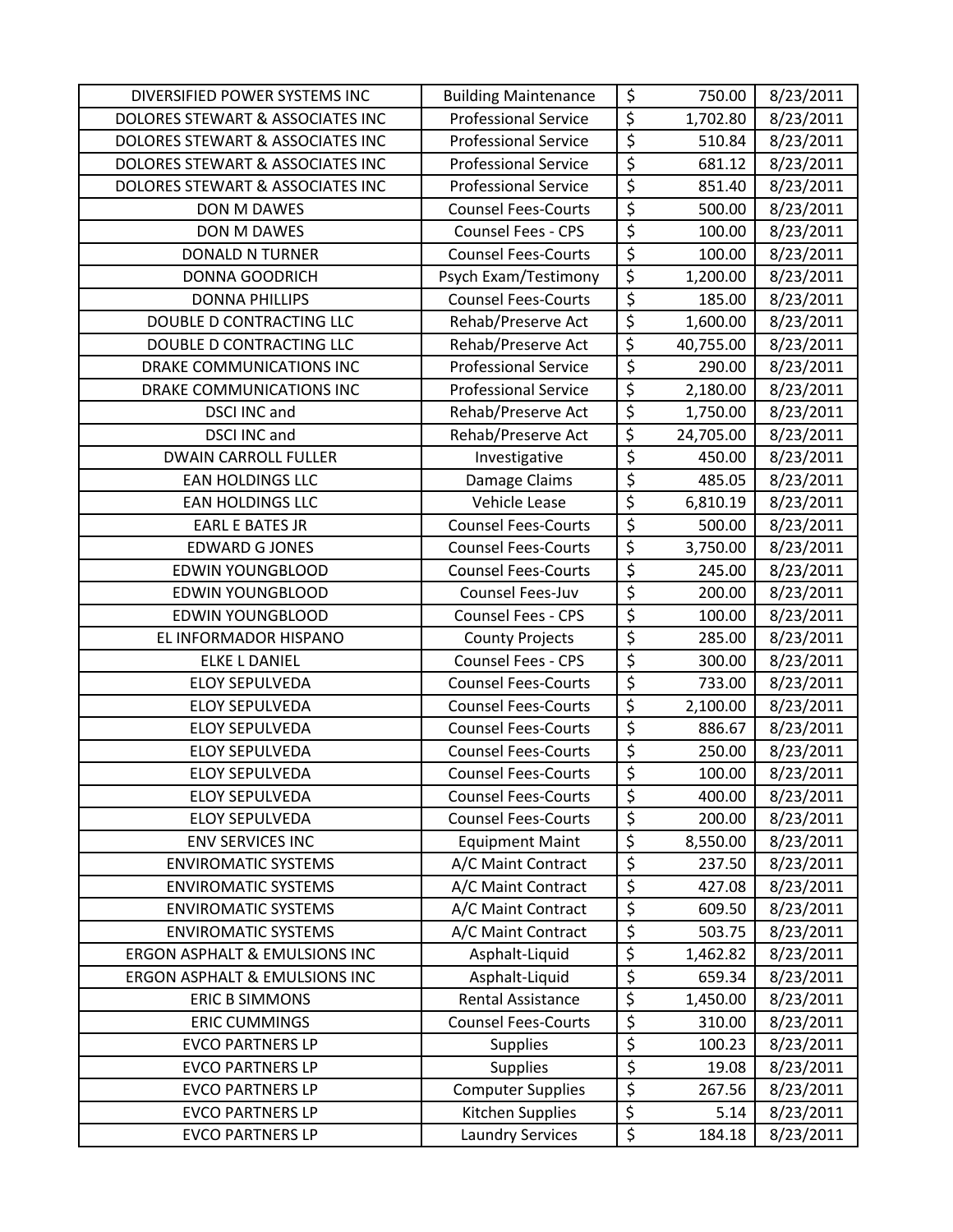| <b>EVCO PARTNERS LP</b>               | <b>Building Maintenance</b> | \$               | 397.87    | 8/23/2011 |
|---------------------------------------|-----------------------------|------------------|-----------|-----------|
| <b>EVCO PARTNERS LP</b>               | <b>Building Maintenance</b> | \$               | 115.64    | 8/23/2011 |
| <b>EVCO PARTNERS LP</b>               | <b>Building Maintenance</b> | \$               | 73.73     | 8/23/2011 |
| <b>EVCO PARTNERS LP</b>               | <b>Building Maintenance</b> | \$               | 73.50     | 8/23/2011 |
| <b>EVCO PARTNERS LP</b>               | <b>Building Maintenance</b> | \$               | 91.16     | 8/23/2011 |
| <b>EVCO PARTNERS LP</b>               | <b>Building Maintenance</b> | $\overline{\xi}$ | 1,156.34  | 8/23/2011 |
| <b>EVCO PARTNERS LP</b>               | <b>Building Maintenance</b> | \$               | 408.00    | 8/23/2011 |
| <b>EVCO PARTNERS LP</b>               | <b>Building Maintenance</b> | \$               | 52.43     | 8/23/2011 |
| <b>EVCO PARTNERS LP</b>               | <b>Building Maintenance</b> | \$               | 658.90    | 8/23/2011 |
| <b>EVCO PARTNERS LP</b>               | A/C Maint Contract          | \$               | 218.30    | 8/23/2011 |
| <b>EVCO PARTNERS LP</b>               | Landscaping Expense         | $\overline{\xi}$ | 254.40    | 8/23/2011 |
| <b>EVCO PARTNERS LP</b>               | <b>Supplies</b>             | \$               | 94.12     | 8/23/2011 |
| <b>EVCO PARTNERS LP</b>               | Parts and Supplies          | \$               | 84.51     | 8/23/2011 |
| <b>EVCO PARTNERS LP</b>               | Non-Track Const/Bldg        | \$               | 456.85    | 8/23/2011 |
| <b>EVCO PARTNERS LP</b>               | <b>Custodian Supplies</b>   | \$               | 528.18    | 8/23/2011 |
| <b>EVCO PARTNERS LP</b>               | Landscaping Expense         | \$               | 18.18     | 8/23/2011 |
| EVERMAN INDEPENDENT SCHOOL DISTRICT   | Trust - JP 8                | \$               | 300.00    | 8/23/2011 |
| <b>EVERMAN POLICE DEPT</b>            | Trust - JP 8                | \$               | 7.68      | 8/23/2011 |
| <b>EVERY DAY LIFE RTC</b>             | <b>Residential Servc</b>    | \$               | 11,552.77 | 8/23/2011 |
| <b>EXECUTIVE FORMS &amp; SUPPLIES</b> | Printing-Publication        | \$               | 27,645.00 | 8/23/2011 |
| EZ ELECTRICAL CONTRACTORS LLC         | <b>Building Maintenance</b> | \$               | 277.79    | 8/23/2011 |
| FAMILY DOLLAR #1995                   | Food/Hygiene Assist         | \$               | 20.00     | 8/23/2011 |
| <b>FAMILY DOLLAR STORES #7753</b>     | Food/Hygiene Assist         | \$               | 55.70     | 8/23/2011 |
| <b>FARMERS MARKET</b>                 | Food                        | \$               | 321.93    | 8/23/2011 |
| <b>FASCLAMPITT</b>                    | Sheriff Inventory           | \$               | 946.50    | 8/23/2011 |
| <b>FEDEX</b>                          | Postage                     | \$               | 42.03     | 8/23/2011 |
| <b>FEDEX</b>                          | Postage                     | \$               | 20.53     | 8/23/2011 |
| <b>FEDEX</b>                          | Postage                     | \$               | 55.60     | 8/23/2011 |
| <b>FEDEX</b>                          | Postage                     | \$               | 29.10     | 8/23/2011 |
| FELIPE O CALZADA                      | <b>Counsel Fees-Courts</b>  | \$               | 300.00    | 8/23/2011 |
| FELIPE O CALZADA                      | <b>Counsel Fees-Courts</b>  | \$               | 175.00    | 8/23/2011 |
| FELIPE O CALZADA                      | <b>Counsel Fees-Courts</b>  | \$               | 150.00    | 8/23/2011 |
| FELIPE O CALZADA                      | Counsel Fees-Juv            | \$               | 500.00    | 8/23/2011 |
| FELIPE O CALZADA                      | Counsel Fees - CPS          | \$               | 200.00    | 8/23/2011 |
| FIESTA #46                            | Food/Hygiene Assist         | \$               | 23.68     | 8/23/2011 |
| FILTER SYSTEMS INC                    | <b>Building Maintenance</b> | \$               | 490.36    | 8/23/2011 |
| <b>FINLEY &amp; COOK PLLC</b>         | <b>Professional Service</b> | \$               | 618.75    | 8/23/2011 |
| <b>FIRST CHOICE POWER</b>             | <b>Utility Assistance</b>   | \$               | 457.18    | 8/23/2011 |
| <b>FIRST RESTORATION INC</b>          | <b>Building Maintenance</b> | \$               | 300.00    | 8/23/2011 |
| <b>FISHER SCIENTIFIC</b>              | Lab Supplies                | \$               | 218.16    | 8/23/2011 |
| <b>FISHER SCIENTIFIC</b>              | Lab Supplies                | \$               | 460.96    | 8/23/2011 |
| <b>FISHER SCIENTIFIC</b>              | Lab Supplies                | \$               | 147.36    | 8/23/2011 |
| <b>FISHER SCIENTIFIC</b>              | <b>Medical Supplies</b>     | \$               | 5.16      | 8/23/2011 |
| <b>FISHER SCIENTIFIC</b>              | <b>Medical Supplies</b>     | \$               | 2,945.62  | 8/23/2011 |
| <b>FISHER SCIENTIFIC</b>              | Lab Supplies                | \$               | 1,269.40  | 8/23/2011 |
| <b>FISHER SCIENTIFIC</b>              | Lab Supplies                | \$               | 366.95    | 8/23/2011 |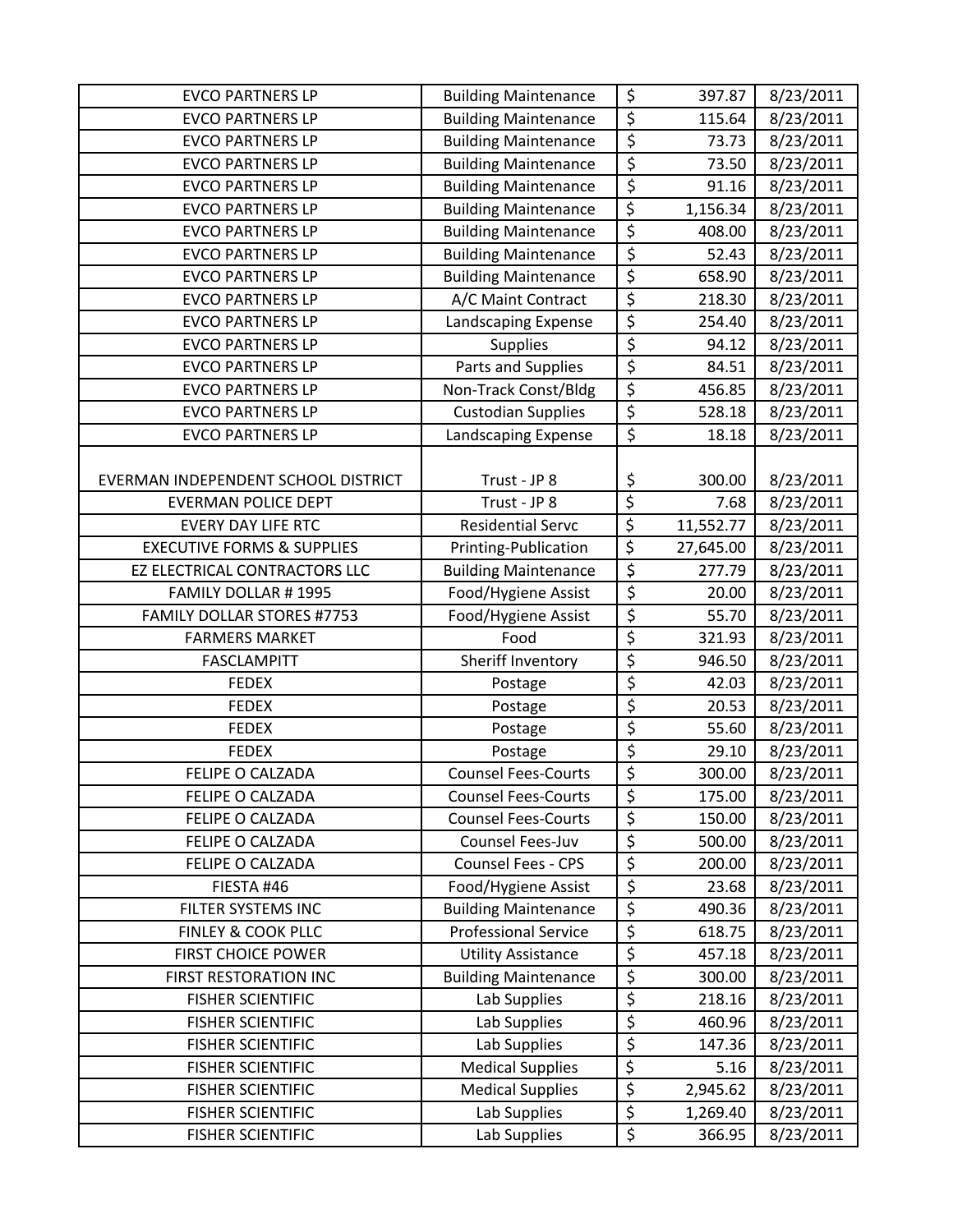| FIVE STAR CORRECTIONAL SERVICES INC | <b>Food Contr/Prisoners</b> | \$                       | 79,736.02 | 8/23/2011 |
|-------------------------------------|-----------------------------|--------------------------|-----------|-----------|
| FIVE STAR CORRECTIONAL SERVICES INC | Food Contr/Employees        | \$                       | 2,568.18  | 8/23/2011 |
| <b>FLEETSCREEN LTD</b>              | <b>Medical Supplies</b>     | $\overline{\xi}$         | 388.50    | 8/23/2011 |
| FLOWER MOUND WATER BLAST INC        | <b>Erosion Control</b>      | $\overline{\varsigma}$   | 1,676.25  | 8/23/2011 |
| FLYNN, FRANCIS & CLARK LLP          | <b>Counsel Fees - CPS</b>   | \$                       | 100.00    | 8/23/2011 |
| <b>FOODLAND MARKETS</b>             | Food/Hygiene Assist         | \$                       | 15.00     | 8/23/2011 |
| FORT DEARBORN LIFE INSURANCE CO     | <b>Optional Term</b>        | \$                       | 56,023.37 | 8/23/2011 |
| FORT DEARBORN LIFE INSURANCE CO     | Dependent Group Life        | $\overline{\xi}$         | 3,302.25  | 8/23/2011 |
| FORT DEARBORN LIFE INSURANCE CO     | <b>Basic Life</b>           | \$                       | 31,273.84 | 8/23/2011 |
| FORT WORTH AUTO GLASS CENTER LTD    | Central Garage Inv          | \$                       | 179.99    | 8/23/2011 |
| FORT WORTH AUTO GLASS CENTER LTD    | Parts and Supplies          | \$                       | 200.00    | 8/23/2011 |
| FORT WORTH BILLARD SUPPLY           | Safety/Tact Supplies        | $\overline{\xi}$         | 318.50    | 8/23/2011 |
| FORT WORTH BUSINESS PRESS           | Subscriptions               | \$                       | 95.00     | 8/23/2011 |
| FORT WORTH FIRE EXTINGUISHER        | <b>Building Maintenance</b> | \$                       | 103.00    | 8/23/2011 |
| FORT WORTH WATER DEPARTMENT         | Water                       | $\overline{\xi}$         | 2,802.91  | 8/23/2011 |
| FORT WORTH WATER DEPARTMENT         | Water                       | \$                       | 2,323.96  | 8/23/2011 |
| FORT WORTH WATER DEPARTMENT         | Water                       | $\overline{\xi}$         | 741.65    | 8/23/2011 |
| FORT WORTH WATER DEPARTMENT         | Water                       | $\overline{\xi}$         | 384.75    | 8/23/2011 |
| FORT WORTH WATER DEPARTMENT         | Water                       | \$                       | 513.00    | 8/23/2011 |
| FORT WORTH WATER DEPARTMENT         | Water                       | \$                       | 1,918.00  | 8/23/2011 |
| FORT WORTH WATER DEPARTMENT         | Water                       | \$                       | 247.00    | 8/23/2011 |
| FORT WORTH WATER DEPARTMENT         | Water                       | $\overline{\mathcal{S}}$ | 45,840.80 | 8/23/2011 |
| FORT WORTH WATER DEPARTMENT         | Water                       | \$                       | 285.00    | 8/23/2011 |
| FORT WORTH WATER DEPARTMENT         | Water                       | $\overline{\xi}$         | 1,277.75  | 8/23/2011 |
| FORT WORTH WATER DEPARTMENT         | Water                       | \$                       | 111.43    | 8/23/2011 |
| FORT WORTH WATER DEPARTMENT         | Water                       | $\overline{\varsigma}$   | 1,595.41  | 8/23/2011 |
| FORT WORTH WATER DEPARTMENT         | Water                       | \$                       | 104.50    | 8/23/2011 |
| FORT WORTH WATER DEPARTMENT         | Water                       | \$                       | 973.99    | 8/23/2011 |
| FORT WORTH WATER DEPARTMENT         | Water                       | \$                       | 2,272.80  | 8/23/2011 |
| FORT WORTH WATER DEPARTMENT         | Water                       | $\overline{\xi}$         | 209.00    | 8/23/2011 |
| FORT WORTH WATER DEPARTMENT         | Water                       | $\overline{\xi}$         | 182.62    | 8/23/2011 |
| FORT WORTH WATER DEPARTMENT         | Water                       | \$                       | 71.25     | 8/23/2011 |
| FORT WORTH WATER DEPARTMENT         | Water                       | \$                       | 95.00     | 8/23/2011 |
| FORT WORTH WATER DEPARTMENT         | <b>Utility Assistance</b>   | \$                       | 1,923.22  | 8/23/2011 |
| FORT WORTH WATER DEPARTMENT         | Water                       | \$                       | 142.50    | 8/23/2011 |
| FORT WORTH WATER DEPARTMENT         | Water                       | \$                       | 2,802.50  | 8/23/2011 |
| FORT WORTH WATER DEPARTMENT         | <b>Utility Assistance</b>   | \$                       | 102.62    | 8/23/2011 |
| FORT WORTH WATER DEPARTMENT         | Water                       | \$                       | 4,042.44  | 8/23/2011 |
| <b>FRANCES B JANEZIC</b>            | <b>Professional Service</b> | \$                       | 1,191.96  | 8/23/2011 |
| <b>FRANCISCO HERNANDEZ JR</b>       | <b>Counsel Fees-Courts</b>  | \$                       | 450.00    | 8/23/2011 |
| <b>FRANCISCO HERNANDEZ JR</b>       | <b>Counsel Fees-Courts</b>  | \$                       | 250.00    | 8/23/2011 |
| <b>FRANCISCO HERNANDEZ JR</b>       | <b>Counsel Fees-Courts</b>  | \$                       | 500.00    | 8/23/2011 |
| FRANCISCO HERNANDEZ JR              | <b>Counsel Fees-Courts</b>  | $\overline{\xi}$         | 3,850.00  | 8/23/2011 |
| <b>FRANCISCO HERNANDEZ JR</b>       | <b>Counsel Fees-Courts</b>  | $\overline{\xi}$         | 100.00    | 8/23/2011 |
| <b>FRANCISCO HERNANDEZ JR</b>       | <b>Counsel Fees-Courts</b>  | $\overline{\xi}$         | 500.00    | 8/23/2011 |
| <b>FRANCISCO HERNANDEZ JR</b>       | <b>Counsel Fees-Courts</b>  | \$                       | 100.00    | 8/23/2011 |
| <b>FRANCISCO HERNANDEZ JR</b>       | <b>Counsel Fees-Courts</b>  | \$                       | 150.00    | 8/23/2011 |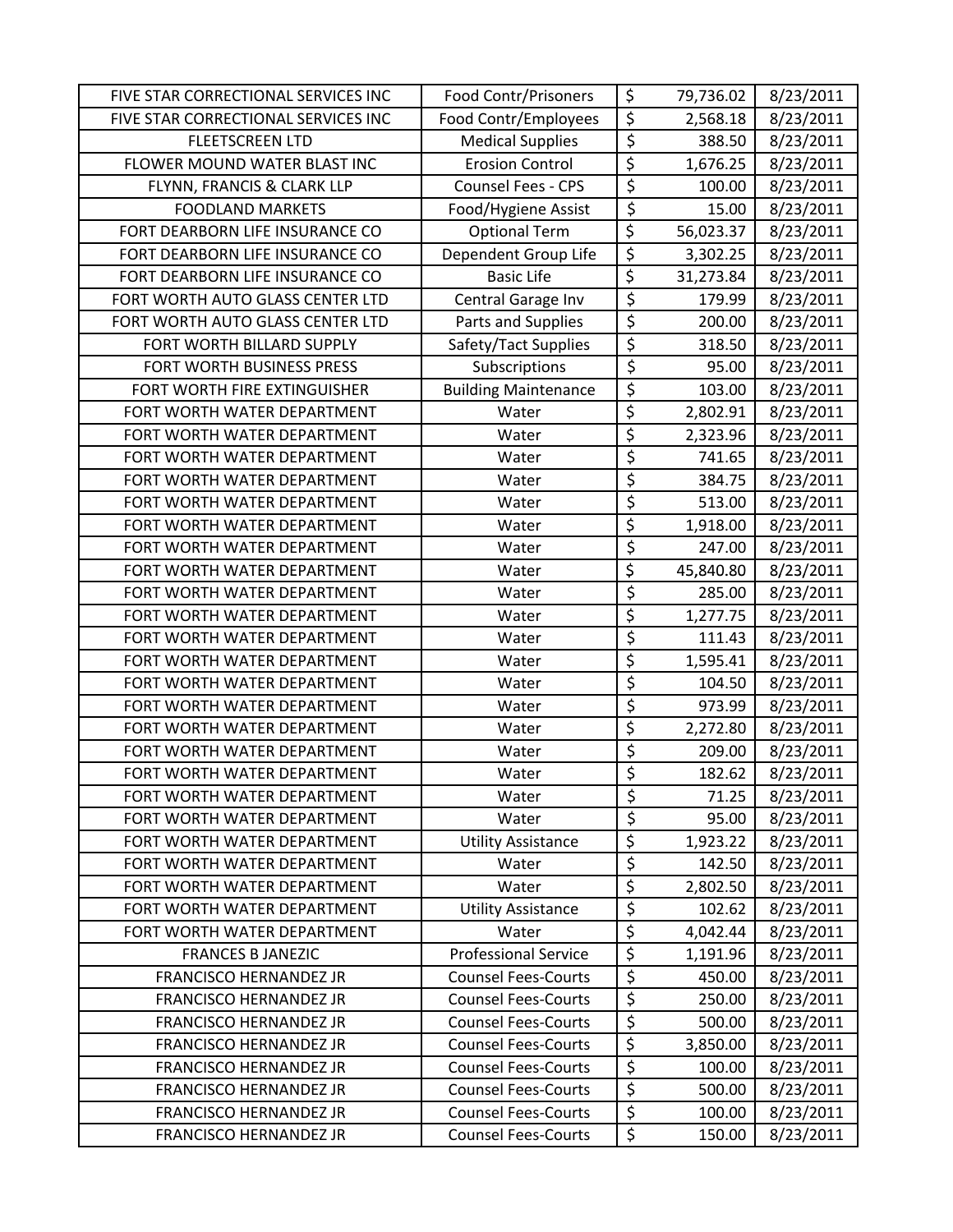| <b>FRANCISCO HERNANDEZ JR</b>             | <b>Counsel Fees-Courts</b>  | \$                              | 100.00        | 8/23/2011 |
|-------------------------------------------|-----------------------------|---------------------------------|---------------|-----------|
| <b>FRANK ADLER</b>                        | Counsel Fees-Juv            | $\overline{\xi}$                | 700.00        | 8/23/2011 |
| <b>FRANK ADLER</b>                        | <b>Counsel Fees - CPS</b>   | $\overline{\xi}$                | 400.00        | 8/23/2011 |
| <b>FRED CUMMINGS</b>                      | <b>Counsel Fees-Courts</b>  | $\overline{\xi}$                | 300.00        | 8/23/2011 |
| <b>FRONING &amp; ASSOCIATES</b>           | <b>Professional Service</b> | $\overline{\xi}$                | 1,021.68      | 8/23/2011 |
| FT WORTH LAUNDRY & DRY CLEAN              | Lab Equip Mainten           | \$                              | 30.50         | 8/23/2011 |
| FULGHAM LAW FIRM PC                       | <b>Counsel Fees-Courts</b>  | \$                              | 400.00        | 8/23/2011 |
| FULGHAM LAW FIRM PC                       | <b>Counsel Fees-Courts</b>  | $\overline{\xi}$                | 600.00        | 8/23/2011 |
| FULGHAM LAW FIRM PC                       | <b>Counsel Fees-Courts</b>  | \$                              | 100.00        | 8/23/2011 |
| FW STAR TELEGRAM SUBSCRIPTIONS            | Subscriptions               | $\overline{\xi}$                | 239.40        | 8/23/2011 |
| <b>G ALAN STEELE</b>                      | <b>Counsel Fees-Courts</b>  | $\overline{\xi}$                | 325.00        | 8/23/2011 |
| <b>G ALAN STEELE</b>                      | <b>Counsel Fees-Courts</b>  | $\overline{\boldsymbol{\zeta}}$ | 237.50        | 8/23/2011 |
| <b>G ANDREW PLATT</b>                     | <b>Counsel Fees-Courts</b>  | $\overline{\xi}$                | 425.00        | 8/23/2011 |
| <b>GLSEAMAN &amp; COMPANY</b>             | <b>Building Maintenance</b> | $\overline{\xi}$                | 150.00        | 8/23/2011 |
| <b>GARRETT METAL DETECTORS</b>            | Safety/Tact Supplies        | \$                              | 221.63        | 8/23/2011 |
| <b>GAYLE C ISBELL</b>                     | Counsel Fees - CPS          | $\overline{\varsigma}$          | 200.00        | 8/23/2011 |
| <b>GEORGE R TRIMBER LAW OFFICE</b>        | <b>Counsel Fees-Courts</b>  | $\overline{\xi}$                | 400.00        | 8/23/2011 |
| <b>GEORGE R TRIMBER LAW OFFICE</b>        | <b>Counsel Fees-Courts</b>  | $\overline{\xi}$                | 780.00        | 8/23/2011 |
| <b>GEORGE W SEPULVEDA</b>                 | Interpreter Fees            | \$                              | 165.00        | 8/23/2011 |
| <b>GERARD KARDONSKY</b>                   | <b>Counsel Fees-Courts</b>  | $\overline{\xi}$                | 500.00        | 8/23/2011 |
| <b>GES</b>                                | <b>Building Maintenance</b> | $\overline{\xi}$                | 234.71        | 8/23/2011 |
| <b>GES</b>                                | <b>Building Maintenance</b> | \$                              | 540.36        | 8/23/2011 |
| <b>GES</b>                                | A/C Maint Contract          | $\overline{\varsigma}$          | 12,501.88     | 8/23/2011 |
| <b>GES</b>                                | A/C Maint Contract          | \$                              | 736.21        | 8/23/2011 |
| <b>GES</b>                                | A/C Maint Contract          | \$                              | 1,224.98      | 8/23/2011 |
| <b>GES</b>                                | A/C Maint Contract          | \$                              | 2,189.60      | 8/23/2011 |
| <b>GES</b>                                | A/C Maint Contract          | $\overline{\xi}$                | 186.00        | 8/23/2011 |
| <b>GES</b>                                | A/C Maint Contract          | $\overline{\xi}$                | 1,419.07      | 8/23/2011 |
| <b>GES</b>                                | A/C Maint Contract          | $\overline{\xi}$                | 155.00        | 8/23/2011 |
| <b>GES</b>                                | A/C Maint Contract          | $\overline{\xi}$                | 590.49        | 8/23/2011 |
| <b>GES</b>                                | A/C Maint Contract          | \$                              | 231.16        | 8/23/2011 |
| <b>GES</b>                                | <b>Building Maintenance</b> | \$                              | 1,082.25      | 8/23/2011 |
| <b>GES</b>                                | Echo Lake Park              | \$                              | 469.88        | 8/23/2011 |
| <b>GES</b>                                | A/C Maint Contract          | $\overline{\xi}$                | 521.64        | 8/23/2011 |
| <b>GEXA ENERGY CORPORATION</b>            | <b>Utility Assistance</b>   | $\overline{\xi}$                | 403.80        | 8/23/2011 |
| <b>GIANT TEXAN SECURITY INVESTIGATION</b> | Investigative               | $\overline{\xi}$                | 500.00        | 8/23/2011 |
| <b>GIDEON TOAL</b>                        | <b>Professional Service</b> | \$                              | 9,048.00      | 8/23/2011 |
| <b>GIDEON TOAL</b>                        | <b>Professional Service</b> | \$                              | 140,378.56    | 8/23/2011 |
| <b>GIDEON TOAL</b>                        | <b>Professional Service</b> | \$                              | 558.41        | 8/23/2011 |
| <b>GILBANE BUILDING CO</b>                | Retainage                   | $\overline{\mathcal{S}}$        | (141, 076.00) | 8/23/2011 |
| <b>GILBANE BUILDING CO</b>                | <b>Professional Service</b> | \$                              | 2,976,840.46  | 8/23/2011 |
| <b>GILBERT RUSSELL ROWE</b>               | <b>Counsel Fees-Courts</b>  | \$                              | 1,450.00      | 8/23/2011 |
| <b>GILBERT RUSSELL ROWE</b>               | <b>Counsel Fees-Courts</b>  | \$                              | 200.00        | 8/23/2011 |
| <b>GILBERT RUSSELL ROWE</b>               | <b>Counsel Fees-Courts</b>  | $\overline{\xi}$                | 750.00        | 8/23/2011 |
| <b>GLORIA HUNT</b>                        | Clothing                    | $\overline{\xi}$                | 200.00        | 8/23/2011 |
| <b>GOLDEN TRIANGLE ESTATES</b>            | <b>Rental Assistance</b>    | \$                              | 310.00        | 8/23/2011 |
| GOMEZ FLOOR COVERING INC                  | <b>Building Maintenance</b> | \$                              | 1,488.50      | 8/23/2011 |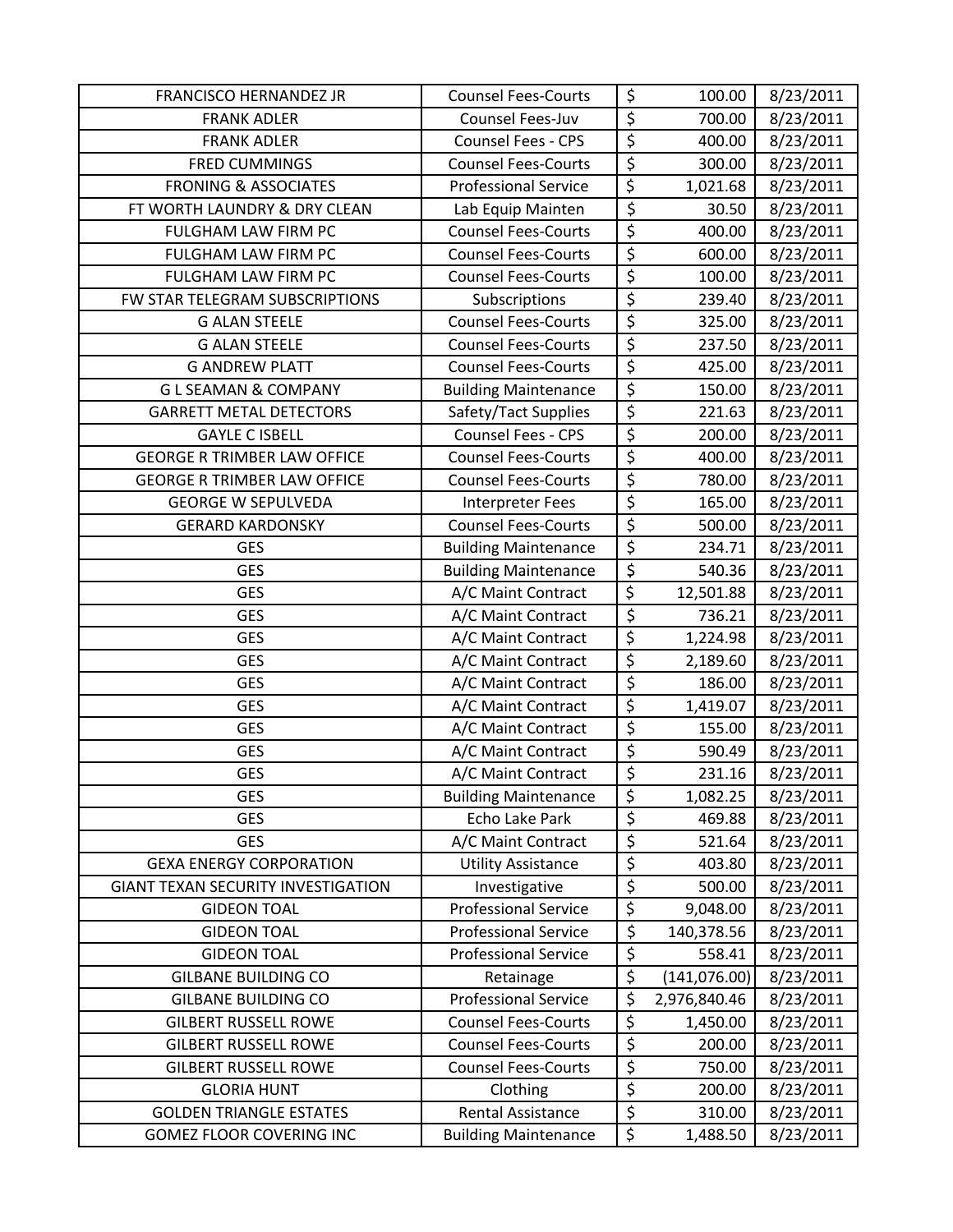| <b>GOVERNMENTJOBS.COM INC</b>        | Education                   | \$               | 261.75     | 8/23/2011 |
|--------------------------------------|-----------------------------|------------------|------------|-----------|
| <b>GRANT WRITING USA</b>             | Education                   | $\overline{\xi}$ | 595.00     | 8/23/2011 |
| <b>GREEN MOUNTAIN ENERGY COMPANY</b> | <b>Utility Assistance</b>   | \$               | 350.00     | 8/23/2011 |
| <b>GREEN MOUNTAIN ENERGY COMPANY</b> | <b>Utility Assistance</b>   | \$               | 354.60     | 8/23/2011 |
| <b>GREEN MOUNTAIN ENERGY COMPANY</b> | <b>Utility Assistance</b>   | \$               | 70.74      | 8/23/2011 |
| <b>GREEN MOUNTAIN ENERGY COMPANY</b> | <b>Utility Assistance</b>   | \$               | 279.36     | 8/23/2011 |
| <b>GREEN MOUNTAIN ENERGY COMPANY</b> | <b>Utility Assistance</b>   | \$               | 350.00     | 8/23/2011 |
| <b>GREEN MOUNTAIN ENERGY COMPANY</b> | <b>Utility Assistance</b>   | \$               | 299.82     | 8/23/2011 |
| <b>GREEN MOUNTAIN ENERGY COMPANY</b> | <b>Utility Assistance</b>   | \$               | 437.78     | 8/23/2011 |
| <b>GREENWOOD MOUNT OLIVET</b>        | <b>County Burials</b>       | \$               | 495.00     | 8/23/2011 |
| <b>GREG GRAY</b>                     | <b>Counsel Fees-Courts</b>  | $\overline{\xi}$ | 700.00     | 8/23/2011 |
| <b>GSG PIZZA LLC</b>                 | <b>Entertainment Exp</b>    | \$               | 199.09     | 8/23/2011 |
| <b>GST PUBLIC SAFETY SUPPLY</b>      | Clothing                    | \$               | (193.85)   | 8/23/2011 |
| <b>GST PUBLIC SAFETY SUPPLY</b>      | Clothing                    | \$               | 2,578.84   | 8/23/2011 |
| <b>GST PUBLIC SAFETY SUPPLY</b>      | Clothing                    | \$               | 255.66     | 8/23/2011 |
| <b>GST PUBLIC SAFETY SUPPLY</b>      | Clothing                    | \$               | 506.50     | 8/23/2011 |
| <b>GST PUBLIC SAFETY SUPPLY</b>      | Clothing                    | \$               | 545.14     | 8/23/2011 |
| <b>GST PUBLIC SAFETY SUPPLY</b>      | Clothing                    | \$               | 102.70     | 8/23/2011 |
| <b>GST PUBLIC SAFETY SUPPLY</b>      | Clothing                    | \$               | 656.33     | 8/23/2011 |
| <b>GST PUBLIC SAFETY SUPPLY</b>      | Clothing                    | $\overline{\xi}$ | 1,475.10   | 8/23/2011 |
| <b>GST PUBLIC SAFETY SUPPLY</b>      | Clothing                    | \$               | 526.66     | 8/23/2011 |
| <b>GST PUBLIC SAFETY SUPPLY</b>      | Clothing                    | $\overline{\xi}$ | 1,087.93   | 8/23/2011 |
| <b>GST PUBLIC SAFETY SUPPLY</b>      | Clothing                    | \$               | 402.30     | 8/23/2011 |
| <b>GST PUBLIC SAFETY SUPPLY</b>      | Clothing                    | \$               | 609.71     | 8/23/2011 |
| <b>GST PUBLIC SAFETY SUPPLY</b>      | Clothing                    | \$               | 496.11     | 8/23/2011 |
| <b>GST PUBLIC SAFETY SUPPLY</b>      | Clothing                    | \$               | 1,967.01   | 8/23/2011 |
| <b>GST PUBLIC SAFETY SUPPLY</b>      | Clothing                    | \$               | 292.50     | 8/23/2011 |
| <b>GT INVESTIGATIVE SERVICES</b>     | Investigative               | \$               | 225.00     | 8/23/2011 |
| <b>GT INVESTIGATIVE SERVICES</b>     | Investigative               | $\overline{\xi}$ | 225.00     | 8/23/2011 |
| <b>HACH COMPANY</b>                  | Lab Supplies                | $\overline{\xi}$ | 235.27     | 8/23/2011 |
| <b>HALL &amp; MIXON PLLC</b>         | <b>Counsel Fees-Probate</b> | \$               | 2,200.00   | 8/23/2011 |
| HALL ALBERT CONSTRUCTION             | Non-Track Const/Bldg        | \$               | 8,404.90   | 8/23/2011 |
| HAMIDA A ABDAL-KHALLAQ INC           | <b>Counsel Fees-Courts</b>  | $\overline{\xi}$ | 475.00     | 8/23/2011 |
| HAMIDA A ABDAL-KHALLAQ INC           | Counsel Fees - CPS          | $\overline{\xi}$ | 300.00     | 8/23/2011 |
| HANSON AGGREGATES CENTRAL INC        | <b>Rock and Gravel</b>      | \$               | 9,656.78   | 8/23/2011 |
| <b>HARDY DIAGNOSTICS</b>             | Lab Supplies                | \$               | 568.58     | 8/23/2011 |
| <b>HAROLD V JOHNSON</b>              | <b>Counsel Fees-Courts</b>  | \$               | 137.50     | 8/23/2011 |
| HARRY HARRIS, III                    | <b>Counsel Fees-Courts</b>  | \$               | 100.00     | 8/23/2011 |
| HEADSETS.COM INC                     | Supplies                    | $\overline{\xi}$ | 785.85     | 8/23/2011 |
| <b>HEATHER YVONNE OGIER</b>          | Counsel Fees - CPS          | $\overline{\xi}$ | 200.00     | 8/23/2011 |
| <b>HELBING'S MOBIL SERVICE</b>       | Central Garage Inv          | \$               | 159.00     | 8/23/2011 |
| HELLMUTH, OBATA & KASSABAUM LP       | <b>Professional Service</b> | \$               | 358,548.37 | 8/23/2011 |
| HENDRICKS, WEATHERS & JEFFERSON PC   | <b>Counsel Fees-Courts</b>  | \$               | 450.00     | 8/23/2011 |
| HENDRICKS, WEATHERS & JEFFERSON PC   | <b>Counsel Fees-Courts</b>  | $\overline{\xi}$ | 255.00     | 8/23/2011 |
| <b>HENRY SCHEIN</b>                  | <b>Medical Supplies</b>     | $\overline{\xi}$ | (57.00)    | 8/23/2011 |
| <b>HENRY SCHEIN</b>                  | <b>Medical Supplies</b>     | \$               | 27.33      | 8/23/2011 |
| <b>HENRY SCHEIN</b>                  | <b>Medical Supplies</b>     | \$               | 50.50      | 8/23/2011 |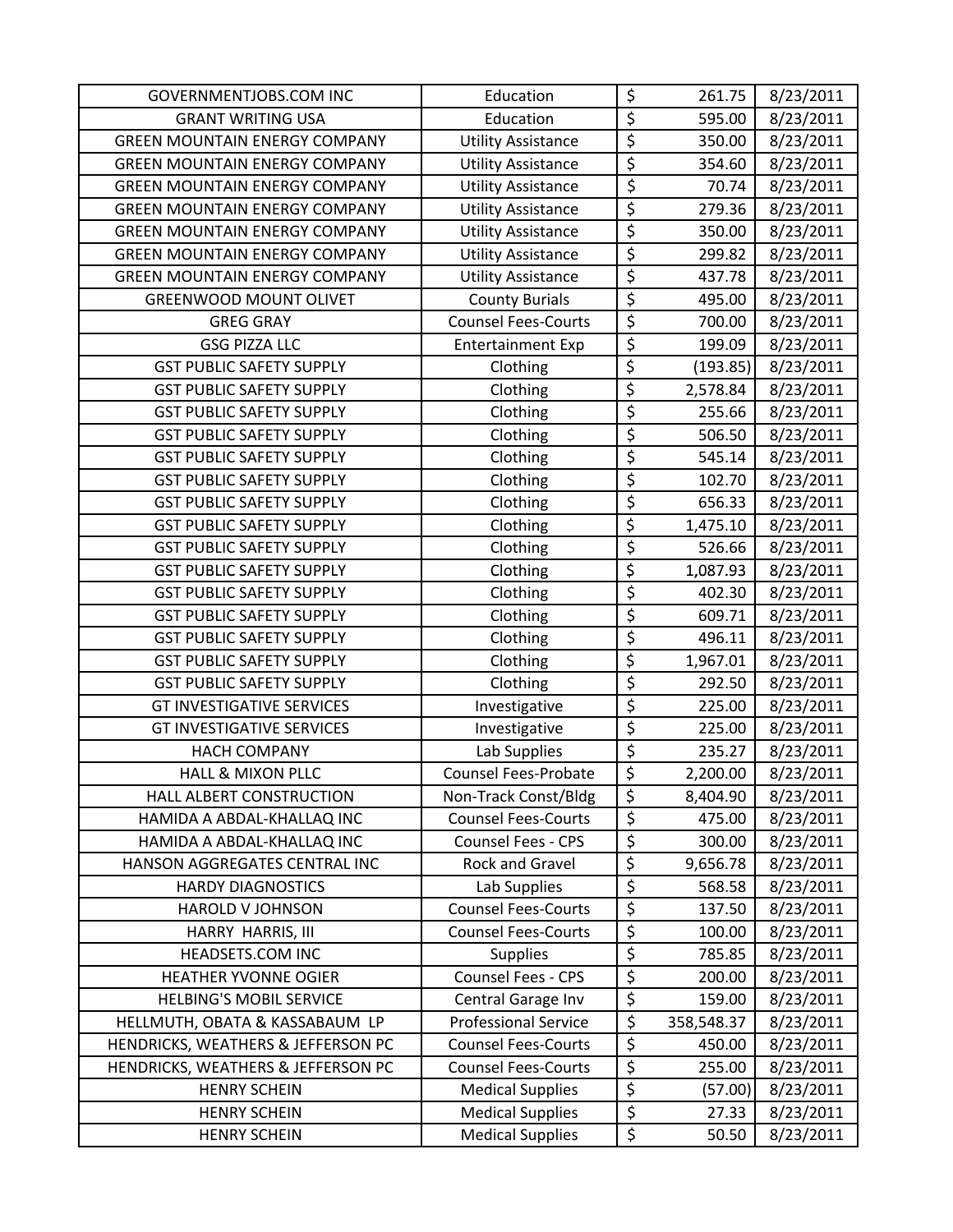| <b>HENRY SCHEIN</b>                   | <b>Medical Supplies</b>     | \$                     | 296.90   | 8/23/2011 |
|---------------------------------------|-----------------------------|------------------------|----------|-----------|
| HHC TRS PORTSMOUTH LLC                | Travel                      | \$                     | 247.51   | 8/23/2011 |
| HHC TRS PORTSMOUTH LLC                | Travel                      | \$                     | 247.51   | 8/23/2011 |
| HHC TRS PORTSMOUTH LLC                | Travel                      | \$                     | 247.51   | 8/23/2011 |
| HHC TRS PORTSMOUTH LLC                | Travel                      | \$                     | 247.51   | 8/23/2011 |
| HHC TRS PORTSMOUTH LLC                | Travel                      | $\overline{\xi}$       | 247.51   | 8/23/2011 |
| HIGGINBOTHAM & ASSOCIATES             | <b>Bonds</b>                | \$                     | 71.00    | 8/23/2011 |
| <b>HIRAM BODON</b>                    | <b>Counsel Fees-Courts</b>  | $\overline{\varsigma}$ | 425.00   | 8/23/2011 |
| <b>HIRAM BODON</b>                    | <b>Counsel Fees-Courts</b>  | \$                     | 800.00   | 8/23/2011 |
| <b>HOSE TECH</b>                      | Parts and Supplies          | $\overline{\xi}$       | 123.46   | 8/23/2011 |
| HUNTER SYSTEMS GROUP INC              | Software Maintenance        | $\overline{\xi}$       | 299.00   | 8/23/2011 |
| <b>HYDRADYNE HYDRAULICS</b>           | Parts and Supplies          | \$                     | 63.46    | 8/23/2011 |
| ICS                                   | Sheriff Inventory           | \$                     | 718.80   | 8/23/2011 |
| <b>IDENTITEC</b>                      | <b>Building Maintenance</b> | $\overline{\xi}$       | 180.00   | 8/23/2011 |
| INDEPENDENT ENVIRONMENTAL SERV        | <b>Disposal Service</b>     | $\overline{\xi}$       | 220.00   | 8/23/2011 |
| INDEPENDENT ENVIRONMENTAL SERV        | <b>Disposal Service</b>     | \$                     | 50.00    | 8/23/2011 |
| INDEPENDENT ENVIRONMENTAL SERV        | <b>Disposal Service</b>     | $\overline{\xi}$       | 146.00   | 8/23/2011 |
| INDEPENDENT ENVIRONMENTAL SERV        | <b>Disposal Service</b>     | $\overline{\xi}$       | 140.40   | 8/23/2011 |
| INDEPENDENT ENVIRONMENTAL SERV        | <b>Disposal Service</b>     | \$                     | 520.00   | 8/23/2011 |
| INDEPENDENT ENVIRONMENTAL SERV        | <b>Disposal Service</b>     | \$                     | 50.00    | 8/23/2011 |
| INDEPENDENT ENVIRONMENTAL SERV        | <b>Disposal Service</b>     | \$                     | 73.92    | 8/23/2011 |
| INDEPENDENT ENVIRONMENTAL SERV        | Disposal Service            | \$                     | 220.00   | 8/23/2011 |
| INDEPENDENT ENVIRONMENTAL SERV        | <b>Disposal Service</b>     | $\overline{\varsigma}$ | 135.00   | 8/23/2011 |
| INDEPENDENT ENVIRONMENTAL SERV        | <b>Equipment Rentals</b>    | $\overline{\xi}$       | 185.00   | 8/23/2011 |
| INDEPENDENT ENVIRONMENTAL SERV        | <b>Disposal Service</b>     | $\overline{\xi}$       | 125.00   | 8/23/2011 |
| INDEPENDENT ENVIRONMENTAL SERV        | <b>Disposal Service</b>     | \$                     | 149.28   | 8/23/2011 |
| INDEPENDENT ENVIRONMENTAL SERV        | <b>Disposal Service</b>     | $\overline{\xi}$       | 105.00   | 8/23/2011 |
| INDEPENDENT ENVIRONMENTAL SERV        | <b>Disposal Service</b>     | $\overline{\xi}$       | 243.00   | 8/23/2011 |
| INDEPENDENT ENVIRONMENTAL SERV        | <b>Disposal Service</b>     | $\overline{\xi}$       | 20.00    | 8/23/2011 |
| INDEPENDENT ENVIRONMENTAL SERV        | <b>Disposal Service</b>     | \$                     | 85.83    | 8/23/2011 |
| INDEPENDENT ENVIRONMENTAL SERV        | <b>Disposal Service</b>     | $\overline{\xi}$       | 72.78    | 8/23/2011 |
| INDEPENDENT ENVIRONMENTAL SERV        | <b>Disposal Service</b>     | \$                     | 30.00    | 8/23/2011 |
| INDEPENDENT TABULATION INC            | <b>Voting Supplies</b>      | \$                     | 411.72   | 8/23/2011 |
| INDEPENDENT TABULATION INC            | Parts and Supplies          | \$                     | 4,424.20 | 8/23/2011 |
| INDUSTRIAL POWER ISUZU TRUCK          | Central Garage Inv          | \$                     | 307.29   | 8/23/2011 |
| INDUSTRIAL SAFETY SOLUTIONS INC       | <b>Building Maintenance</b> | $\overline{\xi}$       | 1,419.12 | 8/23/2011 |
| <b>INPUT SYSTEMS INC</b>              | Software Maintenance        | \$                     | 2,197.44 | 8/23/2011 |
| INTEGRATED BIOMETRIC TECHNOLOGY       | AFIS(Fingerprinting)        | $\overline{\xi}$       | 180.00   | 8/23/2011 |
| INTEGRATED FORENSIC LAB INC           | <b>Expert Witness Serv</b>  | \$                     | 350.00   | 8/23/2011 |
| <b>INTERBORO PACKAGING CORP</b>       | Lab Supplies                | \$                     | 52.00    | 8/23/2011 |
| INTERLINGUA INTERNATIONAL INC         | Interpreter Fees            | \$                     | 185.00   | 8/23/2011 |
| INTERLINGUA INTERNATIONAL INC         | <b>Interpreter Fees</b>     | \$                     | 320.00   | 8/23/2011 |
| INTERLINGUA INTERNATIONAL INC         | Interpreter Fees            | $\overline{\xi}$       | 212.00   | 8/23/2011 |
| INTERNATIONAL FACILITY MGMT ASSOC     | <b>Dues</b>                 | $\overline{\varsigma}$ | 271.00   | 8/23/2011 |
| <b>INTERSTATE BATTERY OF FT WORTH</b> | Central Garage Inv          | \$                     | 347.70   | 8/23/2011 |
| <b>INTERSTATE BATTERY OF FT WORTH</b> | Parts and Supplies          | $\overline{\xi}$       | 363.84   | 8/23/2011 |
| INTERSTATE BATTERY OF FT WORTH        | Parts and Supplies          | \$                     | 385.94   | 8/23/2011 |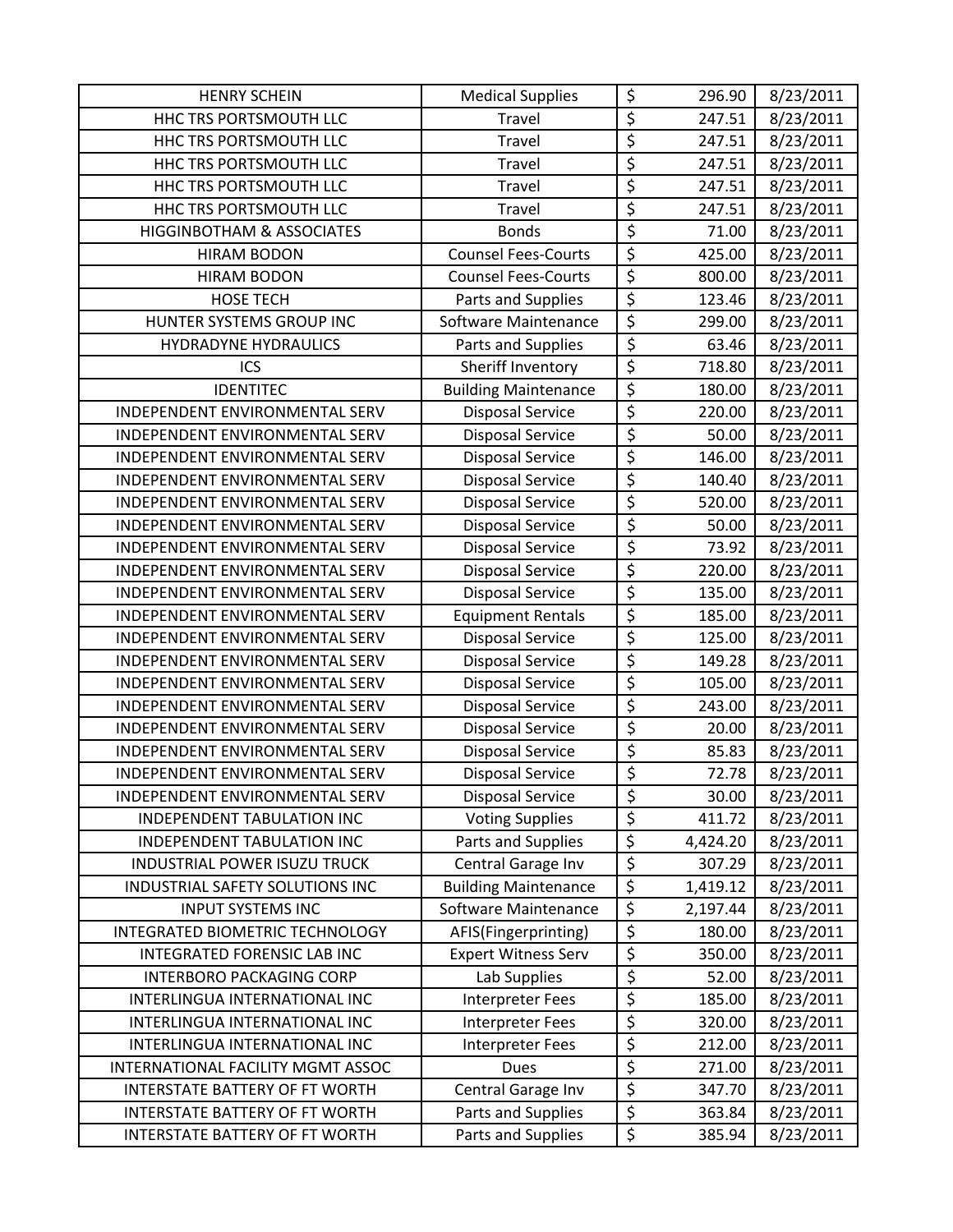| <b>IRVING HOLDINGS INC</b>      | Transportation              | \$                       | 2,393.05  | 8/23/2011 |
|---------------------------------|-----------------------------|--------------------------|-----------|-----------|
| J A SEXAUER                     | <b>Building Maintenance</b> | \$                       | 84.35     | 8/23/2011 |
| J A SEXAUER                     | <b>Building Maintenance</b> | \$                       | 115.90    | 8/23/2011 |
| <b>J STEVEN BUSH</b>            | <b>Counsel Fees-Courts</b>  | $\overline{\xi}$         | 450.00    | 8/23/2011 |
| J. DON CARTER & ASSOCIATES PC   | <b>Drug Seizures</b>        | $\overline{\xi}$         | 500.00    | 8/23/2011 |
| <b>JACK L HINES JR</b>          | <b>Building Maintenance</b> | \$                       | 225.00    | 8/23/2011 |
| <b>JACKIE MARTIN</b>            | Counsel Fees - CPS          | $\overline{\xi}$         | 100.00    | 8/23/2011 |
| <b>JACKIE MARTIN</b>            | Cnsl Fees-Fam Drg Ct        | $\overline{\xi}$         | 100.00    | 8/23/2011 |
| JACOBS ENGINEERING GROUP INC    | <b>Professional Service</b> | $\overline{\xi}$         | 42,729.76 | 8/23/2011 |
| JACOBS ENGINEERING GROUP INC    | <b>Professional Service</b> | \$                       | 5,507.72  | 8/23/2011 |
| JACOBS ENGINEERING GROUP INC    | <b>Professional Service</b> | $\overline{\xi}$         | 178.40    | 8/23/2011 |
| <b>JACQUELINE MILLER</b>        | Clothing                    | \$                       | 270.92    | 8/23/2011 |
| <b>JACQUELINE MILLER</b>        | Relative Assistance         | \$                       | 600.00    | 8/23/2011 |
| <b>JAMES D RENFORTH II</b>      | <b>Counsel Fees-Courts</b>  | \$                       | 600.00    | 8/23/2011 |
| <b>JAMES D RENFORTH II</b>      | <b>Counsel Fees-Courts</b>  | \$                       | 425.00    | 8/23/2011 |
| <b>JAMES MASEK</b>              | Counsel Fees - CPS          | $\overline{\mathcal{S}}$ | 250.00    | 8/23/2011 |
| <b>JAMES R ROBBINS</b>          | <b>Counsel Fees-Courts</b>  | \$                       | 400.00    | 8/23/2011 |
| <b>JAMES R WILSON</b>           | <b>Counsel Fees-Courts</b>  | $\overline{\xi}$         | 400.00    | 8/23/2011 |
| <b>JANE MILLER</b>              | <b>Relative Assistance</b>  | $\overline{\xi}$         | 300.00    | 8/23/2011 |
| <b>JANIE BROWNLEE</b>           | Investigative               | \$                       | 767.00    | 8/23/2011 |
| <b>JANPAK</b>                   | Sheriff Inventory           | $\overline{\xi}$         | 648.00    | 8/23/2011 |
| <b>JANPAK</b>                   | <b>Custodian Supplies</b>   | $\overline{\xi}$         | 1,155.50  | 8/23/2011 |
| JAY GILBERT CABALLERO           | <b>Counsel Fees-Courts</b>  | \$                       | 1,125.00  | 8/23/2011 |
| JAY GILBERT CABALLERO           | <b>Counsel Fees-Courts</b>  | \$                       | 650.00    | 8/23/2011 |
| JAY GILBERT CABALLERO           | <b>Counsel Fees-Courts</b>  | \$                       | 300.00    | 8/23/2011 |
| JAY GILBERT CABALLERO           | <b>Counsel Fees-Courts</b>  | \$                       | 200.00    | 8/23/2011 |
| <b>JEANIE MORRIS</b>            | <b>Professional Service</b> | $\overline{\xi}$         | 2,043.36  | 8/23/2011 |
| <b>JEFF S HOOVER</b>            | <b>Counsel Fees-Courts</b>  | $\overline{\xi}$         | 300.00    | 8/23/2011 |
| JEFFREY S STEWART PC            | <b>Counsel Fees-Courts</b>  | $\overline{\xi}$         | 100.00    | 8/23/2011 |
| JEFFREY S STEWART PC            | <b>Counsel Fees-Courts</b>  | $\overline{\xi}$         | 750.00    | 8/23/2011 |
| JEFFREY S STEWART PC            | <b>Counsel Fees-Courts</b>  | $\overline{\xi}$         | 425.00    | 8/23/2011 |
| JEFFREY S STEWART PC            | <b>Counsel Fees-Courts</b>  | \$                       | 212.50    | 8/23/2011 |
| JEFFREY S STEWART PC            | <b>Counsel Fees-Courts</b>  | \$                       | 200.00    | 8/23/2011 |
| JEFFREY S STEWART PC            | <b>Counsel Fees-Courts</b>  | \$                       | 300.00    | 8/23/2011 |
| JEFFREY S STEWART PC            | <b>Counsel Fees-Courts</b>  | \$                       | 300.00    | 8/23/2011 |
| <b>JENNIE R DUKE</b>            | <b>Counsel Fees-Courts</b>  | \$                       | 250.00    | 8/23/2011 |
| <b>JERRY W WOODLOCK</b>         | Travel                      | $\overline{\xi}$         | 96.76     | 8/23/2011 |
| <b>JERRY WALKER</b>             | <b>Counsel Fees-Courts</b>  | \$                       | 200.00    | 8/23/2011 |
| <b>JERRY WALKER</b>             | <b>Counsel Fees-Courts</b>  | $\overline{\xi}$         | 125.00    | 8/23/2011 |
| <b>JERRY WALKER</b>             | <b>Counsel Fees-Courts</b>  | $\overline{\xi}$         | 200.00    | 8/23/2011 |
| <b>JERRY WOOD</b>               | <b>Counsel Fees-Courts</b>  | $\overline{\xi}$         | 6,350.00  | 8/23/2011 |
| <b>JERRY WOOD</b>               | <b>Counsel Fees-Courts</b>  | \$                       | 250.00    | 8/23/2011 |
| <b>JESSE H EPPERSON III</b>     | Parts and Supplies          | \$                       | 241.64    | 8/23/2011 |
| <b>JESUS NEVAREZ</b>            | <b>Counsel Fees-Courts</b>  | $\overline{\varsigma}$   | 600.00    | 8/23/2011 |
| <b>JESUS NEVAREZ</b>            | Counsel Fees - CPS          | \$                       | 400.00    | 8/23/2011 |
| JIM BEARDEN AND ASSOCIATES PLLC | <b>Counsel Fees - CPS</b>   | $\overline{\xi}$         | 150.00    | 8/23/2011 |
| JIM BEARDEN AND ASSOCIATES PLLC | Cnsl Fees-Fam Drg Ct        | \$                       | 100.00    | 8/23/2011 |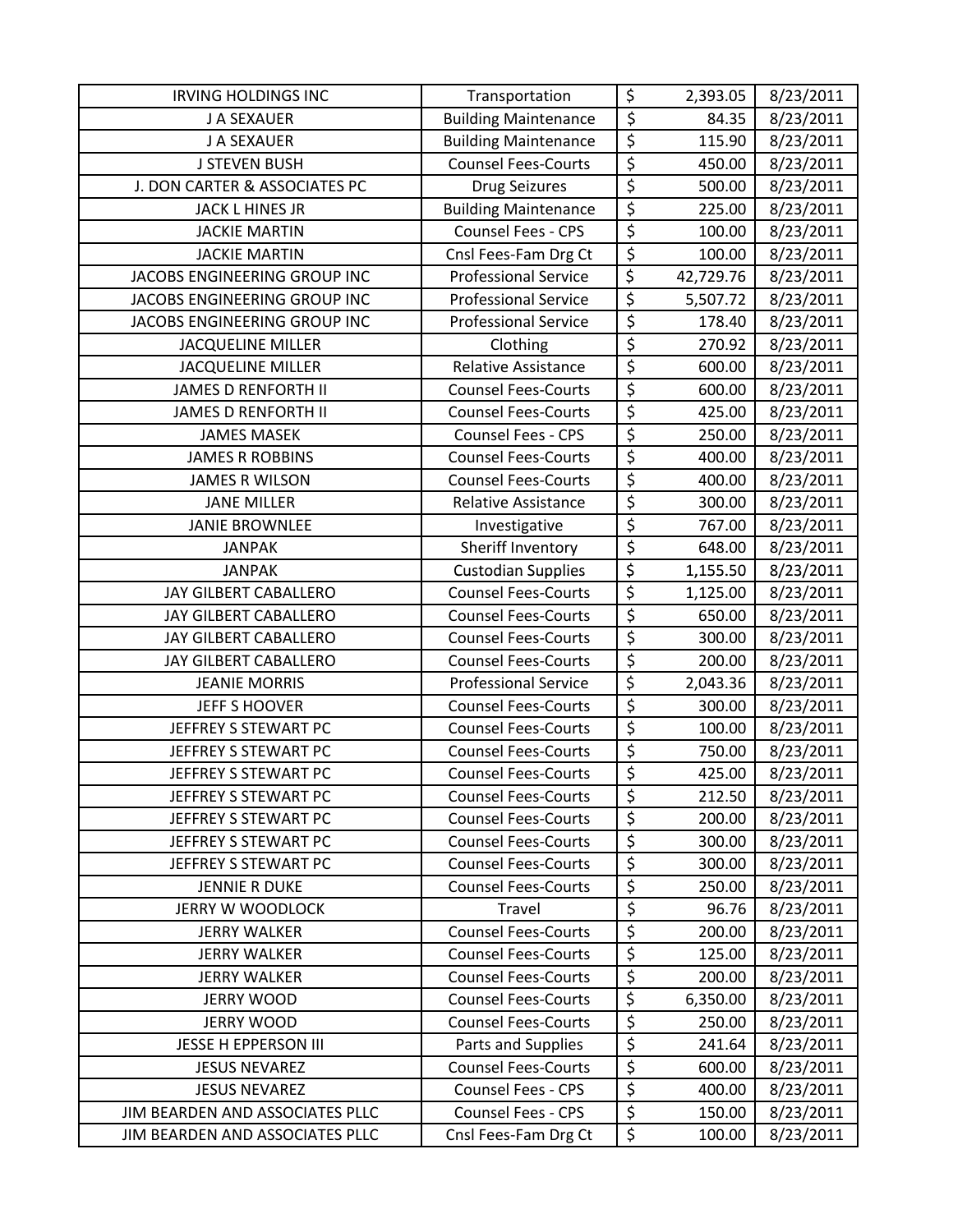| <b>JIM CULBERTSON</b>         | <b>Counsel Fees - CPS</b>  | \$                     | 450.00   | 8/23/2011 |
|-------------------------------|----------------------------|------------------------|----------|-----------|
| Jimmy R Politz                | Education                  | $\overline{\xi}$       | 140.00   | 8/23/2011 |
| <b>JODI RICHARD</b>           | Clothing                   | $\overline{\xi}$       | 277.27   | 8/23/2011 |
| <b>JOETTA KEENE</b>           | <b>Counsel Fees-Courts</b> | \$                     | 1,600.00 | 8/23/2011 |
| <b>JOETTA KEENE</b>           | <b>Counsel Fees-Courts</b> | $\overline{\xi}$       | 400.00   | 8/23/2011 |
| <b>JOETTA KEENE</b>           | <b>Counsel Fees-Courts</b> | \$                     | 475.00   | 8/23/2011 |
| <b>JOHN AVERY</b>             | <b>Counsel Fees-Courts</b> | $\overline{\xi}$       | 400.00   | 8/23/2011 |
| <b>JOHN CARL BEATTY</b>       | <b>Counsel Fees-Courts</b> | $\overline{\xi}$       | 600.00   | 8/23/2011 |
| JOHN CARL BEATTY              | <b>Counsel Fees-Courts</b> | \$                     | 150.00   | 8/23/2011 |
| <b>JOHN CARL BEATTY</b>       | <b>Counsel Fees-Courts</b> | $\overline{\xi}$       | 1,550.00 | 8/23/2011 |
| <b>JOHN CARL BEATTY</b>       | <b>Counsel Fees-Courts</b> | $\overline{\xi}$       | 1,050.00 | 8/23/2011 |
| <b>JOHN CARL BEATTY</b>       | <b>Counsel Fees-Courts</b> | \$                     | 300.00   | 8/23/2011 |
| JOHN CARL BEATTY              | Counsel Fees-Juv           | $\overline{\xi}$       | 100.00   | 8/23/2011 |
| <b>JOHN ECK</b>               | Counsel Fees - CPS         | $\overline{\xi}$       | 400.00   | 8/23/2011 |
| <b>JOHN HARDING</b>           | <b>Counsel Fees-Courts</b> | \$                     | 600.00   | 8/23/2011 |
| <b>JOHN HARDING</b>           | <b>Counsel Fees-Courts</b> | $\overline{\varsigma}$ | 650.00   | 8/23/2011 |
| <b>JOHN HARDING</b>           | <b>Counsel Fees-Courts</b> | $\overline{\xi}$       | 875.00   | 8/23/2011 |
| <b>JOHN HARDING</b>           | <b>Counsel Fees-Courts</b> | $\overline{\xi}$       | 500.00   | 8/23/2011 |
| <b>JOHN LINEBARGER</b>        | <b>Counsel Fees-Courts</b> | \$                     | 450.00   | 8/23/2011 |
| <b>JOHN LINEBARGER</b>        | <b>Counsel Fees-Courts</b> | $\overline{\xi}$       | 400.00   | 8/23/2011 |
| JOHN W STICKELS               | <b>Counsel Fees-Courts</b> | $\overline{\xi}$       | 200.00   | 8/23/2011 |
| <b>JOHNSON &amp; JOHNSON</b>  | <b>Counsel Fees-Courts</b> | \$                     | 445.00   | 8/23/2011 |
| <b>JOHNSTONE SUPPLY</b>       | Parts and Supplies         | \$                     | 51.68    | 8/23/2011 |
| <b>JONATHAN SIMPSON</b>       | <b>Counsel Fees-Courts</b> | $\overline{\xi}$       | 450.00   | 8/23/2011 |
| <b>JONI GERARD</b>            | Petit Jury Services        | $\overline{\xi}$       | 46.00    | 8/23/2011 |
| JOY PROMOTIONS INC            | Advertis/Leg Notice        | \$                     | 910.00   | 8/23/2011 |
| JOYCE E STEVENS P.C.          | <b>Counsel Fees-Courts</b> | \$                     | 100.00   | 8/23/2011 |
| <b>JPMORGAN CHASE BANK NA</b> | Food                       | $\overline{\xi}$       | 19.44    | 8/23/2011 |
| JPMORGAN CHASE BANK NA        | <b>Meeting Expenses</b>    | $\overline{\xi}$       | 83.08    | 8/23/2011 |
| JPMORGAN CHASE BANK NA        | <b>Witness Travel</b>      | $\overline{\xi}$       | 1,585.79 | 8/23/2011 |
| JPMORGAN CHASE BANK NA        | Crime Lab Service          | \$                     | 420.00   | 8/23/2011 |
| JPMORGAN CHASE BANK NA        | Education                  | \$                     | 790.92   | 8/23/2011 |
| JPMORGAN CHASE BANK NA        | Education                  | \$                     | 597.98   | 8/23/2011 |
| JPMORGAN CHASE BANK NA        | Education                  | \$                     | 407.39   | 8/23/2011 |
| JPMORGAN CHASE BANK NA        | Travel                     | \$                     | 316.39   | 8/23/2011 |
| JPMORGAN CHASE BANK NA        | Travel                     | \$                     | 967.08   | 8/23/2011 |
| JPMORGAN CHASE BANK NA        | Central Garage Inv         | \$                     | 611.26   | 8/23/2011 |
| JPMORGAN CHASE BANK NA        | <b>Supplies</b>            | \$                     | 43.76    | 8/23/2011 |
| JPMORGAN CHASE BANK NA        | Travel                     | $\overline{\xi}$       | 52.00    | 8/23/2011 |
| <b>JPMORGAN CHASE BANK NA</b> | Travel                     | $\overline{\xi}$       | 309.49   | 8/23/2011 |
| JPMORGAN CHASE BANK NA        | Education                  | \$                     | 95.00    | 8/23/2011 |
| JPMORGAN CHASE BANK NA        | Travel                     | \$                     | 897.98   | 8/23/2011 |
| JPMORGAN CHASE BANK NA        | Travel                     | \$                     | 1,286.37 | 8/23/2011 |
| JPMORGAN CHASE BANK NA        | Travel                     | $\overline{\varsigma}$ | 64.99    | 8/23/2011 |
| JPMORGAN CHASE BANK NA        | Education                  | \$                     | 273.99   | 8/23/2011 |
| JPMORGAN CHASE BANK NA        | Travel                     | $\overline{\xi}$       | 382.39   | 8/23/2011 |
| <b>JUDITH VAN HOOF</b>        | Counsel Fees - CPS         | \$                     | 100.00   | 8/23/2011 |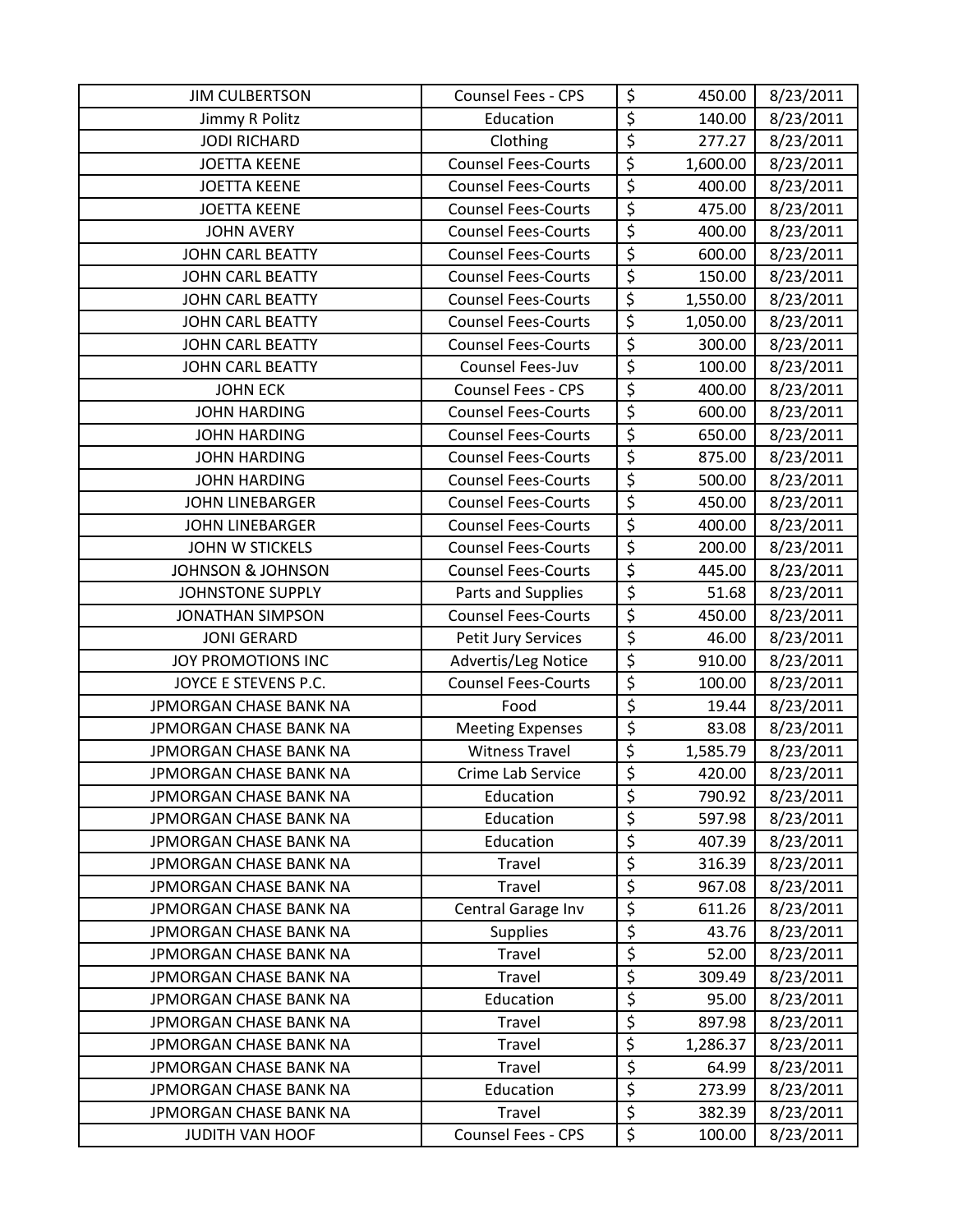| <b>JUDY G VANAMAN</b>           | <b>Professional Service</b> | \$                     | 681.12   | 8/23/2011 |
|---------------------------------|-----------------------------|------------------------|----------|-----------|
| <b>JULIE JACOBSON</b>           | Counsel Fees - CPS          | $\overline{\xi}$       | 100.00   | 8/23/2011 |
| <b>JUST ENERGY TEXAS I CORP</b> | <b>Utility Assistance</b>   | $\overline{\xi}$       | 1,040.50 | 8/23/2011 |
| <b>KAI TEXAS</b>                | <b>Support Serv Supply</b>  | \$                     | 1,720.00 | 8/23/2011 |
| <b>KARA CARRERAS</b>            | <b>Counsel Fees-Courts</b>  | \$                     | 450.00   | 8/23/2011 |
| <b>KARA CARRERAS</b>            | <b>Counsel Fees-Courts</b>  | $\overline{\xi}$       | 450.00   | 8/23/2011 |
| <b>KAREN BORGHESI SMITH</b>     | Reporter's Records          | $\overline{\xi}$       | 2,188.00 | 8/23/2011 |
| <b>KAREN BORGHESI SMITH</b>     | Reporter's Records          | $\overline{\xi}$       | 148.20   | 8/23/2011 |
| <b>KARMEN JOHNSON</b>           | <b>Counsel Fees-Courts</b>  | \$                     | 6,335.00 | 8/23/2011 |
| <b>KARMEN JOHNSON</b>           | <b>Counsel Fees - CPS</b>   | $\overline{\xi}$       | 200.00   | 8/23/2011 |
| <b>KARMEN JOHNSON</b>           | Cnsl Fees-Fam Drg Ct        | $\overline{\xi}$       | 100.00   | 8/23/2011 |
| KATHERINE MARIE ALLEN           | Counsel Fees - CPS          | $\overline{\xi}$       | 200.00   | 8/23/2011 |
| KATHERYN HAYWOOD                | <b>Counsel Fees-Courts</b>  | \$                     | 800.00   | 8/23/2011 |
| <b>KATHERYN HAYWOOD</b>         | <b>Counsel Fees-Courts</b>  | $\overline{\xi}$       | 1,225.00 | 8/23/2011 |
| KATHLEEN GALLAGHER REALTY       | <b>Rental Assistance</b>    | $\overline{\xi}$       | 2,100.00 | 8/23/2011 |
| <b>KATHY A LOWTHORP</b>         | <b>Counsel Fees-Courts</b>  | $\overline{\xi}$       | 1,650.00 | 8/23/2011 |
| <b>KATHY A LOWTHORP</b>         | <b>Counsel Fees-Courts</b>  | \$                     | 1,650.00 | 8/23/2011 |
| <b>KATHY A LOWTHORP</b>         | <b>Counsel Fees-Courts</b>  | $\overline{\xi}$       | 300.00   | 8/23/2011 |
| <b>KATHY A LOWTHORP</b>         | <b>Counsel Fees-Courts</b>  | \$                     | 300.00   | 8/23/2011 |
| <b>KATHY A LOWTHORP</b>         | <b>Counsel Fees-Courts</b>  | $\overline{\xi}$       | 100.00   | 8/23/2011 |
| <b>KATTEN &amp; BENSON</b>      | <b>Counsel Fees-Probate</b> | \$                     | 1,004.00 | 8/23/2011 |
| <b>KEITH MCKAY</b>              | <b>Counsel Fees-Courts</b>  | \$                     | 525.00   | 8/23/2011 |
| <b>KEITH MCKAY</b>              | <b>Counsel Fees-Courts</b>  | $\overline{\varsigma}$ | 650.00   | 8/23/2011 |
| <b>KEITH MCKAY</b>              | <b>Counsel Fees-Courts</b>  | \$                     | 300.00   | 8/23/2011 |
| <b>KEITH MCKAY</b>              | <b>Counsel Fees-Courts</b>  | $\overline{\xi}$       | 300.00   | 8/23/2011 |
| <b>KELLY R GOODNESS PHD</b>     | Psych Exam/Testimony        | $\overline{\xi}$       | 450.00   | 8/23/2011 |
| <b>KELLY R GOODNESS PHD</b>     | Psych Exam/Testimony        | $\overline{\xi}$       | 800.00   | 8/23/2011 |
| <b>KELLYE SWANDA</b>            | Counsel Fees - CPS          | $\overline{\xi}$       | 200.00   | 8/23/2011 |
| <b>KENNETH CUTRER</b>           | <b>Counsel Fees-Courts</b>  | $\overline{\xi}$       | 1,000.00 | 8/23/2011 |
| <b>KENNETH CUTRER</b>           | <b>Counsel Fees-Courts</b>  | $\overline{\varsigma}$ | 425.00   | 8/23/2011 |
| <b>KENNETH CUTRER</b>           | <b>Counsel Fees-Courts</b>  | $\overline{\xi}$       | 1,550.00 | 8/23/2011 |
| <b>KENNETH CUTRER</b>           | <b>Counsel Fees-Courts</b>  | \$                     | 500.00   | 8/23/2011 |
| <b>KENNETH CUTRER</b>           | <b>Counsel Fees-Courts</b>  | $\overline{\xi}$       | 500.00   | 8/23/2011 |
| <b>KENNETH R GORDON PC</b>      | <b>Counsel Fees-Courts</b>  | \$                     | 100.00   | 8/23/2011 |
| <b>KENNETH R GORDON PC</b>      | <b>Counsel Fees-Courts</b>  | \$                     | 275.00   | 8/23/2011 |
| <b>KENNETH W MULLEN</b>         | <b>Counsel Fees-Courts</b>  | \$                     | 250.00   | 8/23/2011 |
| <b>KERRY OWENS</b>              | <b>Counsel Fees-Courts</b>  | \$                     | 350.00   | 8/23/2011 |
| <b>KERRY OWENS</b>              | <b>Counsel Fees-Courts</b>  | $\overline{\xi}$       | 200.00   | 8/23/2011 |
| <b>KERRY OWENS</b>              | <b>Counsel Fees - CPS</b>   | \$                     | 400.00   | 8/23/2011 |
| <b>KERRY YANEZ</b>              | Counsel Fees-Juv            | \$                     | 200.00   | 8/23/2011 |
| <b>KERRY YANEZ</b>              | <b>Counsel Fees - CPS</b>   | $\overline{\xi}$       | 100.00   | 8/23/2011 |
| <b>KEVIN L STAPLES</b>          | <b>Professional Service</b> | \$                     | 1,707.30 | 8/23/2011 |
| KILPATRICK INSURANCE AGNCY      | <b>Bonds</b>                | \$                     | 71.00    | 8/23/2011 |
| KILPATRICK INSURANCE AGNCY      | <b>Bonds</b>                | $\overline{\varsigma}$ | 71.00    | 8/23/2011 |
| KILPATRICK INSURANCE AGNCY      | Casualty Insurance          | \$                     | 334.00   | 8/23/2011 |
| KIMBERLEY CAMPBELL              | <b>Counsel Fees-Courts</b>  | $\overline{\xi}$       | 300.00   | 8/23/2011 |
| KIMBERLY A CHERRY               | Reporter's Records          | \$                     | 1,096.00 | 8/23/2011 |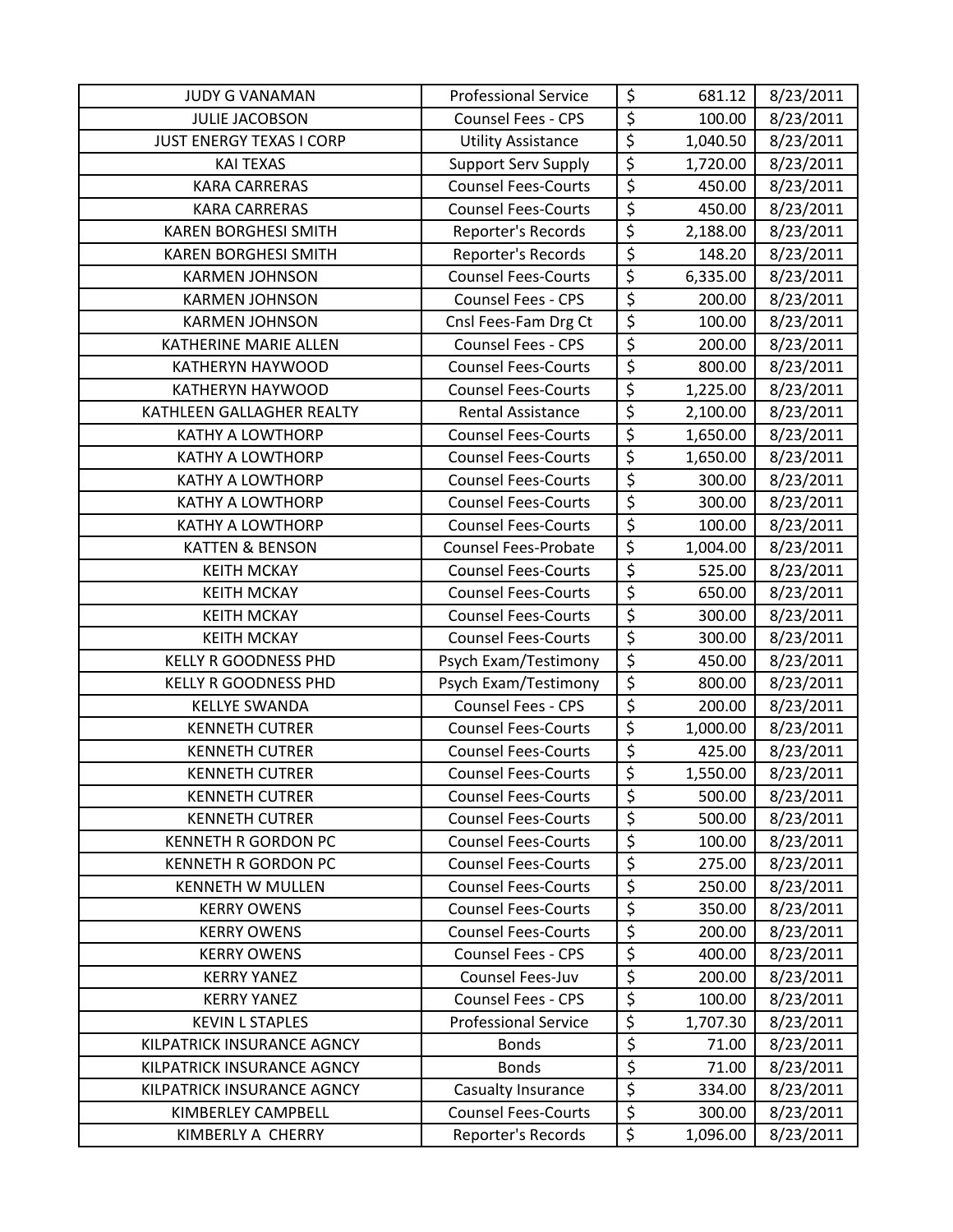| <b>KOBBY T WARREN</b>             | <b>Counsel Fees-Courts</b>  | \$                     | 250.00   | 8/23/2011 |
|-----------------------------------|-----------------------------|------------------------|----------|-----------|
| <b>KOBBY T WARREN</b>             | <b>Counsel Fees-Courts</b>  | $\overline{\xi}$       | 100.00   | 8/23/2011 |
| KONICA MINOLTA BUSINESS SOLUTIONS | <b>Equipment Maint</b>      | $\overline{\xi}$       | 31.49    | 8/23/2011 |
| KONICA MINOLTA BUSINESS SOLUTIONS | <b>Equipment Maint</b>      | \$                     | 93.50    | 8/23/2011 |
| KONICA MINOLTA BUSINESS SOLUTIONS | <b>Equipment Rentals</b>    | \$                     | 93.50    | 8/23/2011 |
| KONICA MINOLTA BUSINESS SOLUTIONS | <b>Equipment Rentals</b>    | $\overline{\xi}$       | 93.50    | 8/23/2011 |
| KONICA MINOLTA BUSINESS SOLUTIONS | <b>Equipment Maint</b>      | \$                     | 56.53    | 8/23/2011 |
| KONICA MINOLTA BUSINESS SOLUTIONS | <b>Equipment Rentals</b>    | $\overline{\varsigma}$ | 210.11   | 8/23/2011 |
| <b>KRISTEN R FAUBUS</b>           | <b>Professional Service</b> | \$                     | 510.84   | 8/23/2011 |
| <b>KRISTINA WEST</b>              | <b>Counsel Fees - CPS</b>   | $\overline{\xi}$       | 100.00   | 8/23/2011 |
| KROGER #695                       | <b>Expanded Nutri Pgrm</b>  | $\overline{\xi}$       | 32.62    | 8/23/2011 |
| <b>KSM EXCHANGE LLC</b>           | Parts and Supplies          | $\overline{\xi}$       | 113.10   | 8/23/2011 |
| <b>KSM EXCHANGE LLC</b>           | Parts and Supplies          | \$                     | 151.25   | 8/23/2011 |
| <b>KSM EXCHANGE LLC</b>           | Parts and Supplies          | $\overline{\xi}$       | 709.54   | 8/23/2011 |
| LA PLAZA APARTMENTS               | <b>Rental Assistance</b>    | $\overline{\xi}$       | 550.00   | 8/23/2011 |
| <b>LACY BRITTEN</b>               | Counsel Fees - CPS          | $\overline{\xi}$       | 300.00   | 8/23/2011 |
| <b>LAHAINA GROUP INC</b>          | <b>Building Maintenance</b> | $\overline{\xi}$       | 97.50    | 8/23/2011 |
| LANGUAGE LINE SERVICES INC        | <b>Professional Service</b> | $\overline{\xi}$       | 249.95   | 8/23/2011 |
| <b>LANTIS G ROBERTS</b>           | Counsel Fees - CPS          | $\overline{\xi}$       | 100.00   | 8/23/2011 |
| <b>LARRY E REED</b>               | <b>Counsel Fees-Courts</b>  | \$                     | 175.00   | 8/23/2011 |
| <b>LARRY E REED</b>               | <b>Counsel Fees-Courts</b>  | $\overline{\xi}$       | 1,300.00 | 8/23/2011 |
| <b>LASER MAX INC</b>              | Range Supplies              | \$                     | 285.50   | 8/23/2011 |
| LASERLINK INTERNATIONAL INC       | Sheriff Inventory           | $\overline{\varsigma}$ | 186.00   | 8/23/2011 |
| LASERLINK INTERNATIONAL INC       | <b>Supplies</b>             | $\overline{\xi}$       | 69.00    | 8/23/2011 |
| LASERLINK INTERNATIONAL INC       | <b>Supplies</b>             | \$                     | 40.00    | 8/23/2011 |
| LASERLINK INTERNATIONAL INC       | <b>Supplies</b>             | \$                     | 159.00   | 8/23/2011 |
| LASERLINK INTERNATIONAL INC       | <b>Supplies</b>             | $\overline{\xi}$       | 320.00   | 8/23/2011 |
| LASERLINK INTERNATIONAL INC       | <b>Supplies</b>             | \$                     | 558.00   | 8/23/2011 |
| LASERLINK INTERNATIONAL INC       | <b>Supplies</b>             | $\overline{\xi}$       | 636.00   | 8/23/2011 |
| LASERLINK INTERNATIONAL INC       | <b>Supplies</b>             | $\overline{\xi}$       | 158.00   | 8/23/2011 |
| LASERLINK INTERNATIONAL INC       | <b>Supplies</b>             | \$                     | 186.00   | 8/23/2011 |
| LASERLINK INTERNATIONAL INC       | <b>Supplies</b>             | \$                     | 316.00   | 8/23/2011 |
| LASERLINK INTERNATIONAL INC       | <b>Supplies</b>             | $\overline{\varsigma}$ | 333.00   | 8/23/2011 |
| LASERLINK INTERNATIONAL INC       | <b>Supplies</b>             | \$                     | 732.00   | 8/23/2011 |
| LASERLINK INTERNATIONAL INC       | <b>Supplies</b>             | \$                     | 95.00    | 8/23/2011 |
| LASERLINK INTERNATIONAL INC       | <b>Computer Supplies</b>    | $\overline{\xi}$       | 1,743.00 | 8/23/2011 |
| LASERLINK INTERNATIONAL INC       | <b>Computer Supplies</b>    | $\overline{\xi}$       | 3,234.00 | 8/23/2011 |
| LASERLINK INTERNATIONAL INC       | <b>Supplies</b>             | \$                     | 72.00    | 8/23/2011 |
| <b>LATEPH ADENIJI</b>             | <b>Counsel Fees-Courts</b>  | \$                     | 600.00   | 8/23/2011 |
| <b>LATEPH ADENIJI</b>             | <b>Counsel Fees-Courts</b>  | \$                     | 100.00   | 8/23/2011 |
| <b>LATEPH ADENIJI</b>             | Counsel Fees-Juv            | \$                     | 100.00   | 8/23/2011 |
| <b>LATEPH ADENIJI</b>             | Counsel Fees - CPS          | \$                     | 100.00   | 8/23/2011 |
| <b>LAURA E HERON</b>              | <b>Professional Service</b> | $\overline{\xi}$       | 2,322.49 | 8/23/2011 |
| Laura M Miller                    | Education                   | $\overline{\varsigma}$ | 278.00   | 8/23/2011 |
| LAW OFC OF PATTON E MAYNARD PC    | <b>Counsel Fees-Courts</b>  | $\overline{\xi}$       | 545.00   | 8/23/2011 |
| LAW OFFICE EDWARD E CASTILLO PLLC | <b>Counsel Fees-Courts</b>  | $\overline{\xi}$       | 200.00   | 8/23/2011 |
| LAW OFFICE EDWARD E CASTILLO PLLC | Counsel Fees-Juv            | \$                     | 700.00   | 8/23/2011 |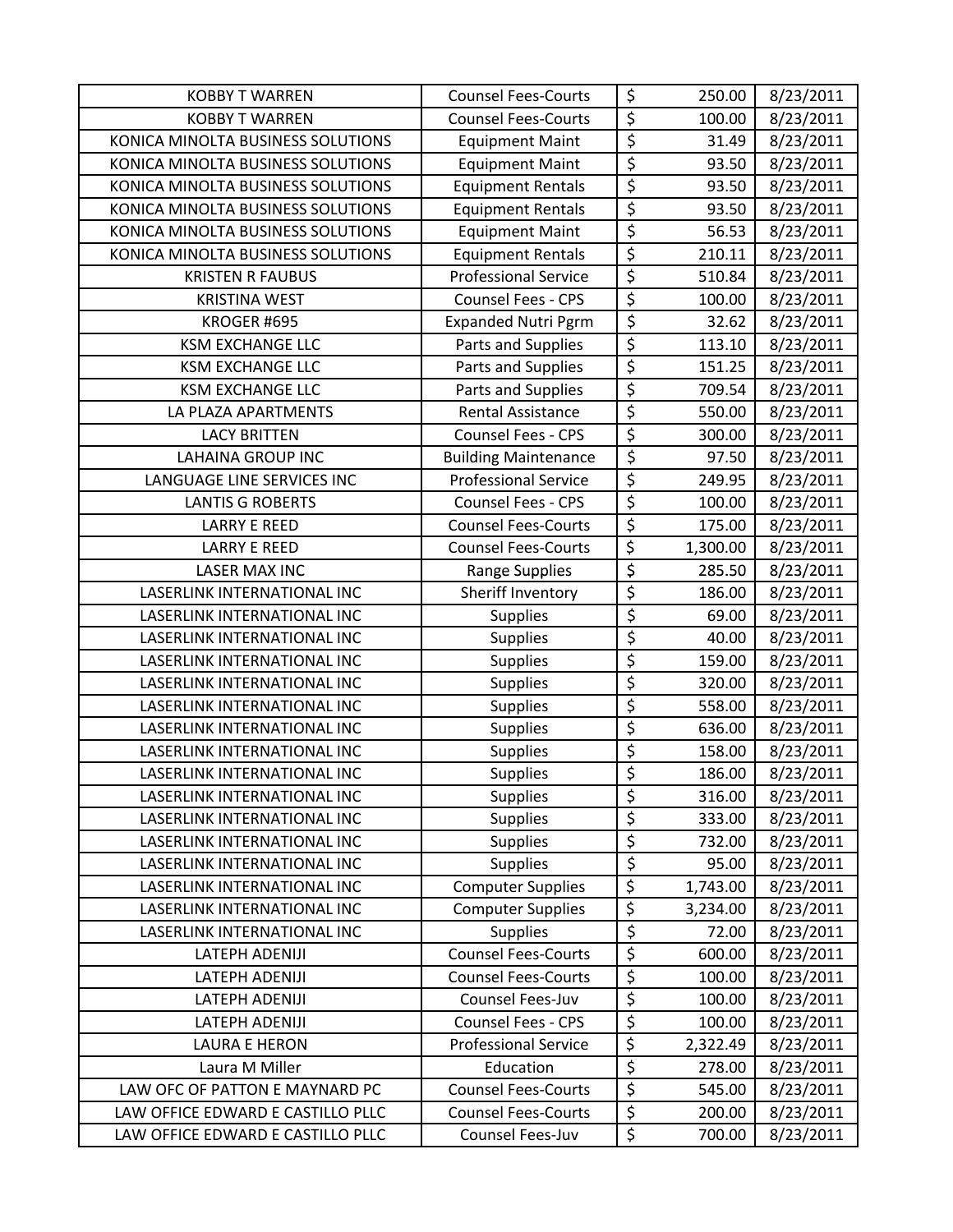| LAW OFFICE OF ALEXANDER KIM         | <b>Counsel Fees-Courts</b>  | \$                                  | 915.00    | 8/23/2011 |
|-------------------------------------|-----------------------------|-------------------------------------|-----------|-----------|
| LAW OFFICE OF ALEXANDER KIM         | <b>Counsel Fees-Courts</b>  | $\overline{\xi}$                    | 250.00    | 8/23/2011 |
| LAW OFFICE OF ALICE RODRIGUEZ       | <b>Counsel Fees-Courts</b>  | $\overline{\xi}$                    | 100.00    | 8/23/2011 |
| LAW OFFICE OF BRADLEY L CLARK PC    | <b>Counsel Fees-Courts</b>  | \$                                  | 1,125.00  | 8/23/2011 |
| LAW OFFICE OF BRADLEY L CLARK PC    | <b>Counsel Fees-Courts</b>  | \$                                  | 800.00    | 8/23/2011 |
| LAW OFFICE OF BRADLEY L CLARK PC    | Counsel Fees - CPS          | $\overline{\xi}$                    | 200.00    | 8/23/2011 |
| LAW OFFICE OF BRADLEY L CLARK PC    | <b>Counsel Fees - CPS</b>   | \$                                  | 100.00    | 8/23/2011 |
| LAW OFFICE OF GARY L NICKELSON      | <b>Counsel Fees-Courts</b>  | \$                                  | 400.00    | 8/23/2011 |
| LAW OFFICE OF GARY L NICKELSON      | <b>Counsel Fees-Courts</b>  | $\overline{\xi}$                    | 200.00    | 8/23/2011 |
| LAW OFFICE OF HARMONY M SCHUERMAN P | Counsel Fees-Juv            | \$                                  | 455.00    | 8/23/2011 |
| LAW OFFICE OF KEE A ABLES PC        | <b>Counsel Fees-Courts</b>  | $\overline{\boldsymbol{\varsigma}}$ | 1,000.00  | 8/23/2011 |
| LAW OFFICE OF KEE A ABLES PC        | <b>Counsel Fees - CPS</b>   | $\overline{\xi}$                    | 600.00    | 8/23/2011 |
| LAW OFFICE OF KEE A ABLES PC        | Cnsl Fees-Fam Drg Ct        | $\overline{\xi}$                    | 100.00    | 8/23/2011 |
| LAW OFFICE OF LINDSAY D DEVOS       | <b>Counsel Fees-Courts</b>  | $\overline{\xi}$                    | 550.00    | 8/23/2011 |
| LAW OFFICE OF LINDSAY D DEVOS       | <b>Counsel Fees-Courts</b>  | \$                                  | 1,100.00  | 8/23/2011 |
| LAW OFFICE OF LORI A SPEARMAN PC    | <b>Counsel Fees - CPS</b>   | $\overline{\xi}$                    | 1,180.00  | 8/23/2011 |
| LAW OFFICE OF PETROVICH & GIRAUD    | <b>Counsel Fees - CPS</b>   | \$                                  | 100.00    | 8/23/2011 |
| LAW OFFICES OF WILLIAM T FITZGERALD | <b>Counsel Fees-Probate</b> | \$                                  | 500.00    | 8/23/2011 |
| <b>LBL ARCHITECT INC</b>            | <b>Professional Service</b> | $\overline{\xi}$                    | 2,250.00  | 8/23/2011 |
| LEARNING TREE INTERNATIONAL USA INC | Tuition C/room Train        | $\overline{\xi}$                    | 20,542.00 | 8/23/2011 |
| LENA POPE HOME INC                  | <b>Subrecipient Service</b> | \$                                  | 2,894.92  | 8/23/2011 |
| LENA POPE HOME INC                  | <b>Counseling Services</b>  | $\overline{\xi}$                    | 14,111.60 | 8/23/2011 |
| LENA POPE HOME INC                  | <b>Counseling Services</b>  | $\overline{\xi}$                    | 390.00    | 8/23/2011 |
| LEON REED JR                        | <b>Counsel Fees-Courts</b>  | $\overline{\xi}$                    | 1,300.00  | 8/23/2011 |
| <b>LEON REED JR</b>                 | <b>Counsel Fees-Courts</b>  | \$                                  | 400.00    | 8/23/2011 |
| <b>LESA PAMPLIN</b>                 | <b>Counsel Fees-Courts</b>  | $\overline{\xi}$                    | 700.00    | 8/23/2011 |
| <b>LESA PAMPLIN</b>                 | <b>Counsel Fees-Courts</b>  | $\overline{\xi}$                    | 200.00    | 8/23/2011 |
| <b>LESLIE JOHNS</b>                 | <b>Counsel Fees-Courts</b>  | \$                                  | 600.00    | 8/23/2011 |
| LESLIE'S POOL SUPPLY INC            | Pool Maintenance            | \$                                  | 27.23     | 8/23/2011 |
| <b>LEX JOHNSTON</b>                 | <b>Counsel Fees-Courts</b>  | $\overline{\xi}$                    | 400.00    | 8/23/2011 |
| LEXISNEXIS                          | Law Books                   | \$                                  | 222.00    | 8/23/2011 |
| LEXISNEXIS RISK DATA MANAGEMENT INC | Subscriptions               | \$                                  | 145.35    | 8/23/2011 |
| LIFELOC TECHNOLOGIES                | Lab Supplies                | \$                                  | 1,336.00  | 8/23/2011 |
| <b>LINDA L BALEY</b>                | <b>Professional Service</b> | \$                                  | 1,395.00  | 8/23/2011 |
| LINEBARGER GOGGAN BLAIR & SAMPSON   | JP Collection Fee           | \$                                  | 1,652.86  | 8/23/2011 |
| Lisa McKamie-Muttiah                | Travel                      | \$                                  | 10.00     | 8/23/2011 |
| <b>LISA MULLEN</b>                  | <b>Counsel Fees-Courts</b>  | \$                                  | 350.00    | 8/23/2011 |
| LOCK TIGHT SECURITY INC             | <b>Building Maintenance</b> | \$                                  | 14.00     | 8/23/2011 |
| <b>LOEMEDIETTA HAYES</b>            | Clothing                    | \$                                  | 223.47    | 8/23/2011 |
| <b>LONGHORN INC</b>                 | Landscaping Expense         | \$                                  | 113.10    | 8/23/2011 |
| <b>LOREN C GREEN PC</b>             | <b>Counsel Fees-Courts</b>  | \$                                  | 700.00    | 8/23/2011 |
| <b>LOREN C GREEN PC</b>             | <b>Counsel Fees-Courts</b>  | \$                                  | 550.00    | 8/23/2011 |
| <b>LOREN C GREEN PC</b>             | <b>Counsel Fees-Courts</b>  | \$                                  | 225.00    | 8/23/2011 |
| <b>LORI DEANGELIS</b>               | <b>Counsel Fees-Courts</b>  | \$                                  | 200.00    | 8/23/2011 |
| LOWE'S                              | <b>Building Maintenance</b> | \$                                  | 29.52     | 8/23/2011 |
| LOWE'S                              | <b>Building Maintenance</b> | \$                                  | 44.97     | 8/23/2011 |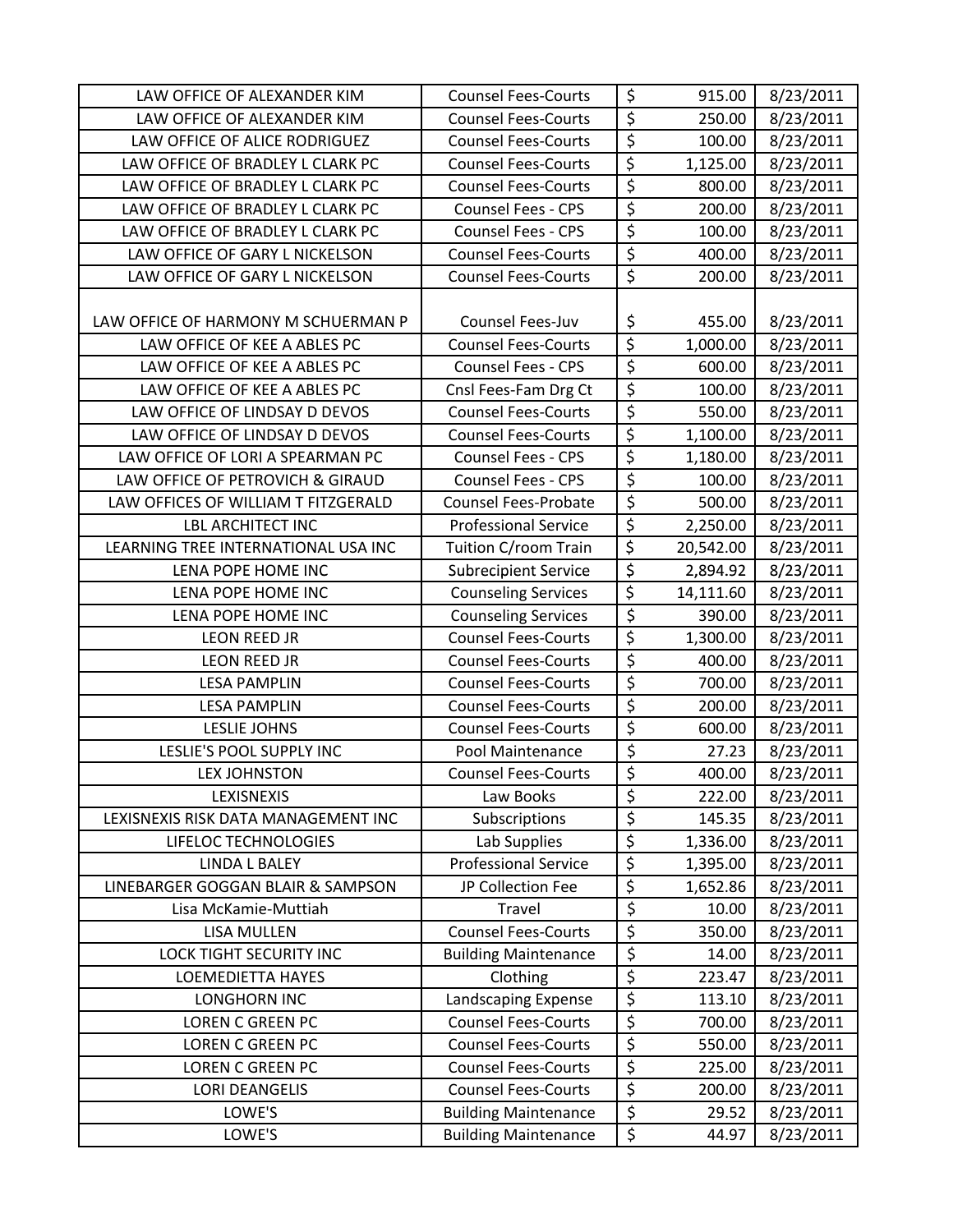| LOWE'S                              | Echo Lake Park              | \$                     | 260.92    | 8/23/2011 |
|-------------------------------------|-----------------------------|------------------------|-----------|-----------|
| LUTHERAN SOCIAL SERV OF THE SOUTH I | <b>Residential Servc</b>    | \$                     | 17,143.00 | 8/23/2011 |
| M MONIQUE WALTERS                   | Counsel Fees-Juv            | $\overline{\xi}$       | 200.00    | 8/23/2011 |
| <b>M TRENT LOFTIN</b>               | <b>Counsel Fees-Courts</b>  | $\overline{\xi}$       | 450.00    | 8/23/2011 |
| M.A.N.S. DISTRIBUTORS INC           | Sheriff Inventory           | $\overline{\xi}$       | 22,650.00 | 8/23/2011 |
| <b>MAMIE BUSH JOHNSON</b>           | <b>Counsel Fees-Courts</b>  | $\overline{\xi}$       | 450.00    | 8/23/2011 |
| MAMIE BUSH JOHNSON                  | <b>Counsel Fees-Courts</b>  | $\overline{\xi}$       | 300.00    | 8/23/2011 |
| <b>MAMIE BUSH JOHNSON</b>           | <b>Counsel Fees-Courts</b>  | \$                     | 400.00    | 8/23/2011 |
| <b>MAMIE BUSH JOHNSON</b>           | <b>Counsel Fees-Courts</b>  | \$                     | 100.00    | 8/23/2011 |
| MANER FIRE EQUIPMENT, INC           | <b>Building Maintenance</b> | $\overline{\xi}$       | 77.11     | 8/23/2011 |
| MANER FIRE EQUIPMENT, INC           | <b>Building Maintenance</b> | $\overline{\xi}$       | 1,234.43  | 8/23/2011 |
| MANER FIRE EQUIPMENT, INC           | <b>Building Maintenance</b> | $\overline{\xi}$       | 506.18    | 8/23/2011 |
| MANSFIELD OIL COMPANY               | Fuel                        | $\overline{\xi}$       | 309.09    | 8/23/2011 |
| MANSFIELD OIL COMPANY               | Fuel                        | $\overline{\xi}$       | 1,573.57  | 8/23/2011 |
| MANSFIELD OIL COMPANY               | Fuel                        | $\overline{\varsigma}$ | 5,713.74  | 8/23/2011 |
| <b>MAPSCO</b>                       | <b>Supplies</b>             | $\overline{\xi}$       | 131.40    | 8/23/2011 |
| <b>MAPSCO</b>                       | <b>Supplies</b>             | $\overline{\xi}$       | 683.10    | 8/23/2011 |
| <b>MARC GAULT</b>                   | Counsel Fees - CPS          | $\overline{\xi}$       | 350.00    | 8/23/2011 |
| MARK D SCOTT & ASSOCIATES PLLC      | <b>Counsel Fees-Courts</b>  | $\overline{\xi}$       | 550.00    | 8/23/2011 |
| <b>MARK ROSTEET</b>                 | <b>Counsel Fees-Courts</b>  | $\overline{\xi}$       | 400.00    | 8/23/2011 |
| <b>MARK ROSTEET</b>                 | <b>Counsel Fees-Courts</b>  | $\overline{\xi}$       | 1,250.00  | 8/23/2011 |
| <b>MARK ROSTEET</b>                 | <b>Counsel Fees-Courts</b>  | $\overline{\xi}$       | 1,300.00  | 8/23/2011 |
| <b>MARK ROSTEET</b>                 | <b>Counsel Fees-Courts</b>  | \$                     | 100.00    | 8/23/2011 |
| <b>MARKETLAB INC</b>                | Lab Supplies                | $\overline{\xi}$       | 186.95    | 8/23/2011 |
| MARTIN EAGLE OIL COMPANY INC        | Gasoline Inventory          | $\overline{\xi}$       | 9,010.22  | 8/23/2011 |
| MARTIN EAGLE OIL COMPANY INC        | Gasoline Inventory          | $\overline{\xi}$       | 15,996.29 | 8/23/2011 |
| MARTIN EAGLE OIL COMPANY INC        | Fuel                        | $\overline{\xi}$       | 540.61    | 8/23/2011 |
| <b>MARY B THORNTON</b>              | <b>Counsel Fees-Courts</b>  | $\overline{\xi}$       | 450.00    | 8/23/2011 |
| <b>MARY B THORNTON</b>              | <b>Counsel Fees-Courts</b>  | $\overline{\xi}$       | 2,000.00  | 8/23/2011 |
| <b>MARY J YOUNG</b>                 | <b>Counsel Fees-Courts</b>  | $\overline{\xi}$       | 1,060.00  | 8/23/2011 |
| <b>MARY J YOUNG</b>                 | Counsel Fees-Juv            | $\overline{\xi}$       | 165.00    | 8/23/2011 |
| <b>MARY R THOMSEN</b>               | Counsel Fees - CPS          | \$                     | 200.00    | 8/23/2011 |
| MASTER SOUND CO INC                 | <b>Building Maintenance</b> | $\overline{\varsigma}$ | 353.66    | 8/23/2011 |
| MCQUAY INTERNATIONAL                | A/C Maint Contract          | \$                     | 1,175.25  | 8/23/2011 |
| <b>MEDELA INC</b>                   | <b>Supplies</b>             | \$                     | 4,036.15  | 8/23/2011 |
| <b>MEDINA &amp; MEDINA INC</b>      | Central Garage Inv          | \$                     | 204.50    | 8/23/2011 |
| MEDLAN FUNERAL SERVICES INC         | <b>County Burials</b>       | \$                     | 330.00    | 8/23/2011 |
| <b>MELANIE F WEBB</b>               | Psych Exam/Testimony        | \$                     | 600.00    | 8/23/2011 |
| <b>MELISSA L HAMRICK</b>            | <b>Counsel Fees-Courts</b>  | \$                     | 400.00    | 8/23/2011 |
| MEMBER'S BUILDING MAINTENANCE LTD   | <b>Custodian Services</b>   | $\overline{\varsigma}$ | 561.20    | 8/23/2011 |
| MEMBER'S BUILDING MAINTENANCE LTD   | <b>Custodian Services</b>   | \$                     | 1,031.21  | 8/23/2011 |
| MEMBER'S BUILDING MAINTENANCE LTD   | <b>Custodian Services</b>   | \$                     | 1,010.16  | 8/23/2011 |
| MEMBER'S BUILDING MAINTENANCE LTD   | <b>Custodian Services</b>   | $\overline{\xi}$       | 505.08    | 8/23/2011 |
| MEMBER'S BUILDING MAINTENANCE LTD   | <b>Custodian Services</b>   | $\overline{\xi}$       | 1,851.96  | 8/23/2011 |
| MEMBER'S BUILDING MAINTENANCE LTD   | <b>Custodian Services</b>   | \$                     | 56.12     | 8/23/2011 |
| MEMBER'S BUILDING MAINTENANCE LTD   | <b>Custodian Services</b>   | \$                     | 505.08    | 8/23/2011 |
| MEMBER'S BUILDING MAINTENANCE LTD   | <b>Custodian Services</b>   | \$                     | 617.32    | 8/23/2011 |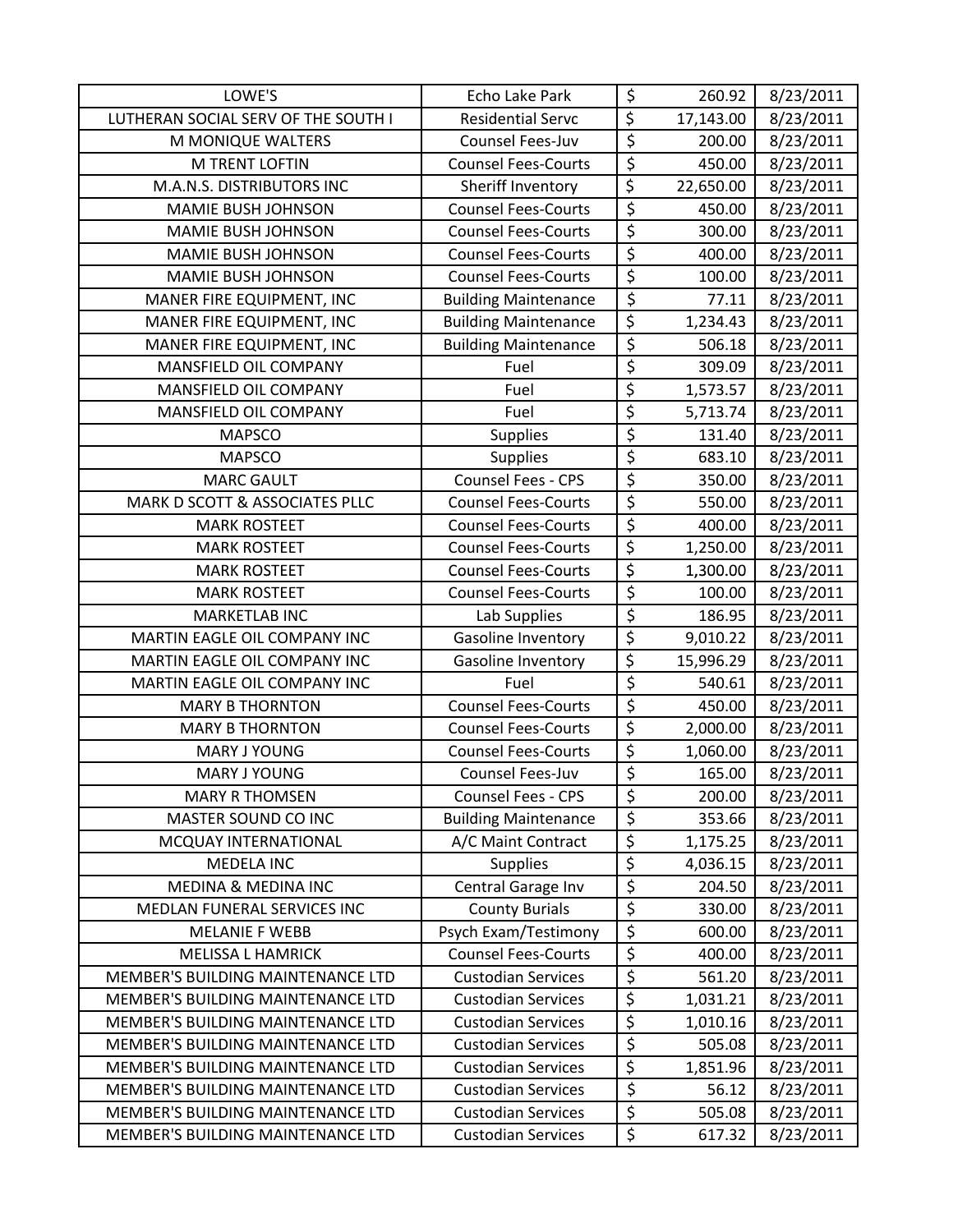| MEMBER'S BUILDING MAINTENANCE LTD   | <b>Custodian Services</b>   | \$                              | 1,234.64 | 8/23/2011 |
|-------------------------------------|-----------------------------|---------------------------------|----------|-----------|
| MEMBER'S BUILDING MAINTENANCE LTD   | <b>Custodian Services</b>   | $\overline{\xi}$                | 1,234.64 | 8/23/2011 |
| MEMBER'S BUILDING MAINTENANCE LTD   | <b>Custodian Services</b>   | $\overline{\xi}$                | 1,010.16 | 8/23/2011 |
| MEMBER'S BUILDING MAINTENANCE LTD   | <b>Custodian Services</b>   | \$                              | 2,160.62 | 8/23/2011 |
| MEMBER'S BUILDING MAINTENANCE LTD   | <b>Custodian Services</b>   | \$                              | 1,851.96 | 8/23/2011 |
| MERCEDES MEDICAL INC                | <b>Medical Supplies</b>     | $\overline{\xi}$                | 1,805.31 | 8/23/2011 |
| MERCEDES MEDICAL INC                | <b>Medical Supplies</b>     | \$                              | 263.52   | 8/23/2011 |
| <b>MERRY LAUREEN MOORE</b>          | <b>Court Costs</b>          | \$                              | 1,500.00 | 8/23/2011 |
| METRO GOLF CARS INC                 | Vehicle Maintenance         | $\overline{\xi}$                | 652.00   | 8/23/2011 |
| METROPLEX BATTERY INC               | Parts and Supplies          | $\overline{\xi}$                | 330.28   | 8/23/2011 |
| METROPLEX CONTROL SYSTEMS           | <b>Building Maintenance</b> | \$                              | 2,802.68 | 8/23/2011 |
| METROPLEX SERVICE WELDING SUPPLY IN | Parts and Supplies          | \$                              | 52.70    | 8/23/2011 |
| METROPLEX SERVICE WELDING SUPPLY IN | Parts and Supplies          | \$                              | 61.69    | 8/23/2011 |
| METROPLEX SERVICE WELDING SUPPLY IN | Parts and Supplies          | $\overline{\xi}$                | 369.25   | 8/23/2011 |
| METROPLEX SERVICE WELDING SUPPLY IN | Parts and Supplies          | $\overline{\xi}$                | 143.31   | 8/23/2011 |
| METROPLEX SERVICE WELDING SUPPLY IN | <b>Building Maintenance</b> | $\overline{\varsigma}$          | 26.97    | 8/23/2011 |
| MHMR OF TARRANT COUNTY              | <b>Professional Service</b> | $\overline{\xi}$                | 2,000.00 | 8/23/2011 |
| MHMR OF TARRANT COUNTY              | <b>Subrecipient Service</b> | $\overline{\xi}$                | 7,992.02 | 8/23/2011 |
| MHMR OF TARRANT COUNTY              | <b>Subrecipient Service</b> | $\overline{\xi}$                | 3,787.00 | 8/23/2011 |
| <b>MHMRTC</b>                       | <b>Professional Service</b> | \$                              | 1,920.00 | 8/23/2011 |
| MICHAEL BERGER                      | Counsel Fees - CPS          | $\overline{\xi}$                | 400.00   | 8/23/2011 |
| MICHAEL DEEGAN                      | <b>Counsel Fees-Courts</b>  | $\overline{\xi}$                | 300.00   | 8/23/2011 |
| MICHAEL DEEGAN                      | <b>Counsel Fees-Courts</b>  | $\overline{\xi}$                | 100.00   | 8/23/2011 |
| MICHAEL H FLYNN                     | <b>Counsel Fees-Courts</b>  | $\overline{\xi}$                | 1,500.00 | 8/23/2011 |
| MIDWEST MEDICAL SUPPLY CO, LLC      | <b>Supplies</b>             | \$                              | 336.00   | 8/23/2011 |
| MIDWEST MEDICAL SUPPLY CO, LLC      | Lab Supplies                | \$                              | 149.80   | 8/23/2011 |
| MIDWEST MEDICAL SUPPLY CO, LLC      | <b>Medical Supplies</b>     | \$                              | 86.16    | 8/23/2011 |
| MIDWEST MEDICAL SUPPLY CO, LLC      | <b>Medical Supplies</b>     | $\overline{\xi}$                | 86.16    | 8/23/2011 |
| MIDWEST MEDICAL SUPPLY CO, LLC      | <b>Medical Supplies</b>     | $\overline{\xi}$                | 237.60   | 8/23/2011 |
| MIDWEST MEDICAL SUPPLY CO, LLC      | <b>Medical Supplies</b>     | $\overline{\varsigma}$          | 157.60   | 8/23/2011 |
| <b>MINICK LAW PC</b>                | <b>Counsel Fees-Courts</b>  | $\overline{\boldsymbol{\zeta}}$ | 300.00   | 8/23/2011 |
| MINICK LAW PC                       | <b>Counsel Fees-Courts</b>  | \$                              | 725.00   | 8/23/2011 |
| MINICK LAW PC                       | <b>Counsel Fees-Courts</b>  | \$                              | 525.00   | 8/23/2011 |
| MINICK LAW PC                       | <b>Counsel Fees-Courts</b>  | \$                              | 200.00   | 8/23/2011 |
| <b>MINICK LAW PC</b>                | <b>Counsel Fees-Courts</b>  | \$                              | 675.00   | 8/23/2011 |
| MITY-LITE INC                       | Non-Track Equipment         | $\overline{\xi}$                | 8,563.04 | 8/23/2011 |
| <b>MONTE LAWLIS</b>                 | Travel                      | $\overline{\varsigma}$          | 53.84    | 8/23/2011 |
| MONTERREY MHP PARTNERS LTD          | <b>Rental Assistance</b>    | \$                              | 172.13   | 8/23/2011 |
| MOORE MEDICAL LLC                   | Sheriff Inventory           | \$                              | 2,666.40 | 8/23/2011 |
| MOORE MEDICAL LLC                   | <b>Medical Supplies</b>     | $\overline{\xi}$                | 436.80   | 8/23/2011 |
| MOORE MEDICAL LLC                   | <b>Medical Supplies</b>     | \$                              | 806.50   | 8/23/2011 |
| MOORE MEDICAL LLC                   | <b>Medical Supplies</b>     | \$                              | 330.00   | 8/23/2011 |
| MORITZ CHEVROLET CHRYSLER           | Central Garage Inv          | $\overline{\xi}$                | 249.67   | 8/23/2011 |
| Mr Bradley S Gatewood               | Transportation              | \$                              | 64.16    | 8/23/2011 |
| Mr Brent A Carr                     | Education                   | $\overline{\xi}$                | 100.00   | 8/23/2011 |
| Mr Brian D Stanley                  | Education                   | \$                              | 416.53   | 8/23/2011 |
| Mr Jerry L Robinson                 | Education                   | \$                              | 96.05    | 8/23/2011 |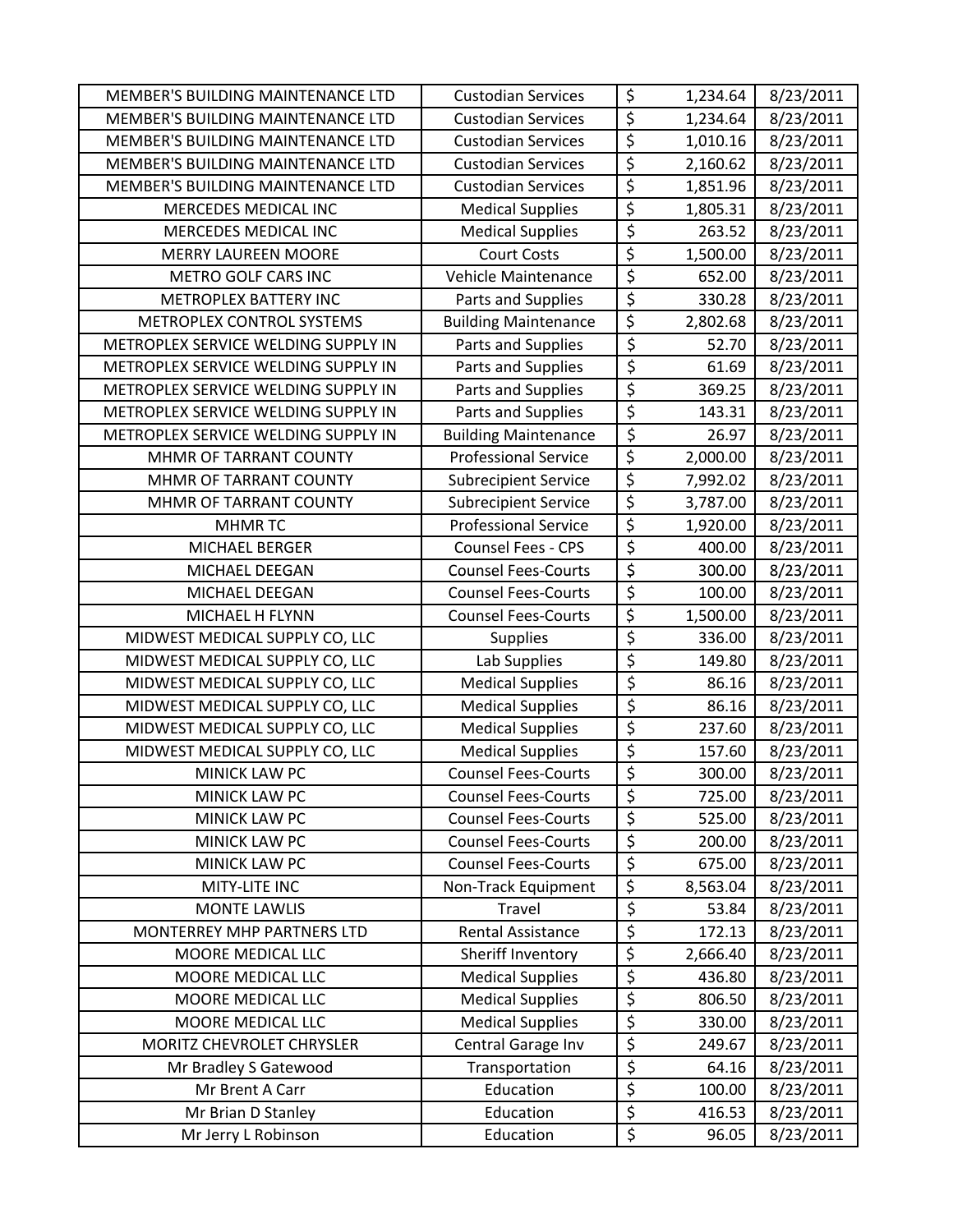| Mr Michael K Sinha                  | Travel                      | \$                              | 1,172.05  | 8/23/2011 |
|-------------------------------------|-----------------------------|---------------------------------|-----------|-----------|
| Mr Robert J McGinty                 | Education                   | \$                              | 258.39    | 8/23/2011 |
| MRS BAIRD'S BAKERIES INC            | Food                        | \$                              | 159.37    | 8/23/2011 |
| Ms Ann L Salyer-Caldwell            | Education                   | \$                              | 42.71     | 8/23/2011 |
| Ms Blanca E Burciaga                | Travel                      | \$                              | 200.07    | 8/23/2011 |
| Ms Bonnie Sudderth                  | Education                   | \$                              | 789.28    | 8/23/2011 |
| Ms Christina S Glenn                | Education                   | \$                              | 1,226.07  | 8/23/2011 |
| Ms Margie S Drake                   | Travel                      | \$                              | 10.00     | 8/23/2011 |
| Ms Marian D Ross                    | Education                   | \$                              | 239.40    | 8/23/2011 |
| Ms Molly S Jones                    | Education                   | $\overline{\xi}$                | 840.22    | 8/23/2011 |
| Ms Patricia E Ward                  | <b>Travel</b>               | \$                              | 20.00     | 8/23/2011 |
| Ms Shelly D Ables                   | Education                   | \$                              | 333.71    | 8/23/2011 |
| Ms Terry J Lafon                    | <b>Travel</b>               | \$                              | 10.00     | 8/23/2011 |
| <b>MXENERGY INC</b>                 | <b>Utility Assistance</b>   | \$                              | 88.19     | 8/23/2011 |
| <b>NAFA INC</b>                     | Parts and Supplies          | \$                              | 114.23    | 8/23/2011 |
| <b>NAFA INC</b>                     | Parts and Supplies          | $\overline{\mathcal{S}}$        | 194.73    | 8/23/2011 |
| <b>NANCY GORDON</b>                 | <b>Counsel Fees - CPS</b>   | $\overline{\xi}$                | 200.00    | 8/23/2011 |
| <b>NANCY GORDON</b>                 | Cnsl Fees-Fam Drg Ct        | \$                              | 100.00    | 8/23/2011 |
| <b>NANCY RUTH DEWEES</b>            | Counsel Fees - CPS          | \$                              | 100.00    | 8/23/2011 |
| <b>NATHAN FRANKEL</b>               | <b>Building Maintenance</b> | \$                              | 311.15    | 8/23/2011 |
| NATHERRAL J WASHINGTON              | <b>Counsel Fees-Courts</b>  | \$                              | 500.00    | 8/23/2011 |
| NATHERRAL J WASHINGTON              | <b>Counsel Fees-Courts</b>  | \$                              | 450.00    | 8/23/2011 |
| NATHERRAL J WASHINGTON              | <b>Counsel Fees-Courts</b>  | $\overline{\xi}$                | 1,150.00  | 8/23/2011 |
| NATHERRAL J WASHINGTON              | <b>Counsel Fees-Courts</b>  | $\overline{\xi}$                | 800.00    | 8/23/2011 |
| NATIONAL CINEMEDIA LLC              | Advertis/Publicity          | \$                              | 14,770.00 | 8/23/2011 |
| NATIONAL DATA SERVICES INC          | Printing-Publication        | $\overline{\varsigma}$          | 57.93     | 8/23/2011 |
| <b>NAVID ALBAND</b>                 | <b>Counsel Fees-Courts</b>  | \$                              | 1,625.00  | 8/23/2011 |
| <b>NAVID ALBAND</b>                 | <b>Counsel Fees-Courts</b>  | $\overline{\xi}$                | 350.00    | 8/23/2011 |
| NCTCOG-NORTH CENTRAL TEXAS          | <b>Supplies</b>             | $\overline{\xi}$                | 75.00     | 8/23/2011 |
| <b>NELON LAW GROUP PLLC</b>         | <b>Counsel Fees-Courts</b>  | $\overline{\xi}$                | 175.00    | 8/23/2011 |
| <b>NELON LAW GROUP PLLC</b>         | <b>Counsel Fees-Courts</b>  | $\overline{\xi}$                | 350.00    | 8/23/2011 |
|                                     |                             |                                 |           |           |
| NEUROPATHOLOGY & FORENSIC PATHOLOGY | <b>Professional Service</b> | \$                              | 1,000.00  | 8/23/2011 |
| <b>NEVILL BUSINESS MACHINES INC</b> | <b>Equipment Maint</b>      | \$                              | 170.00    | 8/23/2011 |
| NICHOLAS GREGORY DAVIS              | <b>Counsel Fees-Courts</b>  | \$                              | 500.00    | 8/23/2011 |
| <b>NIKKI L CHRIESMAN</b>            | Cnsl Fees-Fam Drg Ct        | \$                              | 100.00    | 8/23/2011 |
| <b>NMS LABS</b>                     | <b>Professional Service</b> | \$                              | 296.00    | 8/23/2011 |
| NORTH TEXAS ADDICTION COUNSELING    | <b>Counseling Services</b>  | $\overline{\xi}$                | 913.00    | 8/23/2011 |
| NORTH TEXAS FUNERAL HOMES LLC       | <b>County Burials</b>       | \$                              | 660.00    | 8/23/2011 |
| NOVARAD CORP                        | <b>Equipment Maint</b>      | \$                              | 2,588.00  | 8/23/2011 |
| NOVARTIS VACCINES & DIAGNASTICS INC | <b>Medical Supplies</b>     | $\overline{\boldsymbol{\zeta}}$ | 523.32    | 8/23/2011 |
| OAK FARMS DAIRY                     | Food                        | $\overline{\xi}$                | 243.60    | 8/23/2011 |
| <b>OCE-USA INC</b>                  | <b>Equipment Maint</b>      | \$                              | 1,133.92  | 8/23/2011 |
| <b>OCUTURE</b>                      | <b>Shrff Commissary Inv</b> | $\overline{\varsigma}$          | 1,230.00  | 8/23/2011 |
| O'REILLY AUTO PARTS                 | <b>Small Tools</b>          | $\overline{\xi}$                | 359.95    | 8/23/2011 |
| <b>OWENS &amp; OWENS</b>            | <b>Counsel Fees-Courts</b>  | $\overline{\xi}$                | 150.00    | 8/23/2011 |
| <b>OWENS &amp; OWENS</b>            | Counsel Fees - CPS          | \$                              | 200.00    | 8/23/2011 |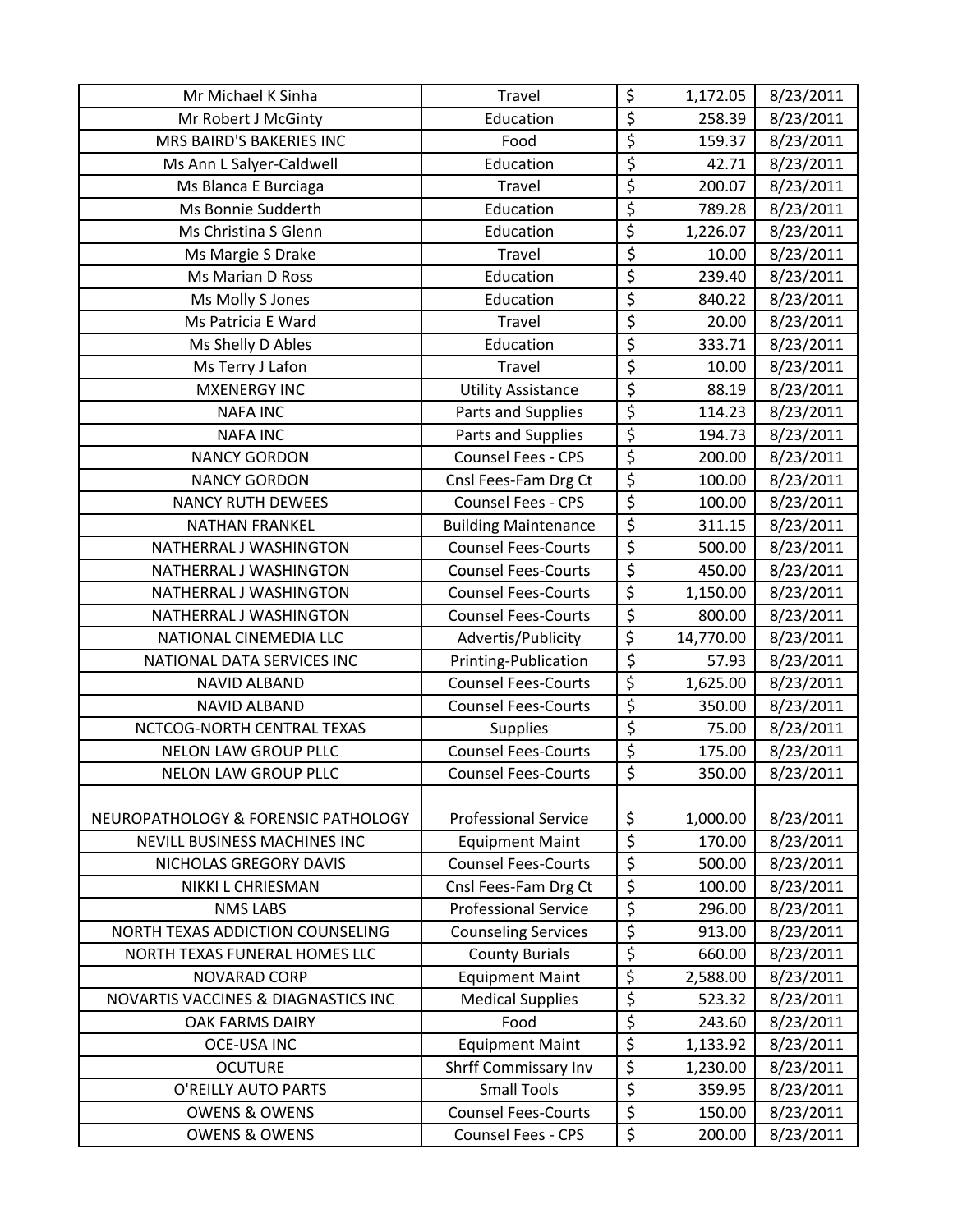| <b>OZARKA DRINKING WATER</b>        | Lab Equip Mainten           | \$                                  | 6.49     | 8/23/2011 |
|-------------------------------------|-----------------------------|-------------------------------------|----------|-----------|
| P MICHAEL SCHNEIDER LAW FIRM PC     | <b>Counsel Fees-Courts</b>  | $\overline{\xi}$                    | 400.00   | 8/23/2011 |
| P MICHAEL SCHNEIDER LAW FIRM PC     | <b>Counsel Fees - CPS</b>   | \$                                  | 100.00   | 8/23/2011 |
| PAMELA S FERNANDEZ                  | <b>Counsel Fees-Courts</b>  | \$                                  | 125.00   | 8/23/2011 |
| PARNELL E RYAN                      | <b>Professional Service</b> | $\overline{\xi}$                    | 2,500.00 | 8/23/2011 |
| PAT W DAVIS                         | <b>Bail Bond Surety Fee</b> | $\overline{\xi}$                    | 13.50    | 8/23/2011 |
| PAT W DAVIS                         | <b>Bail Bond Surety Fee</b> | $\overline{\boldsymbol{\varsigma}}$ | 1.50     | 8/23/2011 |
| PATRICIA L SUMMERS                  | <b>Counsel Fees - CPS</b>   | $\overline{\xi}$                    | 400.00   | 8/23/2011 |
| PATRICIA L SUMMERS                  | Cnsl Fees-Fam Drg Ct        | \$                                  | 100.00   | 8/23/2011 |
| PATRICIA MARGARET MCBRIDE           | <b>Counsel Fees-Courts</b>  | $\overline{\xi}$                    | 100.00   | 8/23/2011 |
| PATRICIA MARGARET MCBRIDE           | <b>Counsel Fees-Courts</b>  | \$                                  | 100.00   | 8/23/2011 |
| PATRICK CURRAN                      | <b>Counsel Fees-Courts</b>  | $\overline{\xi}$                    | 775.00   | 8/23/2011 |
| <b>PATRICK CURRAN</b>               | <b>Counsel Fees-Courts</b>  | $\overline{\xi}$                    | 680.00   | 8/23/2011 |
| <b>PATRICK CURRAN</b>               | <b>Counsel Fees-Courts</b>  | $\overline{\xi}$                    | 125.00   | 8/23/2011 |
| PATRICK R MCCARTY                   | <b>Counsel Fees-Courts</b>  | $\overline{\xi}$                    | 350.00   | 8/23/2011 |
| PATRICK S DOHONEY & ASSOCIATES PLLC | <b>Counsel Fees-Courts</b>  | $\overline{\xi}$                    | 500.00   | 8/23/2011 |
| PATRICK S DOHONEY & ASSOCIATES PLLC | <b>Counsel Fees-Courts</b>  | \$                                  | 700.00   | 8/23/2011 |
| PATRICK S DOHONEY & ASSOCIATES PLLC | <b>Counsel Fees-Courts</b>  | $\overline{\xi}$                    | 225.00   | 8/23/2011 |
| PATRICK S DOHONEY & ASSOCIATES PLLC | <b>Counsel Fees-Courts</b>  | \$                                  | 400.00   | 8/23/2011 |
| PATRICK S DOHONEY & ASSOCIATES PLLC | <b>Counsel Fees-Courts</b>  | \$                                  | 400.00   | 8/23/2011 |
| PATRICK S DOHONEY & ASSOCIATES PLLC | <b>Counsel Fees-Courts</b>  | $\overline{\xi}$                    | 300.00   | 8/23/2011 |
| PATTY TILLMAN                       | <b>Counsel Fees-Courts</b>  | $\overline{\xi}$                    | 1,141.67 | 8/23/2011 |
| PATTY TILLMAN                       | <b>Counsel Fees-Courts</b>  | \$                                  | 300.00   | 8/23/2011 |
| PATTY TILLMAN                       | <b>Counsel Fees-Courts</b>  | $\overline{\xi}$                    | 800.00   | 8/23/2011 |
| PATTY TILLMAN                       | <b>Counsel Fees - CPS</b>   | $\overline{\xi}$                    | 100.00   | 8/23/2011 |
| PAUL B ROTHBAND JR                  | <b>Counsel Fees-Courts</b>  | $\overline{\xi}$                    | 675.00   | 8/23/2011 |
| PAUL B ROTHBAND JR                  | <b>Counsel Fees-Courts</b>  | $\overline{\xi}$                    | 375.00   | 8/23/2011 |
| PAUL LEWALLEN                       | <b>Counsel Fees-Courts</b>  | $\overline{\xi}$                    | 275.00   | 8/23/2011 |
| PAUL V PREVITE                      | <b>Counsel Fees-Courts</b>  | $\overline{\xi}$                    | 550.00   | 8/23/2011 |
| PEDRO CISNEROS                      | Counsel Fees-Juv            | $\overline{\varsigma}$              | 100.00   | 8/23/2011 |
| PENNTEX INC                         | Field Equip&Supplies        | $\overline{\xi}$                    | 2,500.00 | 8/23/2011 |
| PETER A VAN DALEN                   | <b>Building Maintenance</b> | \$                                  | 10.00    | 8/23/2011 |
| PETER A VAN DALEN                   | <b>Building Maintenance</b> | $\overline{\boldsymbol{\zeta}}$     | 60.00    | 8/23/2011 |
| PETER A VAN DALEN                   | <b>Building Maintenance</b> | \$                                  | 90.00    | 8/23/2011 |
| PETER A VAN DALEN                   | <b>Building Maintenance</b> | $\overline{\xi}$                    | 12.00    | 8/23/2011 |
| PETER A VAN DALEN                   | <b>Building Maintenance</b> | \$                                  | 20.00    | 8/23/2011 |
| PETER A VAN DALEN                   | <b>Building Maintenance</b> | \$                                  | 48.00    | 8/23/2011 |
| PETER A VAN DALEN                   | <b>Building Maintenance</b> | $\overline{\boldsymbol{\zeta}}$     | 12.00    | 8/23/2011 |
| PETER A VAN DALEN                   | <b>Building Maintenance</b> | \$                                  | 20.00    | 8/23/2011 |
| PETER A VAN DALEN                   | <b>Building Maintenance</b> | $\overline{\xi}$                    | 20.00    | 8/23/2011 |
| PETER A VAN DALEN                   | <b>Building Maintenance</b> | \$                                  | 20.00    | 8/23/2011 |
| PETER A VAN DALEN                   | <b>Building Maintenance</b> | \$                                  | 30.00    | 8/23/2011 |
| PETER A VAN DALEN                   | <b>Building Maintenance</b> | $\overline{\xi}$                    | 10.00    | 8/23/2011 |
| PETER A VAN DALEN                   | <b>Building Maintenance</b> | $\overline{\xi}$                    | 40.00    | 8/23/2011 |
| PETER A VAN DALEN                   | <b>Building Maintenance</b> | \$                                  | 130.00   | 8/23/2011 |
| PETER A VAN DALEN                   | <b>Building Maintenance</b> | \$                                  | 100.00   | 8/23/2011 |
| PETER A VAN DALEN                   | <b>Building Maintenance</b> | \$                                  | 48.00    | 8/23/2011 |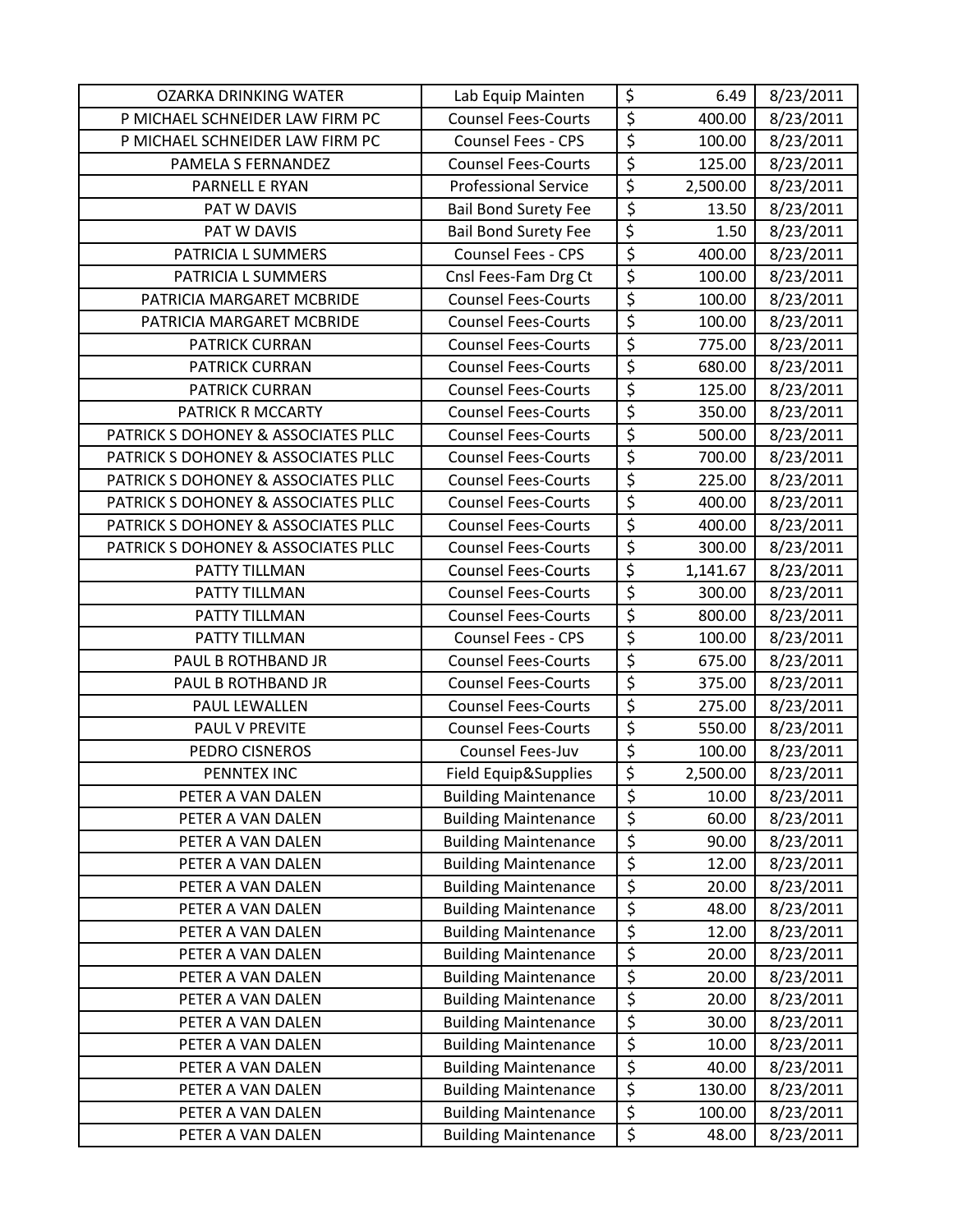| PETER A VAN DALEN           | <b>Building Maintenance</b> | \$                     | 8.00      | 8/23/2011 |
|-----------------------------|-----------------------------|------------------------|-----------|-----------|
| PETER A VAN DALEN           | <b>Building Maintenance</b> | $\overline{\xi}$       | 5.00      | 8/23/2011 |
| PETER A VAN DALEN           | <b>Building Maintenance</b> | $\overline{\xi}$       | 350.00    | 8/23/2011 |
| PETER A VAN DALEN           | <b>Building Maintenance</b> | $\overline{\xi}$       | 75.00     | 8/23/2011 |
| PETER A VAN DALEN           | <b>Building Maintenance</b> | \$                     | 18.00     | 8/23/2011 |
| PETER A VAN DALEN           | <b>Building Maintenance</b> | \$                     | 10.00     | 8/23/2011 |
| PETER A VAN DALEN           | <b>Building Maintenance</b> | \$                     | 100.00    | 8/23/2011 |
| PETER A VAN DALEN           | <b>Building Maintenance</b> | $\overline{\varsigma}$ | 60.00     | 8/23/2011 |
| PETER A VAN DALEN           | <b>Building Maintenance</b> | \$                     | 125.00    | 8/23/2011 |
| PETER A VAN DALEN           | <b>Building Maintenance</b> | \$                     | 40.00     | 8/23/2011 |
| PETER A VAN DALEN           | <b>Building Maintenance</b> | $\overline{\xi}$       | 90.00     | 8/23/2011 |
| PETER A VAN DALEN           | <b>Building Maintenance</b> | \$                     | 20.00     | 8/23/2011 |
| PETER A VAN DALEN           | <b>Building Maintenance</b> | \$                     | 40.00     | 8/23/2011 |
| PETER A VAN DALEN           | <b>Building Maintenance</b> | \$                     | 20.00     | 8/23/2011 |
| PETER A VAN DALEN           | <b>Building Maintenance</b> | \$                     | 35.00     | 8/23/2011 |
| PETER A VAN DALEN           | <b>Building Maintenance</b> | $\overline{\varsigma}$ | 9.00      | 8/23/2011 |
| PETER A VAN DALEN           | <b>Building Maintenance</b> | $\overline{\xi}$       | 20.00     | 8/23/2011 |
| PETER A VAN DALEN           | Pest Control Service        | $\overline{\xi}$       | 20.00     | 8/23/2011 |
| PETER A VAN DALEN           | Pest Control Service        | $\overline{\xi}$       | 12.00     | 8/23/2011 |
| PETER A VAN DALEN           | Pest Control Service        | \$                     | 15.00     | 8/23/2011 |
| PETER A VAN DALEN           | <b>Building Maintenance</b> | \$                     | 193.00    | 8/23/2011 |
| PETER A VAN DALEN           | <b>Building Maintenance</b> | \$                     | 10.00     | 8/23/2011 |
| PETER A VAN DALEN           | <b>Building Maintenance</b> | $\overline{\xi}$       | 10.00     | 8/23/2011 |
| PETER A VAN DALEN           | <b>Building Maintenance</b> | \$                     | 10.00     | 8/23/2011 |
| PETER A VAN DALEN           | <b>Building Maintenance</b> | \$                     | 10.00     | 8/23/2011 |
| PETER A VAN DALEN           | <b>Building Maintenance</b> | $\overline{\varsigma}$ | 25.00     | 8/23/2011 |
| PETER A VAN DALEN           | <b>Building Maintenance</b> | \$                     | 10.00     | 8/23/2011 |
| PETER A VAN DALEN           | <b>Building Maintenance</b> | \$                     | 10.00     | 8/23/2011 |
| PETER A VAN DALEN           | <b>Building Maintenance</b> | \$                     | 10.00     | 8/23/2011 |
| PETER A VAN DALEN           | <b>Building Maintenance</b> | $\overline{\varsigma}$ | 10.00     | 8/23/2011 |
| PETER A VAN DALEN           | <b>Building Maintenance</b> | $\overline{\xi}$       | 10.00     | 8/23/2011 |
| PETER A VAN DALEN           | <b>Building Maintenance</b> | \$                     | 10.00     | 8/23/2011 |
| PETER A VAN DALEN           | <b>Building Maintenance</b> | \$                     | 10.00     | 8/23/2011 |
| PETER A VAN DALEN           | <b>Building Maintenance</b> | \$                     | 10.00     | 8/23/2011 |
| PETER A VAN DALEN           | <b>Building Maintenance</b> | \$                     | 10.00     | 8/23/2011 |
| PETER DEMET                 | Petit Jury Services         | \$                     | 6.00      | 8/23/2011 |
| PHENOMENEX, INC.            | Lab Supplies                | $\overline{\varsigma}$ | 492.51    | 8/23/2011 |
| PHILIP J DAVIS              | Psych Exam/Testimony        | \$                     | 400.00    | 8/23/2011 |
| PHILLIP S BARKER            | Travel                      | $\overline{\xi}$       | 100.80    | 8/23/2011 |
| PHILLIP'S LAWN SPRINKLER CO | Landscaping Expense         | \$                     | 81.73     | 8/23/2011 |
| PHILLIP'S LAWN SPRINKLER CO | Landscaping Expense         | $\overline{\varsigma}$ | 2,839.33  | 8/23/2011 |
| PHILLIP'S LAWN SPRINKLER CO | Landscaping Expense         | $\overline{\xi}$       | 359.51    | 8/23/2011 |
| PHILLIP'S LAWN SPRINKLER CO | Landscaping Expense         | $\overline{\xi}$       | 1,954.14  | 8/23/2011 |
| PHILPOTT FORD               | Non-Track Equipment         | $\overline{\xi}$       | 21,004.25 | 8/23/2011 |
| PHOENIX HOUSE OF TEXAS INC  | <b>Residential Servc</b>    | \$                     | 3,921.19  | 8/23/2011 |
| PIA R. RODRIGUEZ            | <b>Counsel Fees-Courts</b>  | $\overline{\xi}$       | 300.00    | 8/23/2011 |
| PIA R. RODRIGUEZ            | <b>Counsel Fees-Courts</b>  | \$                     | 300.00    | 8/23/2011 |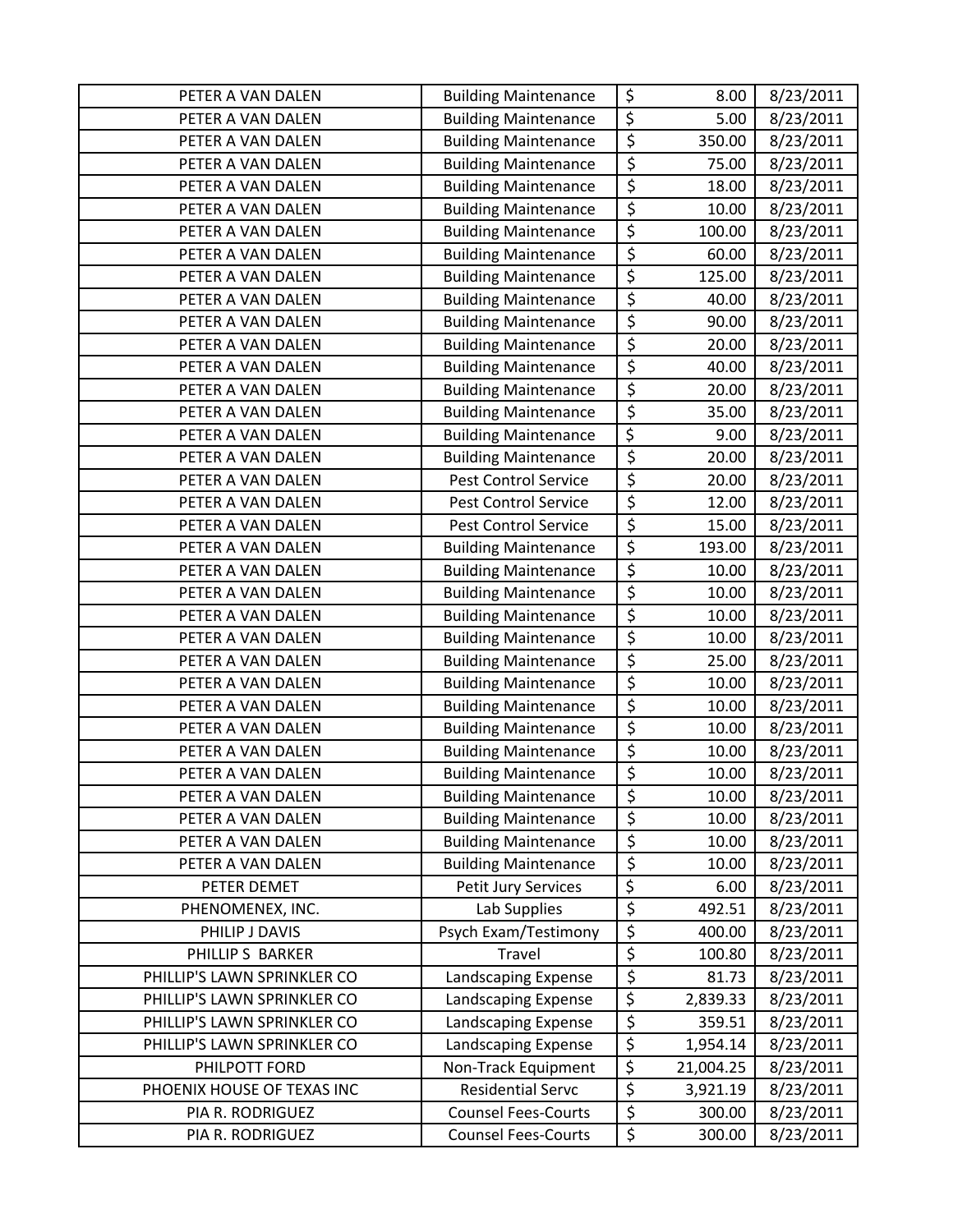| PIA R. RODRIGUEZ                       | <b>Counsel Fees-Courts</b>  | \$                              | 750.00    | 8/23/2011 |
|----------------------------------------|-----------------------------|---------------------------------|-----------|-----------|
| PIA R. RODRIGUEZ                       | <b>Counsel Fees-Courts</b>  | $\overline{\xi}$                | 100.00    | 8/23/2011 |
| PIA R. RODRIGUEZ                       | <b>Counsel Fees-Courts</b>  | \$                              | 400.00    | 8/23/2011 |
| PIA R. RODRIGUEZ                       | <b>Counsel Fees - CPS</b>   | $\overline{\xi}$                | 100.00    | 8/23/2011 |
| PITNEY BOWES INC                       | <b>Voting Supplies</b>      | $\overline{\xi}$                | 172.00    | 8/23/2011 |
| POLLOCK PAPER DISTRIBUTORS             | Sheriff Inventory           | \$                              | 904.84    | 8/23/2011 |
| POLLOCK PAPER DISTRIBUTORS             | Custodian Supplies          | $\overline{\xi}$                | 90.58     | 8/23/2011 |
| POLLOCK PAPER DISTRIBUTORS             | Parts and Supplies          | \$                              | 39.50     | 8/23/2011 |
| POLLOCK PAPER DISTRIBUTORS             | <b>Supplies</b>             | $\overline{\xi}$                | 266.40    | 8/23/2011 |
| PORT CITY MEDICAL                      | <b>Medical Supplies</b>     | $\overline{\xi}$                | 776.00    | 8/23/2011 |
| PORT CITY MEDICAL                      | <b>Medical Supplies</b>     | $\overline{\xi}$                | 3,492.00  | 8/23/2011 |
| POTBELLY SANDWICH WORKS LLC            | Food                        | \$                              | 55.70     | 8/23/2011 |
| PRACTICAL A/R SOLUTIONS INC            | Lab Supplies                | \$                              | 155.00    | 8/23/2011 |
| PRAETORIAN OPERATING INC               | Sheriff Inventory           | \$                              | 2,275.00  | 8/23/2011 |
| PRAETORIAN OPERATING INC               | Sheriff Inventory           | \$                              | 1,805.49  | 8/23/2011 |
| PRODUCTS UNLIMITED INC                 | <b>Medical Supplies</b>     | $\overline{\mathcal{S}}$        | 307.20    | 8/23/2011 |
| PROGRESSIVE CONCEPTS INC               | Telephone - Mobile          | \$                              | 398.00    | 8/23/2011 |
| PROJECT MANAGEMENT INSTITUTE           | Dues                        | \$                              | 144.00    | 8/23/2011 |
|                                        |                             |                                 |           |           |
| PRUDENTIAL INSURANCE COMP OF AMERIC    | LT Health Care              | \$                              | 5,756.62  | 8/23/2011 |
| PSYCHOTHERAPY SERVICES & YOKE-         | <b>Professional Service</b> | $\overline{\xi}$                | 4,005.00  | 8/23/2011 |
| <b>QUANTUM MECHANICAL SERVICES INC</b> | A/C Maint Contract          | $\overline{\xi}$                | 1,077.00  | 8/23/2011 |
| <b>QUEST DIAGNOSTICS INC</b>           | Laboratory Costs            | $\overline{\boldsymbol{\zeta}}$ | 64.50     | 8/23/2011 |
| <b>QUINN FLAGS</b>                     | <b>Building Maintenance</b> | \$                              | 152.18    | 8/23/2011 |
| R MAUREEN TOLBERT                      | <b>Counsel Fees-Courts</b>  | \$                              | 250.00    | 8/23/2011 |
| R MAUREEN TOLBERT                      | <b>Counsel Fees-Courts</b>  | \$                              | 280.00    | 8/23/2011 |
| RACHAEL GARCIA                         | Clothing                    | \$                              | 735.24    | 8/23/2011 |
| RACHAEL GARCIA                         | Education                   | \$                              | 22.14     | 8/23/2011 |
| <b>RACHEL SMITH</b>                    | Clothing                    | \$                              | 195.39    | 8/23/2011 |
| RADIOLOGY ASSOCIATES OF TARRANT        | <b>Professional Service</b> | \$                              | 82.65     | 8/23/2011 |
| <b>RANDALL B MILLER</b>                | <b>Counsel Fees-Courts</b>  | $\overline{\xi}$                | 200.00    | 8/23/2011 |
| <b>RANISHA SMITH</b>                   | <b>Court Visitor</b>        | \$                              | 279.00    | 8/23/2011 |
| <b>RASIX COMPUTER CENTER INC</b>       | <b>Supplies</b>             | \$                              | 81.56     | 8/23/2011 |
| RAUL NEVAREZ                           | Counsel Fees-Juv            | $\overline{\xi}$                | 300.00    | 8/23/2011 |
| RAUL NEVAREZ                           | Counsel Fees - CPS          | \$                              | 100.00    | 8/23/2011 |
| <b>RAY HALL JR</b>                     | <b>Counsel Fees-Courts</b>  | \$                              | 350.00    | 8/23/2011 |
| <b>RAY HALL JR</b>                     | <b>Counsel Fees-Courts</b>  | \$                              | 275.00    | 8/23/2011 |
| RAY HALL JR                            | <b>Counsel Fees-Courts</b>  | \$                              | 600.00    | 8/23/2011 |
| RAY HALL JR                            | Counsel Fees-Juv            | \$                              | 200.00    | 8/23/2011 |
| <b>RAY HALL JR</b>                     | Counsel Fees - CPS          | \$                              | 2,855.00  | 8/23/2011 |
| <b>RAY HALL JR</b>                     | Cnsl Fees-Fam Drg Ct        | $\overline{\boldsymbol{\zeta}}$ | 100.00    | 8/23/2011 |
| RAYMOND DANIEL PC                      | Counsel Fees - CPS          | \$                              | 150.00    | 8/23/2011 |
| RAYMOND F FINN PHD                     | Psych Exam/Testimony        | $\overline{\xi}$                | 2,900.00  | 8/23/2011 |
| <b>READ'S AUTO COLLISION</b>           | Vehicle Maintenance         | $\overline{\mathcal{S}}$        | 235.57    | 8/23/2011 |
| <b>READSOFT INC</b>                    | Software Maintenance        | $\overline{\xi}$                | 520.52    | 8/23/2011 |
| <b>REALTECH INC</b>                    | Appl Serv Prov (ASP)        | \$                              | 28,500.00 | 8/23/2011 |
| REALTY APPRECIATION                    | Rental Assistance           | \$                              | 595.00    | 8/23/2011 |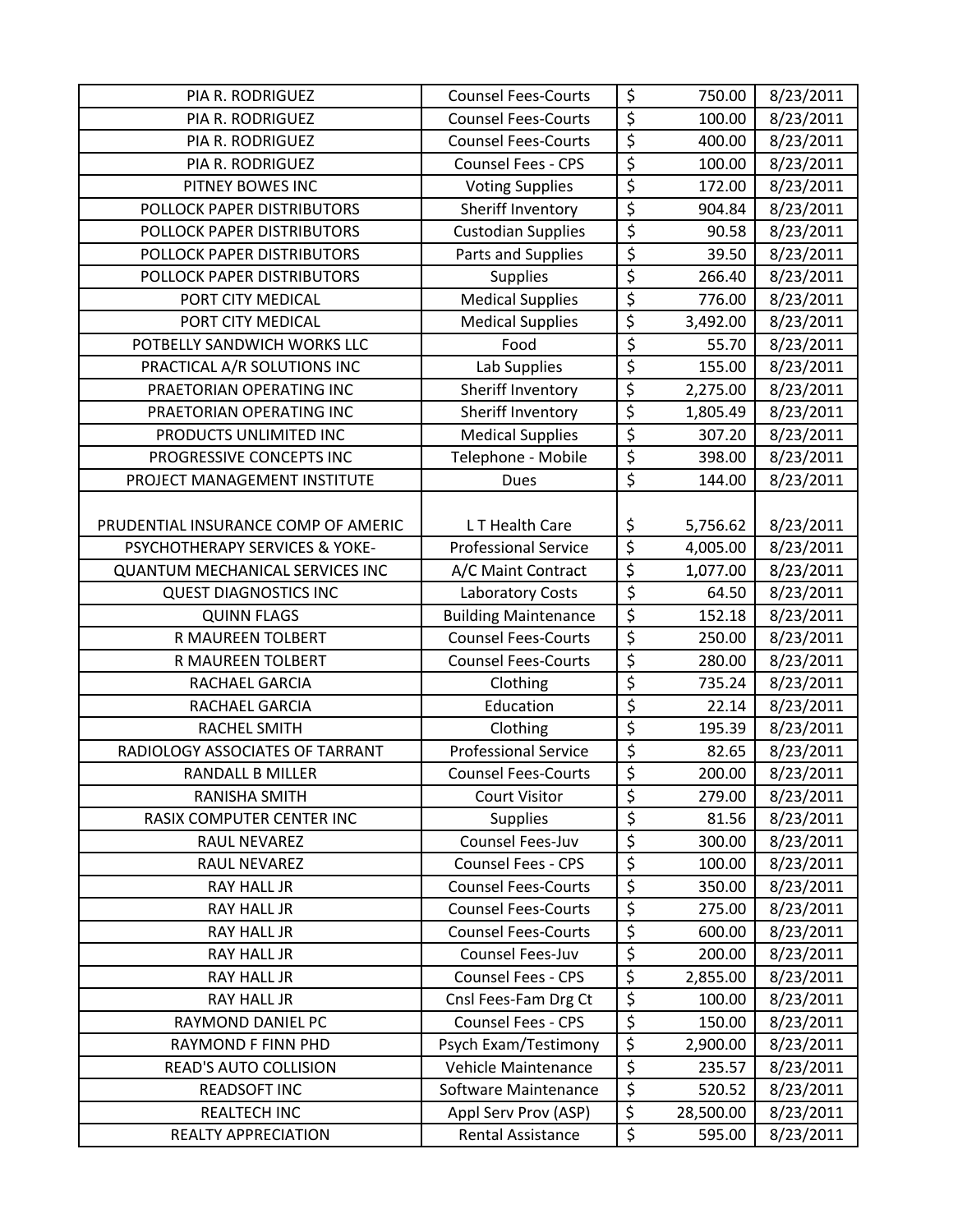| <b>REALTY APPRECIATION</b>        | <b>Utility Assistance</b>   | \$                              | 66.01      | 8/23/2011 |
|-----------------------------------|-----------------------------|---------------------------------|------------|-----------|
| RECEPT PHARMACY LP                | <b>Medical Supplies</b>     | \$                              | 1,225.00   | 8/23/2011 |
| RECOVERY RESOURCE COUNCIL         | <b>Counseling Services</b>  | $\overline{\xi}$                | 50.00      | 8/23/2011 |
| RECOVERY RESOURCE COUNCIL         | <b>Subrecipient Service</b> | \$                              | 6,563.00   | 8/23/2011 |
| REDWOOD TOXICOLOGY                | <b>Medical Supplies</b>     | \$                              | 765.00     | 8/23/2011 |
| REGENCY OFFICE & PROMOTIONAL PROD | <b>Promotional Expenses</b> | \$                              | 122.01     | 8/23/2011 |
| RELIABLE PAVING INC               | <b>Building Maintenance</b> | \$                              | 2,184.00   | 8/23/2011 |
| RELIANT ENERGY SERVICES           | <b>Utility Assistance</b>   | \$                              | 225.44     | 8/23/2011 |
| RELIANT ENERGY SERVICES           | <b>Utility Assistance</b>   | \$                              | 829.50     | 8/23/2011 |
| <b>RELIANT ENERGY SERVICES</b>    | <b>Utility Assistance</b>   | $\overline{\xi}$                | 25.38      | 8/23/2011 |
| <b>RELIANT ENERGY SERVICES</b>    | <b>Utility Assistance</b>   | $\overline{\xi}$                | 195.15     | 8/23/2011 |
| <b>RELIANT ENERGY SERVICES</b>    | <b>Utility Assistance</b>   | \$                              | 806.92     | 8/23/2011 |
| RELIANT ENERGY SERVICES           | <b>Utility Assistance</b>   | \$                              | 890.33     | 8/23/2011 |
| RELIANT ENERGY SERVICES           | <b>Utility Assistance</b>   | \$                              | 559.99     | 8/23/2011 |
| <b>RELIANT ENERGY SERVICES</b>    | <b>Utility Assistance</b>   | \$                              | 998.52     | 8/23/2011 |
| <b>RELIANT SIGNS CORP</b>         | <b>Building Maintenance</b> | $\overline{\xi}$                | 39.00      | 8/23/2011 |
| <b>RENEE A SANCHEZ</b>            | <b>Counsel Fees - CPS</b>   | $\overline{\xi}$                | 200.00     | 8/23/2011 |
| <b>REXEL SUMMERS</b>              | <b>Building Maintenance</b> | \$                              | (2.14)     | 8/23/2011 |
| <b>REXEL SUMMERS</b>              | <b>Building Maintenance</b> | \$                              | 496.45     | 8/23/2011 |
| <b>REXEL SUMMERS</b>              | <b>Building Maintenance</b> | \$                              | 65.43      | 8/23/2011 |
| <b>REXEL SUMMERS</b>              | <b>Building Maintenance</b> | $\overline{\xi}$                | 128.73     | 8/23/2011 |
| REYNOLDS ASPHALT                  | Asphalt-Rock/Hot Mix        | $\overline{\boldsymbol{\zeta}}$ | 25,703.60  | 8/23/2011 |
| REYNOLDS ASPHALT                  | Asphalt-Rock/Hot Mix        | \$                              | 162.45     | 8/23/2011 |
| RICHARD ALLEY                     | <b>Counsel Fees-Courts</b>  | \$                              | 64.96      | 8/23/2011 |
| RICHARD SCOTT WALKER              | <b>Counsel Fees-Courts</b>  | \$                              | 700.00     | 8/23/2011 |
| RICOH CORPORATION                 | <b>Equipment Rentals</b>    | \$                              | 752.16     | 8/23/2011 |
| RJ LEE GROUP, INC                 | <b>Professional Service</b> | \$                              | 47.25      | 8/23/2011 |
| RKM UTILITY SERVICES INC          | Non-Track Const/Bldg        | $\overline{\xi}$                | 118,264.50 | 8/23/2011 |
| RND MEDICAL SUPPLIES INC          | <b>Medical Supplies</b>     | \$                              | 1,485.00   | 8/23/2011 |
| <b>ROBERT FORD</b>                | <b>Counsel Fees-Courts</b>  | $\overline{\xi}$                | 600.00     | 8/23/2011 |
| ROBERTA WALKER                    | <b>Counsel Fees-Courts</b>  | \$                              | 425.00     | 8/23/2011 |
| ROBERTO BALDIVIA                  | Clothing                    | \$                              | 436.29     | 8/23/2011 |
| <b>ROBIN V GROUNDS</b>            | <b>Counsel Fees-Courts</b>  | \$                              | 100.00     | 8/23/2011 |
| <b>ROBIN V GROUNDS</b>            | <b>Counsel Fees-Courts</b>  | \$                              | 525.00     | 8/23/2011 |
| <b>ROBINSON &amp; SMART PC</b>    | <b>Counsel Fees-Courts</b>  | $\overline{\xi}$                | 400.00     | 8/23/2011 |
| <b>ROBINSON &amp; SMART PC</b>    | <b>Counsel Fees-Courts</b>  | \$                              | 1,300.00   | 8/23/2011 |
| <b>ROBINSON &amp; SMART PC</b>    | <b>Counsel Fees - CPS</b>   | \$                              | 1,125.00   | 8/23/2011 |
| <b>ROBYN M MCWILLIAMS</b>         | <b>Counsel Fees-Courts</b>  | \$                              | 100.00     | 8/23/2011 |
| <b>RODRICK SCOTT</b>              | Clothing                    | \$                              | 450.00     | 8/23/2011 |
| RONALD COUCH                      | <b>Counsel Fees-Courts</b>  | \$                              | 400.00     | 8/23/2011 |
| RONALD COUCH                      | <b>Counsel Fees-Courts</b>  | \$                              | 125.00     | 8/23/2011 |
| RONALD COUCH                      | <b>Counsel Fees-Courts</b>  | \$                              | 350.00     | 8/23/2011 |
| RONALD COUCH                      | <b>Counsel Fees-Courts</b>  | \$                              | 250.00     | 8/23/2011 |
| ROSE ANNA SALINAS                 | <b>Counsel Fees-Courts</b>  | $\overline{\xi}$                | 300.00     | 8/23/2011 |
| ROSE ANNA SALINAS                 | <b>Counsel Fees-Courts</b>  | $\overline{\xi}$                | 250.00     | 8/23/2011 |
| ROSE ANNA SALINAS                 | <b>Counsel Fees-Courts</b>  | \$                              | 300.00     | 8/23/2011 |
| ROSE ANNA SALINAS                 | <b>Counsel Fees-Courts</b>  | \$                              | 100.00     | 8/23/2011 |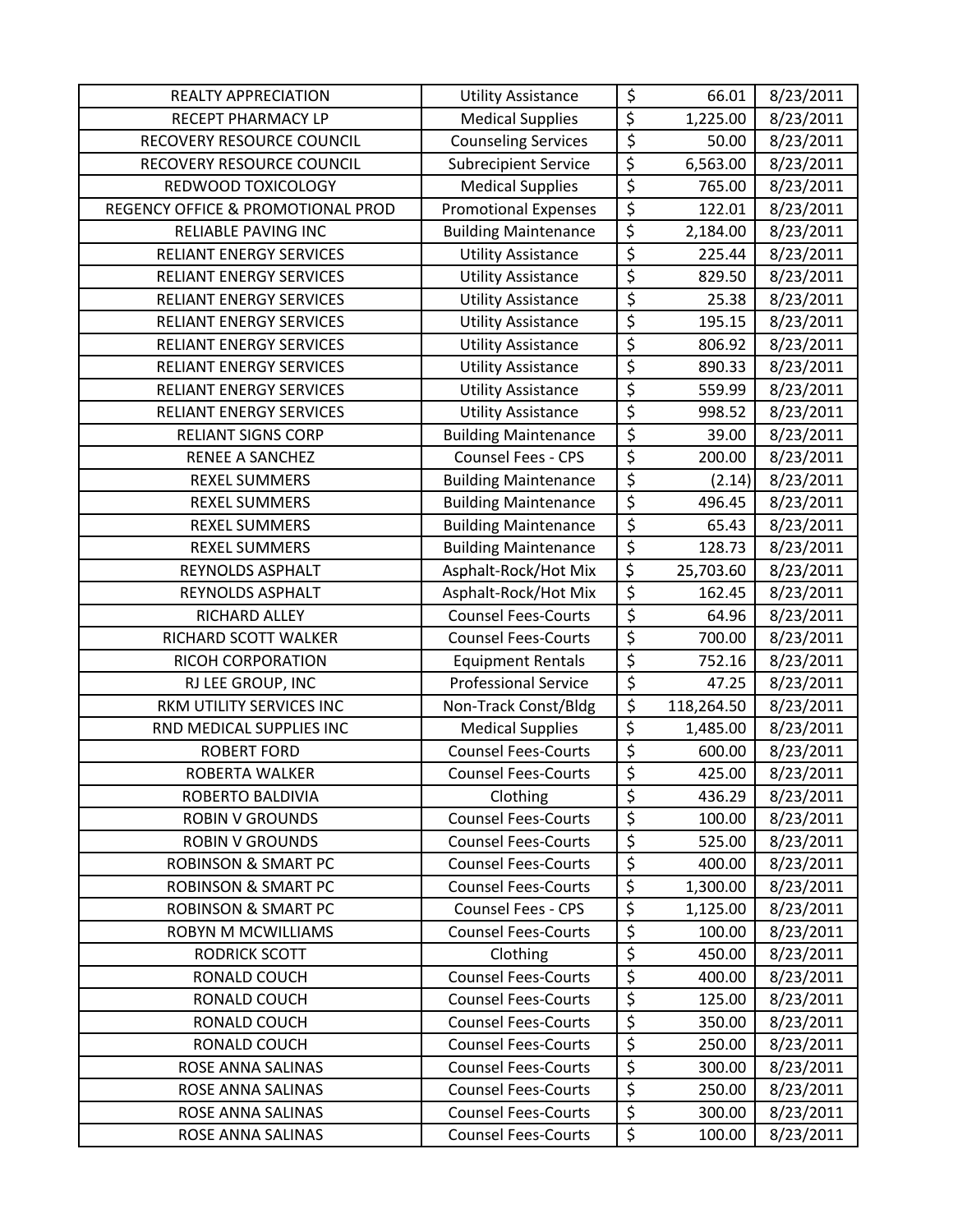| ROSE ANNA SALINAS                   | <b>Counsel Fees-Courts</b>  | \$                              | 600.00    | 8/23/2011 |
|-------------------------------------|-----------------------------|---------------------------------|-----------|-----------|
| ROSE ANNA SALINAS                   | <b>Counsel Fees-Courts</b>  | \$                              | 200.00    | 8/23/2011 |
| ROSE ANNA SALINAS                   | Counsel Fees-Juv            | \$                              | 300.00    | 8/23/2011 |
| <b>ROSELINE PAIGE</b>               | Clothing                    | $\overline{\xi}$                | 125.00    | 8/23/2011 |
| <b>ROXANNE ROBINSON</b>             | <b>Counsel Fees-Courts</b>  | \$                              | 100.00    | 8/23/2011 |
| <b>ROXANNE ROBINSON</b>             | <b>Counsel Fees-Courts</b>  | $\overline{\xi}$                | 125.00    | 8/23/2011 |
| ROY MAAS YOUTH ALTERNATIVES INC     | <b>Residential Servc</b>    | $\overline{\xi}$                | 4,285.75  | 8/23/2011 |
| <b>RUSHMORE CORPORATION</b>         | Temp/Part Time Sal          | $\overline{\mathcal{S}}$        | 733.41    | 8/23/2011 |
| SAFARILAND LLC                      | <b>Supplies</b>             | $\overline{\xi}$                | 567.07    | 8/23/2011 |
| SAFEHAVEN OF TARRANT COUNTY         | <b>Subrecipient Service</b> | \$                              | 3,930.02  | 8/23/2011 |
| SAFEHAVEN OF TARRANT COUNTY         | <b>Subrecipient Service</b> | $\overline{\xi}$                | 15,574.32 | 8/23/2011 |
| SAFEHAVEN OF TARRANT COUNTY         | <b>Subrecipient Service</b> | $\overline{\xi}$                | 7,119.00  | 8/23/2011 |
| SAINT LEGAL PLLC                    | <b>Counsel Fees-Courts</b>  | \$                              | 200.00    | 8/23/2011 |
| SAINT LEGAL PLLC                    | Counsel Fees - CPS          | $\overline{\xi}$                | 200.00    | 8/23/2011 |
| <b>SALDANA INC</b>                  | <b>County Burials</b>       | $\overline{\xi}$                | 330.00    | 8/23/2011 |
| <b>SALVATION ARMY</b>               | <b>Subrecipient Service</b> | \$                              | 33,671.00 | 8/23/2011 |
| <b>SAM BONIFIELD</b>                | <b>Counsel Fees-Courts</b>  | \$                              | 450.00    | 8/23/2011 |
| <b>SAM BONIFIELD</b>                | <b>Counsel Fees-Courts</b>  | $\overline{\xi}$                | 575.00    | 8/23/2011 |
| <b>SAMANTHA K HILL</b>              | <b>Counsel Fees-Courts</b>  | \$                              | 300.00    | 8/23/2011 |
| <b>SAMANTHA K HILL</b>              | <b>Counsel Fees-Courts</b>  | $\overline{\xi}$                | 650.00    | 8/23/2011 |
| SAMANTHA K HILL                     | <b>Counsel Fees-Courts</b>  | $\overline{\xi}$                | 600.00    | 8/23/2011 |
| SAMUEL M SANCHEZ                    | Counsel Fees - CPS          | \$                              | 100.00    | 8/23/2011 |
| <b>SANTIAGO SALINAS</b>             | <b>Counsel Fees-Courts</b>  | $\overline{\xi}$                | 100.00    | 8/23/2011 |
| <b>SANTIAGO SALINAS</b>             | <b>Counsel Fees-Courts</b>  | \$                              | 200.00    | 8/23/2011 |
| SANTIAGO SALINAS                    | <b>Counsel Fees-Courts</b>  | $\overline{\xi}$                | 100.00    | 8/23/2011 |
| SANTOS CONSTRUCTION, INC            | Non-Track Const/Bldg        | $\overline{\xi}$                | 14,599.10 | 8/23/2011 |
| <b>SCHOOLER AUTOMOTIVE</b>          | Parts and Supplies          | $\overline{\xi}$                | 318.05    | 8/23/2011 |
| SCOTT A MCMICHAEL                   | <b>Counsel Fees-Courts</b>  | \$                              | 300.00    | 8/23/2011 |
| SFW HOMES LLC                       | Rental Assistance           | $\overline{\xi}$                | 450.00    | 8/23/2011 |
| SFW HOMES LLC                       | <b>Utility Assistance</b>   | $\overline{\xi}$                | 102.56    | 8/23/2011 |
|                                     |                             |                                 |           |           |
| SHARP INTERNATIONAL COURT REPORTING | Test/Civil Serv Exp         | \$                              | 170.28    | 8/23/2011 |
| <b>SHAWN PASCHALL</b>               | <b>Counsel Fees-Courts</b>  | \$                              | 300.00    | 8/23/2011 |
| <b>SHAWN PASCHALL</b>               | <b>Counsel Fees-Courts</b>  | \$                              | 600.00    | 8/23/2011 |
| <b>SHAWN PASCHALL</b>               | <b>Counsel Fees-Courts</b>  | \$                              | 2,080.00  | 8/23/2011 |
| SHEILA WALKER                       | Reporter's Records          | $\overline{\xi}$                | 2,276.00  | 8/23/2011 |
| SHEILA WALKER                       | Reporter's Records          | \$                              | 108.00    | 8/23/2011 |
| <b>SHERWIN WILLIAMS PAINT</b>       | <b>Support Serv Supply</b>  | \$                              | 858.80    | 8/23/2011 |
| <b>SHERWIN WILLIAMS PAINT</b>       | <b>Support Serv Supply</b>  | \$                              | 193.72    | 8/23/2011 |
| SHERWIN WILLIAMS PAINT              | <b>Building Maintenance</b> | \$                              | 28.62     | 8/23/2011 |
| SHERWIN WILLIAMS PAINT              | <b>Building Maintenance</b> | $\overline{\boldsymbol{\zeta}}$ | 121.20    | 8/23/2011 |
| <b>SHERWIN WILLIAMS PAINT</b>       | <b>Building Maintenance</b> | \$                              | 357.17    | 8/23/2011 |
| SHERWIN WILLIAMS PAINT              | Non-Track Const/Bldg        | \$                              | 295.61    | 8/23/2011 |
| SHI GOVERNMENT SOLUTIONS            | <b>Photo Processing</b>     | $\overline{\varsigma}$          | 558.00    | 8/23/2011 |
| SHI GOVERNMENT SOLUTIONS            | <b>Computer Supplies</b>    | \$                              | 118.00    | 8/23/2011 |
| SIEMENS BUILDING TECHNOLOGIES INC   | <b>Building Maintenance</b> | $\overline{\xi}$                | 981.60    | 8/23/2011 |
| SIEMENS WATER TECHNOLOGIES CORP     | Lab Equip Mainten           | \$                              | 150.00    | 8/23/2011 |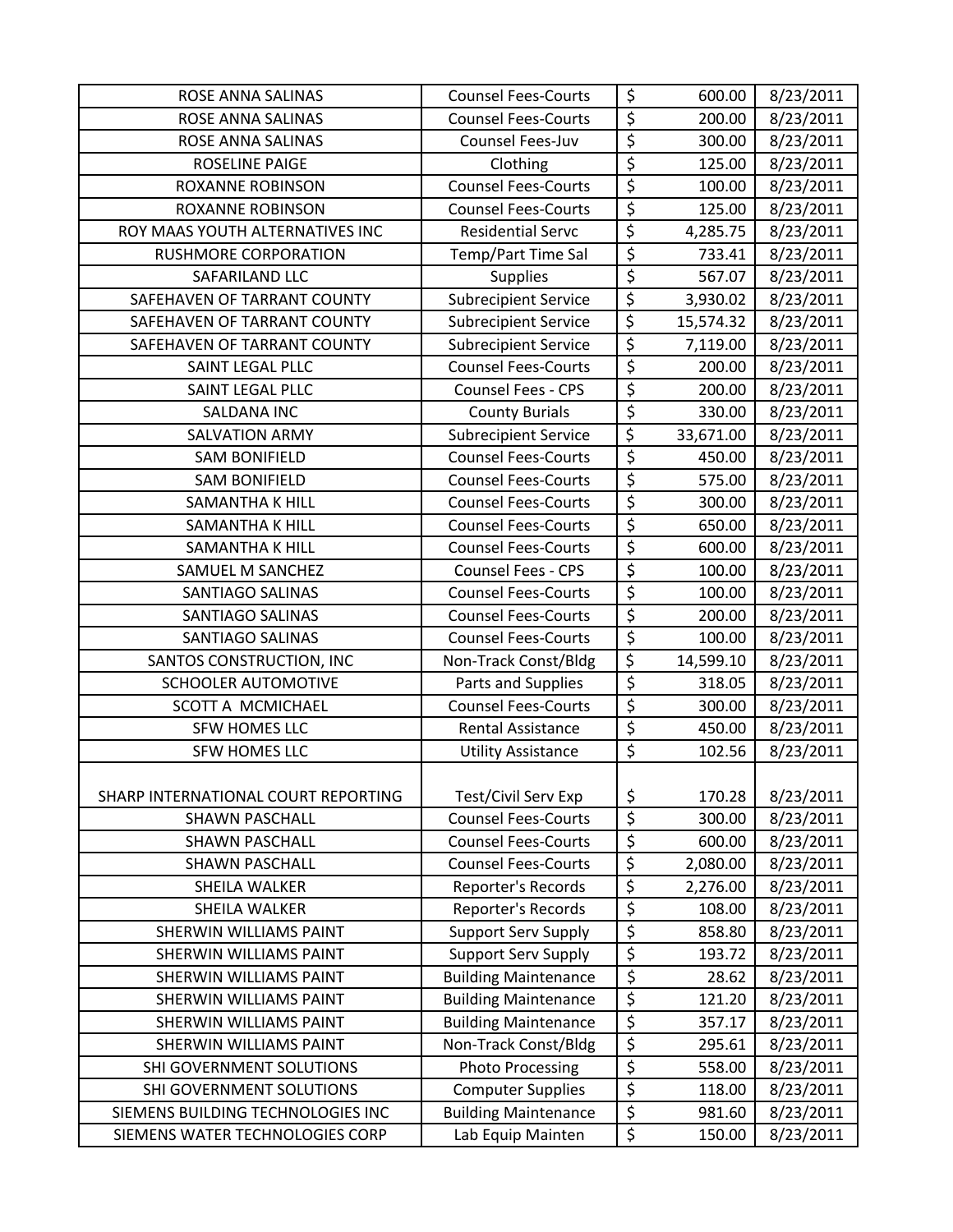| SKYVUE MEMORIAL GARDENS      | <b>County Burials</b>       | \$               | 3,154.69 | 8/23/2011 |
|------------------------------|-----------------------------|------------------|----------|-----------|
| SMITH TEMPORARIES INC        | Contract Labor              | \$               | 812.82   | 8/23/2011 |
| <b>SMITH TEMPORARIES INC</b> | Contract Labor              | \$               | 639.65   | 8/23/2011 |
| SOUTHERN COMPUTER WAREHOUSE  | <b>Computer Maintenance</b> | \$               | 390.17   | 8/23/2011 |
| SOUTHERN TIRE MART LLC       | Central Garage Inv          | \$               | 2,214.50 | 8/23/2011 |
| SOUTHERN TIRE MART LLC       | <b>Tires and Tubes</b>      | \$               | 306.00   | 8/23/2011 |
| SOUTHERN TIRE MART LLC       | <b>Tires and Tubes</b>      | \$               | 350.95   | 8/23/2011 |
| SOUTHERN TIRE MART LLC       | <b>Tires and Tubes</b>      | \$               | 194.71   | 8/23/2011 |
| SOUTHWASTE DISPOSAL LLC      | Kitchen Maintenance         | \$               | 400.00   | 8/23/2011 |
| <b>SPARK ENERGY LP</b>       | <b>Utility Assistance</b>   | $\overline{\xi}$ | 150.89   | 8/23/2011 |
| SPECIALIZED PRODUCTS CO      | <b>Computer Supplies</b>    | $\overline{\xi}$ | 629.11   | 8/23/2011 |
| <b>SPRING OAK APARTMENTS</b> | <b>Utility Assistance</b>   | \$               | 500.00   | 8/23/2011 |
| <b>STACY ALFORD</b>          | Counsel Fees - CPS          | \$               | 6,065.00 | 8/23/2011 |
| <b>STANBIO</b>               | Supplies                    | \$               | 292.50   | 8/23/2011 |
| <b>STANBIO</b>               | <b>Medical Supplies</b>     | \$               | 5,840.00 | 8/23/2011 |
| <b>STAPLES ADVANTAGE</b>     | Sheriff Inventory           | $\overline{\xi}$ | 132.48   | 8/23/2011 |
| <b>STAPLES ADVANTAGE</b>     | <b>Supplies</b>             | \$               | 47.12    | 8/23/2011 |
| <b>STAPLES ADVANTAGE</b>     | <b>Supplies</b>             | \$               | 31.96    | 8/23/2011 |
| <b>STAPLES ADVANTAGE</b>     | <b>Supplies</b>             | \$               | 17.75    | 8/23/2011 |
| <b>STAPLES ADVANTAGE</b>     | <b>Supplies</b>             | $\overline{\xi}$ | 6.20     | 8/23/2011 |
| <b>STAPLES ADVANTAGE</b>     | <b>Supplies</b>             | $\overline{\xi}$ | 539.36   | 8/23/2011 |
| STAPLES ADVANTAGE            | Supplies                    | \$               | 134.83   | 8/23/2011 |
| <b>STAPLES ADVANTAGE</b>     | <b>Supplies</b>             | \$               | 101.51   | 8/23/2011 |
| <b>STAPLES ADVANTAGE</b>     | <b>Supplies</b>             | \$               | 54.24    | 8/23/2011 |
| <b>STAPLES ADVANTAGE</b>     | Supplies                    | \$               | 112.87   | 8/23/2011 |
| <b>STAPLES ADVANTAGE</b>     | <b>Supplies</b>             | \$               | 79.41    | 8/23/2011 |
| <b>STAPLES ADVANTAGE</b>     | <b>Supplies</b>             | \$               | 39.96    | 8/23/2011 |
| <b>STAPLES ADVANTAGE</b>     | <b>Supplies</b>             | $\overline{\xi}$ | 125.77   | 8/23/2011 |
| <b>STAPLES ADVANTAGE</b>     | <b>Supplies</b>             | \$               | 314.06   | 8/23/2011 |
| <b>STAPLES ADVANTAGE</b>     | Supplies                    | \$               | 30.87    | 8/23/2011 |
| <b>STAPLES ADVANTAGE</b>     | <b>Supplies</b>             | \$               | 119.20   | 8/23/2011 |
| <b>STAPLES ADVANTAGE</b>     | <b>Supplies</b>             | \$               | 34.70    | 8/23/2011 |
| <b>STAPLES ADVANTAGE</b>     | <b>Supplies</b>             | \$               | 149.28   | 8/23/2011 |
| <b>STAPLES ADVANTAGE</b>     | <b>Supplies</b>             | \$               | 32.49    | 8/23/2011 |
| <b>STAPLES ADVANTAGE</b>     | Supplies                    | \$               | 30.18    | 8/23/2011 |
| <b>STAPLES ADVANTAGE</b>     | Supplies                    | \$               | 49.38    | 8/23/2011 |
| <b>STAPLES ADVANTAGE</b>     | <b>Supplies</b>             | \$               | 58.08    | 8/23/2011 |
| <b>STAPLES ADVANTAGE</b>     | <b>Supplies</b>             | \$               | 146.80   | 8/23/2011 |
| <b>STAPLES ADVANTAGE</b>     | Supplies                    | $\overline{\xi}$ | 154.30   | 8/23/2011 |
| <b>STAPLES ADVANTAGE</b>     | <b>Supplies</b>             | \$               | 109.65   | 8/23/2011 |
| <b>STAPLES ADVANTAGE</b>     | <b>Supplies</b>             | $\overline{\xi}$ | 165.52   | 8/23/2011 |
| <b>STAPLES ADVANTAGE</b>     | <b>Supplies</b>             | \$               | 96.07    | 8/23/2011 |
| <b>STAPLES ADVANTAGE</b>     | <b>Supplies</b>             | \$               | 79.34    | 8/23/2011 |
| <b>STAPLES ADVANTAGE</b>     | <b>Supplies</b>             | $\overline{\xi}$ | 97.60    | 8/23/2011 |
| <b>STAPLES ADVANTAGE</b>     | Supplies                    | \$               | 148.48   | 8/23/2011 |
| <b>STAPLES ADVANTAGE</b>     | <b>Supplies</b>             | \$               | 9.52     | 8/23/2011 |
| <b>STAPLES ADVANTAGE</b>     | <b>Supplies</b>             | \$               | 440.78   | 8/23/2011 |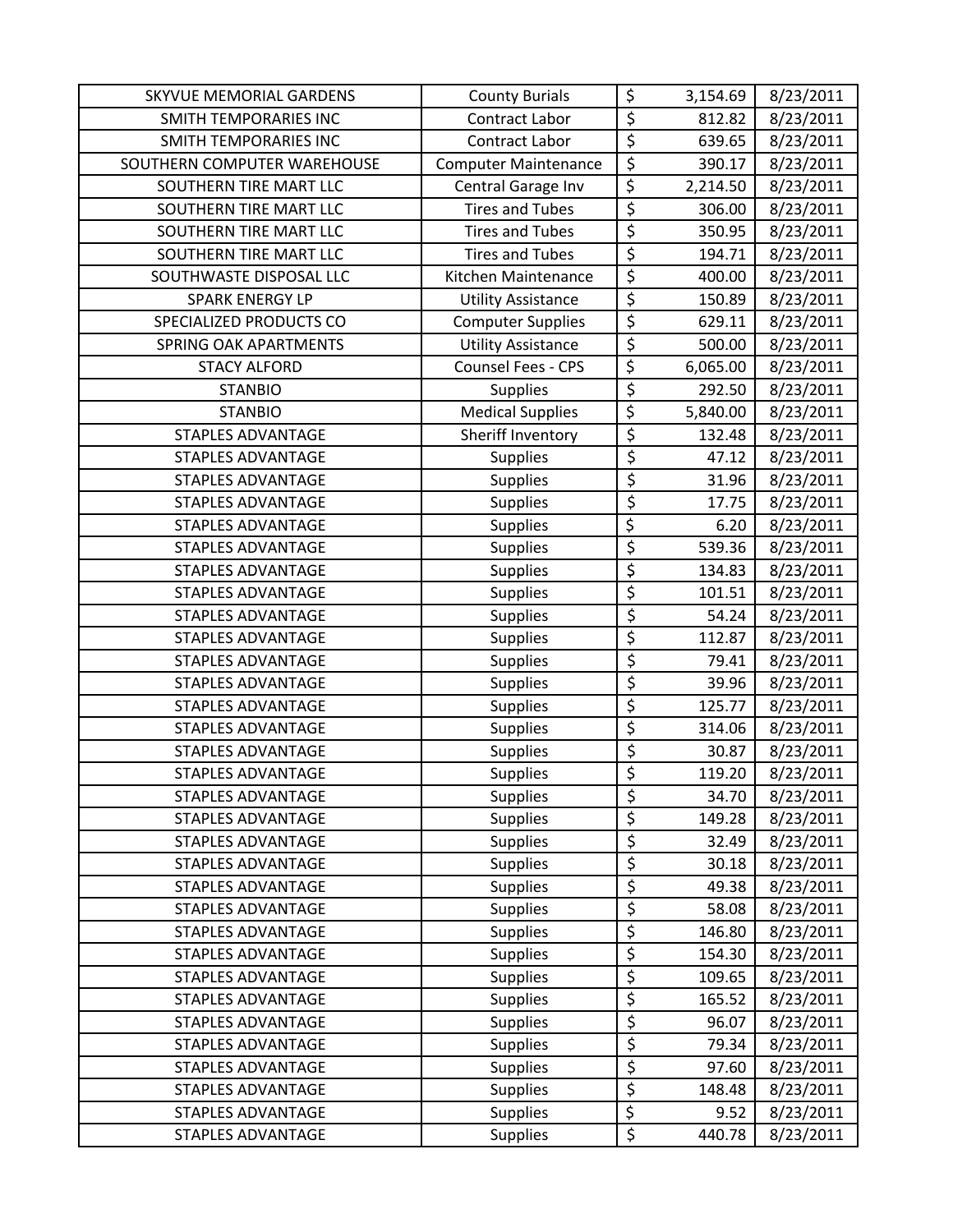| <b>STAPLES ADVANTAGE</b>       | <b>Supplies</b>             | \$               | 69.38    | 8/23/2011 |
|--------------------------------|-----------------------------|------------------|----------|-----------|
| <b>STAPLES ADVANTAGE</b>       | <b>Supplies</b>             | \$               | 38.18    | 8/23/2011 |
| <b>STAPLES ADVANTAGE</b>       | <b>Supplies</b>             | \$               | 33.40    | 8/23/2011 |
| <b>STAPLES ADVANTAGE</b>       | Supplies                    | \$               | 76.00    | 8/23/2011 |
| <b>STAPLES ADVANTAGE</b>       | Supplies                    | \$               | 56.90    | 8/23/2011 |
| <b>STAPLES ADVANTAGE</b>       | <b>Supplies</b>             | \$               | 44.27    | 8/23/2011 |
| STAPLES ADVANTAGE              | <b>Supplies</b>             | \$               | 606.06   | 8/23/2011 |
| <b>STAPLES ADVANTAGE</b>       | Supplies                    | \$               | 103.27   | 8/23/2011 |
| <b>STAPLES ADVANTAGE</b>       | <b>Supplies</b>             | \$               | 132.15   | 8/23/2011 |
| <b>STAPLES ADVANTAGE</b>       | <b>Supplies</b>             | \$               | 94.75    | 8/23/2011 |
| <b>STAPLES ADVANTAGE</b>       | <b>Supplies</b>             | \$               | 93.10    | 8/23/2011 |
| <b>STAPLES ADVANTAGE</b>       | Supplies                    | \$               | 37.06    | 8/23/2011 |
| <b>STAPLES ADVANTAGE</b>       | Supplies                    | \$               | 198.01   | 8/23/2011 |
| STAPLES ADVANTAGE              | Supplies                    | \$               | 471.27   | 8/23/2011 |
| <b>STAPLES ADVANTAGE</b>       | <b>Computer Supplies</b>    | \$               | 53.52    | 8/23/2011 |
| <b>STAPLES ADVANTAGE</b>       | <b>Support Serv Supply</b>  | $\overline{\xi}$ | 1,206.00 | 8/23/2011 |
| <b>STAPLES ADVANTAGE</b>       | Parts and Supplies          | \$               | 179.04   | 8/23/2011 |
| <b>STAPLES ADVANTAGE</b>       | <b>Building Maintenance</b> | \$               | 14.88    | 8/23/2011 |
| <b>STAPLES ADVANTAGE</b>       | <b>Supplies</b>             | \$               | 40.74    | 8/23/2011 |
| <b>STAPLES ADVANTAGE</b>       | <b>Supplies</b>             | \$               | 252.89   | 8/23/2011 |
| <b>STAPLES ADVANTAGE</b>       | <b>Supplies</b>             | \$               | 52.68    | 8/23/2011 |
| STAPLES ADVANTAGE              | Supplies                    | \$               | 50.62    | 8/23/2011 |
| <b>STAPLES ADVANTAGE</b>       | Supplies                    | \$               | 28.95    | 8/23/2011 |
| <b>STAPLES ADVANTAGE</b>       | <b>Supplies</b>             | \$               | 27.55    | 8/23/2011 |
| <b>STAPLES ADVANTAGE</b>       | <b>Supplies</b>             | \$               | 45.59    | 8/23/2011 |
| STAPLES ADVANTAGE              | Supplies                    | \$               | 62.12    | 8/23/2011 |
| <b>STAPLES ADVANTAGE</b>       | <b>Supplies</b>             | \$               | 224.86   | 8/23/2011 |
| <b>STAPLES ADVANTAGE</b>       | Supplies                    | \$               | 24.50    | 8/23/2011 |
| <b>STAPLES ADVANTAGE</b>       | <b>Supplies</b>             | \$               | 37.95    | 8/23/2011 |
| <b>STAPLES ADVANTAGE</b>       | <b>Supplies</b>             | \$               | 103.08   | 8/23/2011 |
| <b>STAPLES ADVANTAGE</b>       | <b>Supplies</b>             | \$               | 220.72   | 8/23/2011 |
| <b>STAPLES ADVANTAGE</b>       | <b>Supplies</b>             | \$               | 50.64    | 8/23/2011 |
| <b>STAPLES ADVANTAGE</b>       | <b>Supplies</b>             | \$               | 102.09   | 8/23/2011 |
| <b>STAPLES ADVANTAGE</b>       | Supplies                    | \$               | 152.49   | 8/23/2011 |
| <b>STAPLES ADVANTAGE</b>       | <b>Supplies</b>             | \$               | 73.18    | 8/23/2011 |
| <b>STAPLES ADVANTAGE</b>       | Supplies                    | \$               | 431.97   | 8/23/2011 |
| <b>STAPLES ADVANTAGE</b>       | <b>Supplies</b>             | \$               | 6.58     | 8/23/2011 |
| <b>STAPLES ADVANTAGE</b>       | <b>Shrff Commissary Inv</b> | \$               | 381.60   | 8/23/2011 |
| <b>STAPLES ADVANTAGE</b>       | <b>Supplies</b>             | \$               | 130.26   | 8/23/2011 |
| <b>STAPLES ADVANTAGE</b>       | <b>Supplies</b>             | \$               | 99.07    | 8/23/2011 |
| <b>STAPLES ADVANTAGE</b>       | <b>Supplies</b>             | \$               | 152.50   | 8/23/2011 |
| <b>STAPLES ADVANTAGE</b>       | <b>Supplies</b>             | \$               | 112.48   | 8/23/2011 |
| <b>STATE BAR OF TEXAS</b>      | Education                   | \$               | 50.00    | 8/23/2011 |
| STATE INDUSTRIAL PRODUCTS CORP | <b>Custodian Supplies</b>   | $\overline{\xi}$ | 1,045.96 | 8/23/2011 |
| STATE INDUSTRIAL PRODUCTS CORP | Lab Equip Mainten           | \$               | 398.00   | 8/23/2011 |
| <b>STATON &amp; TAYLOR PC</b>  | <b>Counsel Fees-Courts</b>  | \$               | 925.00   | 8/23/2011 |
| STEPHANIE GONZALEZ             | <b>Counsel Fees-Courts</b>  | \$               | 600.00   | 8/23/2011 |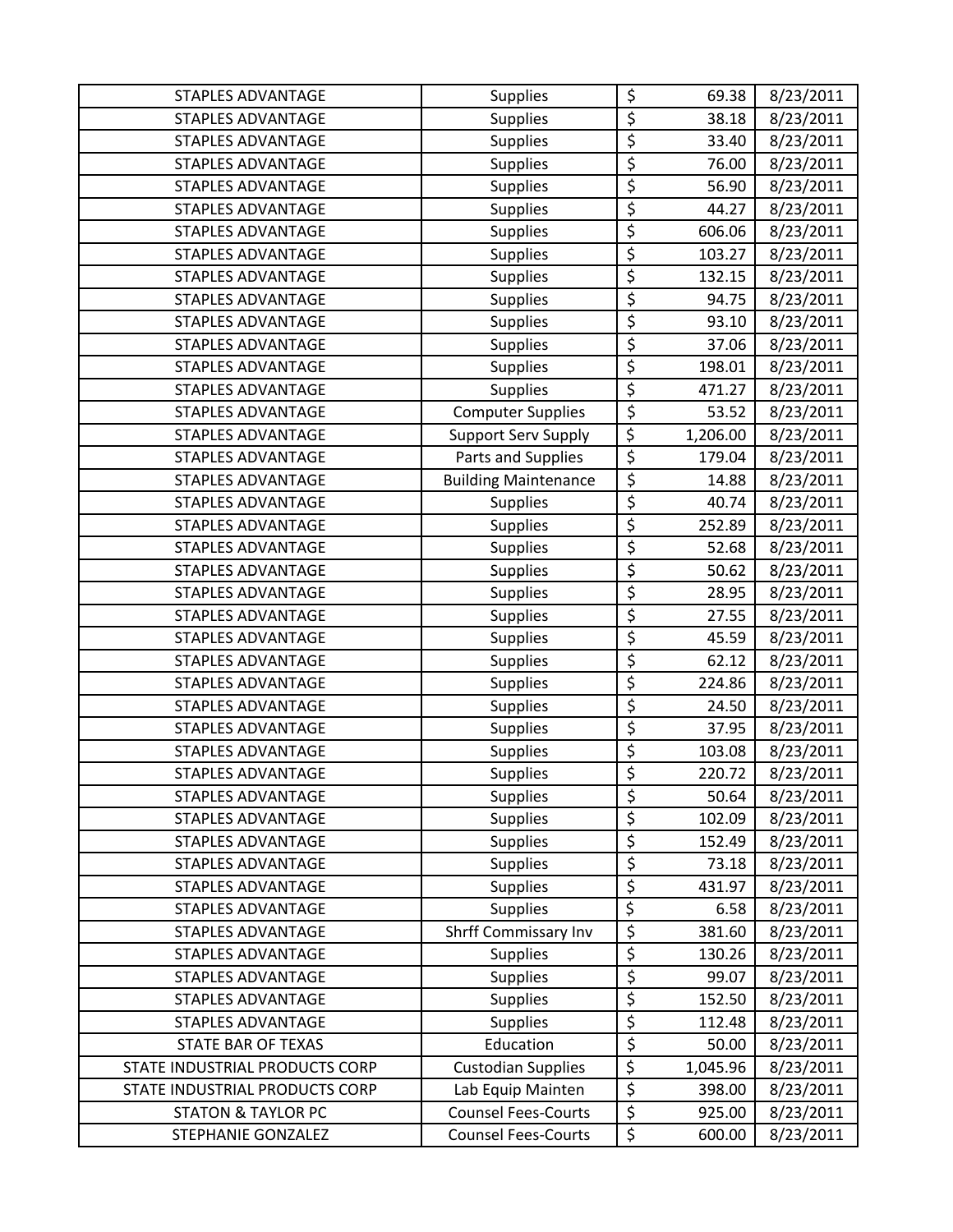| STEPHANIE GONZALEZ                   | <b>Counsel Fees-Courts</b>  | \$               | 1,750.00   | 8/23/2011 |
|--------------------------------------|-----------------------------|------------------|------------|-----------|
| <b>STEPHANIE GONZALEZ</b>            | <b>Counsel Fees-Courts</b>  | \$               | 400.00     | 8/23/2011 |
| STEPHANIE GONZALEZ                   | <b>Counsel Fees-Courts</b>  | \$               | 250.00     | 8/23/2011 |
| <b>STEPHANIE PATTEN</b>              | <b>Counsel Fees-Courts</b>  | \$               | 400.00     | 8/23/2011 |
| <b>STEPHANIE PATTEN</b>              | <b>Counsel Fees-Courts</b>  | \$               | 800.00     | 8/23/2011 |
| STEPHEN D HANDY PLLC                 | <b>Counsel Fees-Courts</b>  | \$               | 150.00     | 8/23/2011 |
| Stephen R Turner                     | Travel                      | $\overline{\xi}$ | 495.25     | 8/23/2011 |
| <b>STERICYCLE INC</b>                | Lab Equip Mainten           | $\overline{\xi}$ | 729.00     | 8/23/2011 |
| <b>STERICYCLE INC</b>                | <b>Building Maintenance</b> | \$               | 37.00      | 8/23/2011 |
| <b>STERICYCLE INC</b>                | <b>Disposal Service</b>     | \$               | 891.00     | 8/23/2011 |
| <b>STEVE GORDON &amp; ASSOCIATES</b> | <b>Counsel Fees-Courts</b>  | $\overline{\xi}$ | 2,075.00   | 8/23/2011 |
| <b>STEVE GORDON &amp; ASSOCIATES</b> | <b>Counsel Fees-Courts</b>  | \$               | 350.00     | 8/23/2011 |
| <b>STEVEN G KING</b>                 | <b>Bail Bond Surety Fee</b> | \$               | 27.00      | 8/23/2011 |
| <b>STEVEN G KING</b>                 | <b>Bail Bond Surety Fee</b> | \$               | 3.00       | 8/23/2011 |
| <b>STREAM ENERGY</b>                 | <b>Utility Assistance</b>   | \$               | 1,122.17   | 8/23/2011 |
| <b>STREAM ENERGY</b>                 | <b>Utility Assistance</b>   | \$               | 194.36     | 8/23/2011 |
| STUART HOSE AND PIPE CO INC          | Parts and Supplies          | $\overline{\xi}$ | 107.62     | 8/23/2011 |
| SYLVIA ROSALEZ                       | Clothing                    | $\overline{\xi}$ | 144.94     | 8/23/2011 |
| <b>SYLVONNA L SMITH</b>              | <b>Rental Assistance</b>    | \$               | 784.00     | 8/23/2011 |
| <b>TACTICAL TECHNOLOGIES</b>         | Safety/Tact Supplies        | $\overline{\xi}$ | 110.50     | 8/23/2011 |
| TAD - TARRANT APPRAISAL DISTRICT     | <b>Tarr Appraisal Dist</b>  | $\overline{\xi}$ | 165,802.86 | 8/23/2011 |
| TADRO-TEXAS ASSOCIATION OF DOMESTIC  | Education                   | \$               | 150.00     | 8/23/2011 |
| TADRO-TEXAS ASSOCIATION OF DOMESTIC  | Education                   | \$               | 150.00     | 8/23/2011 |
| TADRO-TEXAS ASSOCIATION OF DOMESTIC  | Education                   | \$               | 150.00     | 8/23/2011 |
| TADRO-TEXAS ASSOCIATION OF DOMESTIC  | Education                   | \$               | 150.00     | 8/23/2011 |
| TADRO-TEXAS ASSOCIATION OF DOMESTIC  | Education                   | \$               | 150.00     | 8/23/2011 |
| TADRO-TEXAS ASSOCIATION OF DOMESTIC  | Education                   | \$               | 150.00     | 8/23/2011 |
| TADRO-TEXAS ASSOCIATION OF DOMESTIC  | Education                   | \$               | 150.00     | 8/23/2011 |
| TADRO-TEXAS ASSOCIATION OF DOMESTIC  | Education                   | \$               | 150.00     | 8/23/2011 |
| TADRO-TEXAS ASSOCIATION OF DOMESTIC  | Education                   | \$               | 150.00     | 8/23/2011 |
| TADRO-TEXAS ASSOCIATION OF DOMESTIC  | Education                   | \$               | 150.00     | 8/23/2011 |
| TADRO-TEXAS ASSOCIATION OF DOMESTIC  | Education                   | \$               | 150.00     | 8/23/2011 |
| TADRO-TEXAS ASSOCIATION OF DOMESTIC  | Education                   | \$               | 150.00     | 8/23/2011 |
| TADRO-TEXAS ASSOCIATION OF DOMESTIC  | Education                   | \$               | 150.00     | 8/23/2011 |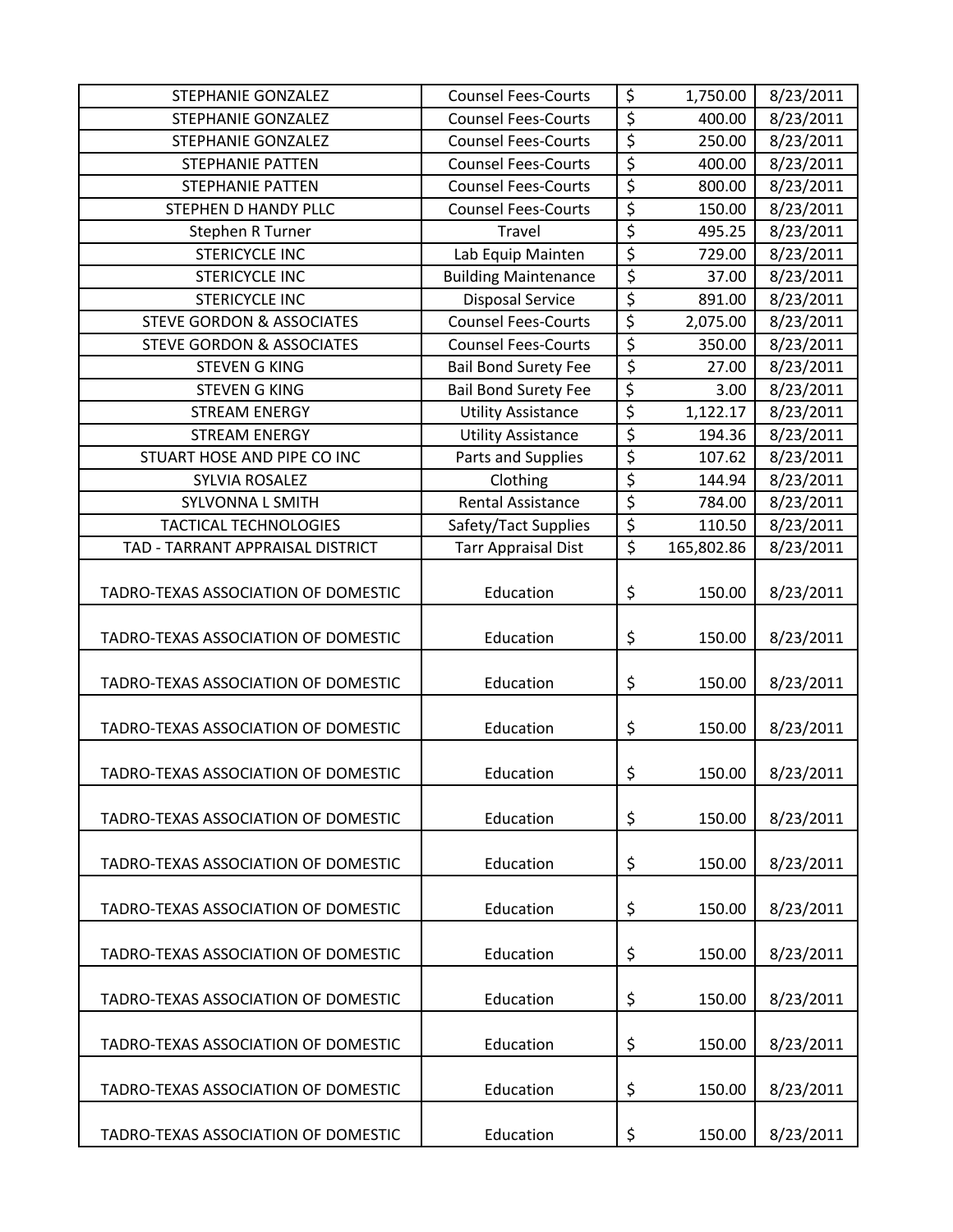| TADRO-TEXAS ASSOCIATION OF DOMESTIC      | Education                   | \$                              | 150.00   | 8/23/2011 |
|------------------------------------------|-----------------------------|---------------------------------|----------|-----------|
| <b>TARA ENERGY INC</b>                   | <b>Utility Assistance</b>   | $\overline{\xi}$                | 214.26   | 8/23/2011 |
| <b>TARA V KERSH</b>                      | <b>Counsel Fees-Courts</b>  | \$                              | 2,770.00 | 8/23/2011 |
| <b>TARA V KERSH</b>                      | <b>Counsel Fees - CPS</b>   | $\overline{\boldsymbol{\zeta}}$ | 100.00   | 8/23/2011 |
| <b>TARGET BANK</b>                       | <b>School Supplies</b>      | $\overline{\xi}$                | 1,000.97 | 8/23/2011 |
| <b>TARGET BANK</b>                       | <b>School Supplies</b>      | \$                              | 1,000.29 | 8/23/2011 |
| <b>TARGET BANK</b>                       | <b>Promotional Expenses</b> | \$                              | 10.43    | 8/23/2011 |
| TARRANT COUNTY HOMELESS COALITION        | <b>Subrecipient Service</b> | $\overline{\varsigma}$          | 343.02   | 8/23/2011 |
| TARRANT COUNTY HOSPITAL DISTRICT         | Trust - JP 8                | \$                              | 5.00     | 8/23/2011 |
| <b>TARRANT COUNTY PROBATE BAR</b>        | <b>Dues</b>                 | \$                              | 150.00   | 8/23/2011 |
| <b>TARRANT COUNTY SHERIFF</b>            | Travel                      | \$                              | 390.65   | 8/23/2011 |
| <b>TARRANT PARTNERS LP</b>               | <b>Rental Assistance</b>    | \$                              | 595.00   | 8/23/2011 |
| <b>TDCAA-TEXAS DISTRICT &amp; COUNTY</b> | <b>Dues</b>                 | \$                              | 60.00    | 8/23/2011 |
| <b>TDCAA-TEXAS DISTRICT &amp; COUNTY</b> | <b>Dues</b>                 | \$                              | 60.00    | 8/23/2011 |
| <b>TDCAA-TEXAS DISTRICT &amp; COUNTY</b> | <b>Dues</b>                 | $\overline{\varsigma}$          | 60.00    | 8/23/2011 |
| <b>TDCAA-TEXAS DISTRICT &amp; COUNTY</b> | <b>Dues</b>                 | \$                              | 60.00    | 8/23/2011 |
| <b>TDCAA-TEXAS DISTRICT &amp; COUNTY</b> | <b>Dues</b>                 | \$                              | 60.00    | 8/23/2011 |
| TDCAA-TEXAS DISTRICT & COUNTY            | <b>Dues</b>                 | \$                              | 60.00    | 8/23/2011 |
| <b>TDCAA-TEXAS DISTRICT &amp; COUNTY</b> | <b>Dues</b>                 | \$                              | 60.00    | 8/23/2011 |
| <b>TDCAA-TEXAS DISTRICT &amp; COUNTY</b> | <b>Dues</b>                 | \$                              | 60.00    | 8/23/2011 |
| <b>TDCAA-TEXAS DISTRICT &amp; COUNTY</b> | <b>Dues</b>                 | $\overline{\boldsymbol{\zeta}}$ | 60.00    | 8/23/2011 |
| <b>TDCAA-TEXAS DISTRICT &amp; COUNTY</b> | <b>Dues</b>                 | \$                              | 60.00    | 8/23/2011 |
| <b>TDCAA-TEXAS DISTRICT &amp; COUNTY</b> | Dues                        | \$                              | 60.00    | 8/23/2011 |
| <b>TEAGUE NALL &amp; PERKINS INC</b>     | <b>Professional Service</b> | $\overline{\xi}$                | 648.40   | 8/23/2011 |
| <b>TEKSYSTEMS INC</b>                    | <b>Professional Service</b> | \$                              | 4,800.00 | 8/23/2011 |
| TELETOUCH COMMUNICATIONS INC             | Telephone - Mobile          | $\overline{\xi}$                | 852.25   | 8/23/2011 |
| <b>TERRY BARLOW</b>                      | <b>Counsel Fees-Courts</b>  | \$                              | 1,850.00 | 8/23/2011 |
| <b>TERRY BARLOW</b>                      | <b>Counsel Fees-Courts</b>  | \$                              | 675.00   | 8/23/2011 |
| <b>TERRY BARLOW</b>                      | <b>Counsel Fees-Courts</b>  | $\overline{\varsigma}$          | 400.00   | 8/23/2011 |
| <b>TERRY BARLOW</b>                      | Cnsl Fees-Crim Appls        | \$                              | 5,460.00 | 8/23/2011 |
| <b>TERRY BRADSHAW</b>                    | Reporter's Records          | \$                              | 3,272.00 | 8/23/2011 |
| <b>TERRY LEEDY</b>                       | <b>Counsel Fees-Probate</b> | \$                              | 500.00   | 8/23/2011 |
| <b>TEXAS AGRILIFE EXTENSION SERVICE</b>  | Education                   | \$                              | 25.00    | 8/23/2011 |
| <b>TEXAS AGRILIFE EXTENSION SERVICE</b>  | Education                   | \$                              | 25.00    | 8/23/2011 |
| TEXAS AIR SYSTEMS, INC                   | A/C Maint Contract          | $\overline{\xi}$                | 200.59   | 8/23/2011 |
| TEXAS AIR SYSTEMS, INC                   | A/C Maint Contract          | \$                              | 114.53   | 8/23/2011 |
| TEXAS ASSOC OF ASSESSING OFFICERS        | Dues                        | \$                              | 80.00    | 8/23/2011 |
| TEXAS ASSOCIATION OF ASSESSING           | Education                   | \$                              | 470.00   | 8/23/2011 |
| <b>TEXAS BANKING RED BOOK</b>            | <b>Supplies</b>             | $\overline{\varsigma}$          | 59.95    | 8/23/2011 |
| <b>TEXAS CHRISTIAN UNIVERSITY</b>        | <b>Professional Service</b> | \$                              | 1,980.00 | 8/23/2011 |
| <b>TEXAS COLLEGE/PROBATE JUDGES</b>      | Education                   | \$                              | 375.00   | 8/23/2011 |
| <b>TEXAS COLLEGE/PROBATE JUDGES</b>      | Education                   | \$                              | 375.00   | 8/23/2011 |
| TEXAS DEPT OF CRIMINAL JUSTICE           | Sheriff Inventory           | \$                              | 1,836.57 | 8/23/2011 |
| TEXAS FURNITURE SOURCE INC               | Non-Track Equipment         | \$                              | 8,966.60 | 8/23/2011 |
| <b>TEXAS POWER LP</b>                    | <b>Utility Assistance</b>   | $\overline{\xi}$                | 303.40   | 8/23/2011 |
| <b>TEXAS TOLLWAYS</b>                    | Transportation              | \$                              | 20.80    | 8/23/2011 |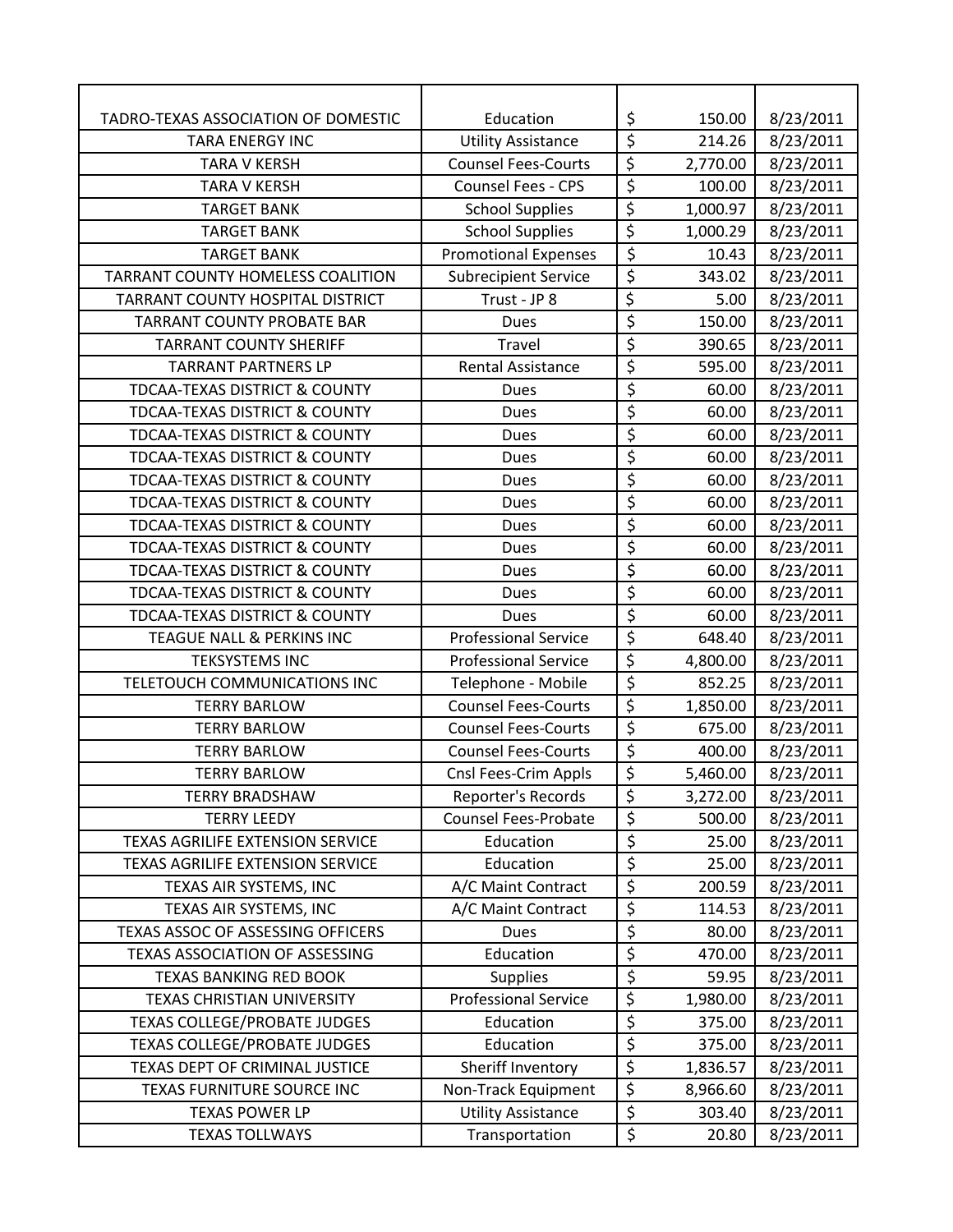| <b>TEXAS TOLLWAYS</b>               | Vehicle Maintenance        | \$                     | 1.50     | 8/23/2011 |
|-------------------------------------|----------------------------|------------------------|----------|-----------|
| <b>TEXAS VITAL RECORDS</b>          | Cert Copies/Trans          | \$                     | 20.00    | 8/23/2011 |
| THE CARROLL LAW FIRM PC             | Counsel Fees - CPS         | $\overline{\xi}$       | 100.00   | 8/23/2011 |
| THE DECKER LAW FIRM PC              | Counsel Fees - CPS         | $\overline{\xi}$       | 100.00   | 8/23/2011 |
| THE HAMPTON LAW FIRM PLLC           | <b>Counsel Fees-Courts</b> | $\overline{\xi}$       | 300.00   | 8/23/2011 |
| THE HUSTON FIRM PC                  | <b>Counsel Fees-Courts</b> | $\overline{\varsigma}$ | 1,390.00 | 8/23/2011 |
| THE HUSTON FIRM PC                  | <b>Counsel Fees-Courts</b> | \$                     | 300.00   | 8/23/2011 |
| THE HUSTON FIRM PC                  | <b>Counsel Fees-Courts</b> | \$                     | 620.00   | 8/23/2011 |
| THE HUSTON FIRM PC                  | <b>Counsel Fees-Courts</b> | \$                     | 930.00   | 8/23/2011 |
| THE HUSTON FIRM PC                  | <b>Counsel Fees-Courts</b> | \$                     | 250.00   | 8/23/2011 |
| THE LAW FIRM OF DAVID C JONES       | <b>Counsel Fees-Courts</b> | \$                     | 300.00   | 8/23/2011 |
| THE LAW FIRM OF DAVID C JONES       | <b>Counsel Fees-Courts</b> | \$                     | 175.00   | 8/23/2011 |
| THE LAW FIRM OF DAVID C JONES       | <b>Counsel Fees-Courts</b> | $\overline{\xi}$       | 860.00   | 8/23/2011 |
| THE LAW OFFICE OF ANGELA DOSKOCIL   | Cnsl Fees-Fam Drg Ct       | $\overline{\xi}$       | 100.00   | 8/23/2011 |
| THE LAW OFFICE OF STEPHEN K HARMON  | <b>Counsel Fees - CPS</b>  | \$                     | 100.00   | 8/23/2011 |
| THE LAW OFFICES OF MICHAEL POOL PLL | <b>Counsel Fees-Courts</b> | \$                     | 550.00   | 8/23/2011 |
| THE LAW OFFICES OF WADE L GRIFFIN J | <b>Counsel Fees-Courts</b> | $\overline{\xi}$       | 250.00   | 8/23/2011 |
| THE LAW OFFICES OF WADE L GRIFFIN J | <b>Counsel Fees-Courts</b> | $\overline{\xi}$       | 200.00   | 8/23/2011 |
| THE LAW OFFICES OF WADE L GRIFFIN J | <b>Counsel Fees-Courts</b> | \$                     | 350.00   | 8/23/2011 |
| THE LAW OFFICES OF WADE L GRIFFIN J | <b>Counsel Fees-Courts</b> | \$                     | 300.00   | 8/23/2011 |
| THE MULHOLLAND CO                   | Supplies                   | \$                     | 6.00     | 8/23/2011 |
| THE MULHOLLAND CO                   | Supplies                   | \$                     | 57.00    | 8/23/2011 |
| THE MULHOLLAND CO                   | <b>Supplies</b>            | \$                     | 20.00    | 8/23/2011 |
| THE MULHOLLAND CO                   | <b>Supplies</b>            | $\overline{\xi}$       | 8.00     | 8/23/2011 |
| THE MULHOLLAND CO                   | <b>Supplies</b>            | $\overline{\xi}$       | 9.00     | 8/23/2011 |
| THE MULHOLLAND CO                   | <b>Supplies</b>            | \$                     | 65.00    | 8/23/2011 |
| THE MULHOLLAND CO                   | Supplies                   | \$                     | 53.50    | 8/23/2011 |
| THE MULHOLLAND CO                   | Supplies                   | \$                     | 6.75     | 8/23/2011 |
| THE MULHOLLAND CO                   | <b>Supplies</b>            | \$                     | 13.50    | 8/23/2011 |
| THE MULHOLLAND CO                   | <b>Supplies</b>            | \$                     | 24.00    | 8/23/2011 |
| THE MULHOLLAND CO                   | <b>Supplies</b>            | \$                     | 11.75    | 8/23/2011 |
| THE MULHOLLAND CO                   | <b>Supplies</b>            | \$                     | 9.00     | 8/23/2011 |
| THE MULHOLLAND CO                   | <b>Bonds</b>               | \$                     | 9.00     | 8/23/2011 |
| THE PRUITT GROUP INC                | <b>County Projects</b>     | \$                     | 450.00   | 8/23/2011 |
| THE SPOKEN WORD LLC                 | Interpreter Fees           | \$                     | 120.00   | 8/23/2011 |
| THE SPOKEN WORD LLC                 | Interpreter Fees           | \$                     | 510.00   | 8/23/2011 |
| THE SPOKEN WORD LLC                 | Interpreter Fees           | \$                     | 210.00   | 8/23/2011 |
| THE SPOKEN WORD LLC                 | Interpreter Fees           | \$                     | 510.00   | 8/23/2011 |
| THE SPOKEN WORD LLC                 | Interpreter Fees           | \$                     | 120.00   | 8/23/2011 |
| THE SPOKEN WORD LLC                 | Interpreter Fees           | \$                     | 120.00   | 8/23/2011 |
| THE WASHINGTON FIRM PC              | Counsel Fees - CPS         | $\overline{\xi}$       | 2,435.00 | 8/23/2011 |
| THERESA YOKO COPELAND               | <b>Counsel Fees-Courts</b> | \$                     | 765.00   | 8/23/2011 |
| THG ENERGY SOLUTIONS LLC            | <b>Energy Mgmt Maint</b>   | $\overline{\xi}$       | 4,550.00 | 8/23/2011 |
| THOMAS P SMITH                      | <b>Court Visitor</b>       | \$                     | 112.50   | 8/23/2011 |
| TIC EXPRESS LLC                     | Sheriff Inventory          | \$                     | 139.56   | 8/23/2011 |
| TIC EXPRESS LLC                     | <b>Supplies</b>            | \$                     | 116.50   | 8/23/2011 |
| TIC EXPRESS LLC                     | Supplies                   | \$                     | 312.00   | 8/23/2011 |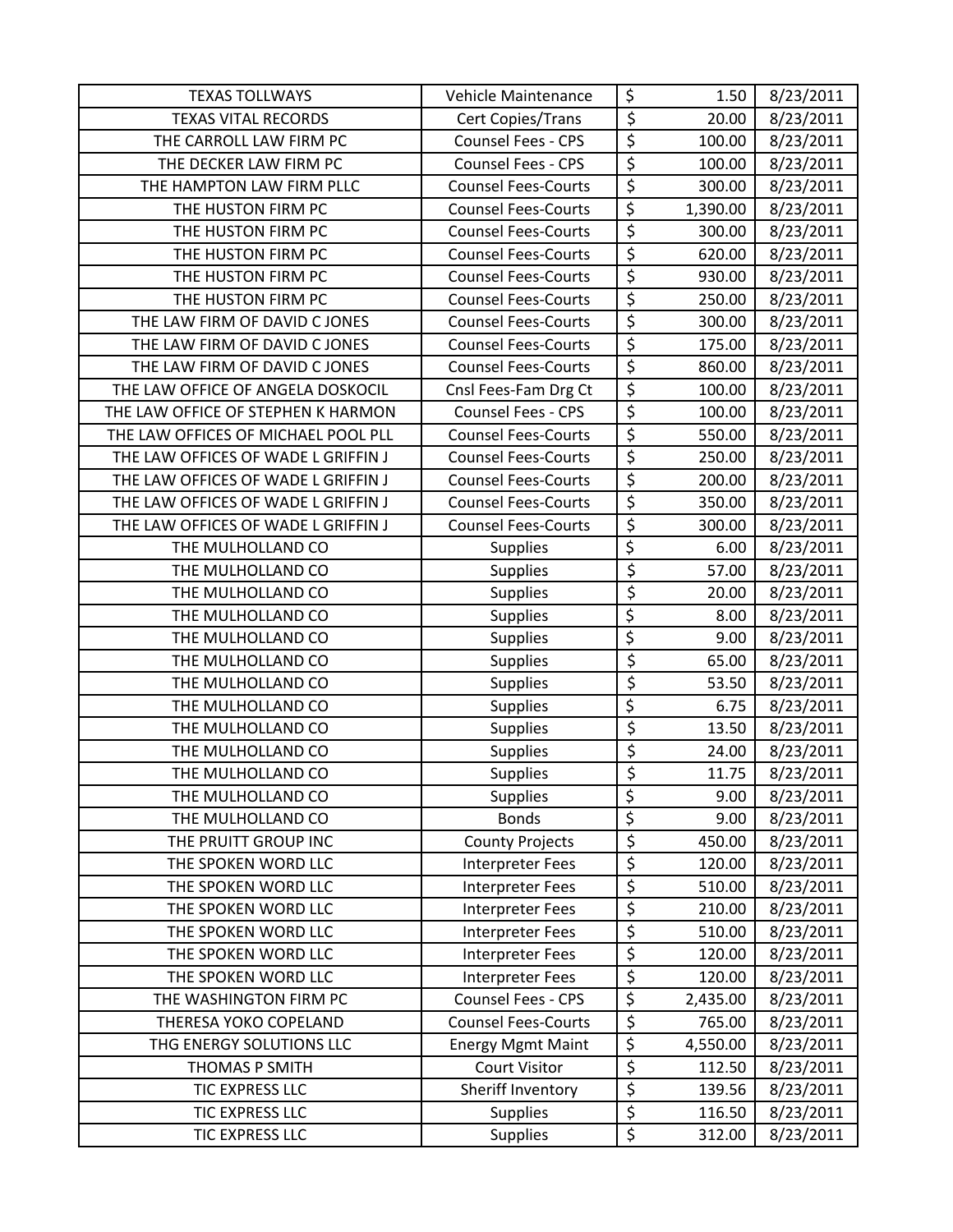| <b>TIC EXPRESS LLC</b>              | <b>Supplies</b>             | \$                     | 98.00     | 8/23/2011 |
|-------------------------------------|-----------------------------|------------------------|-----------|-----------|
| <b>TIC EXPRESS LLC</b>              | <b>Supplies</b>             | \$                     | 186.00    | 8/23/2011 |
| <b>TIC EXPRESS LLC</b>              | <b>Computer Supplies</b>    | \$                     | 936.00    | 8/23/2011 |
| <b>TIM MOORE</b>                    | <b>Counsel Fees-Courts</b>  | \$                     | 350.00    | 8/23/2011 |
| <b>TIM MOORE</b>                    | <b>Counsel Fees-Courts</b>  | \$                     | 3,350.00  | 8/23/2011 |
| <b>TIM MOORE</b>                    | <b>Counsel Fees-Courts</b>  | \$                     | 300.00    | 8/23/2011 |
| <b>TORANA HUNTER</b>                | Clothing                    | $\overline{\xi}$       | 607.07    | 8/23/2011 |
| <b>TOSHIBA BUSINESS SOLUTIONS</b>   | <b>Equipment Maint</b>      | $\overline{\varsigma}$ | 582.39    | 8/23/2011 |
| TRACI D WILKINSON PC                | Counsel Fees - CPS          | $\overline{\xi}$       | 350.00    | 8/23/2011 |
| <b>TRACIE KENAN</b>                 | <b>Counsel Fees-Courts</b>  | $\overline{\xi}$       | 2,625.00  | 8/23/2011 |
| <b>TRACIE KENAN</b>                 | <b>Counsel Fees-Courts</b>  | \$                     | 125.00    | 8/23/2011 |
| TRANS ENVIRONMENTAL SERVICES        | <b>Professional Service</b> | $\overline{\xi}$       | 1,179.60  | 8/23/2011 |
| <b>TRAVIS YOUNG</b>                 | <b>Counsel Fees-Courts</b>  | \$                     | 800.00    | 8/23/2011 |
| <b>TRAVIS YOUNG</b>                 | <b>Counsel Fees-Courts</b>  | \$                     | 1,700.00  | 8/23/2011 |
| <b>TRAVIS YOUNG</b>                 | <b>Counsel Fees-Courts</b>  | $\overline{\xi}$       | 400.00    | 8/23/2011 |
| TRI COUNTY ELECTRIC CO-OP           | <b>Utility Assistance</b>   | $\overline{\xi}$       | 215.68    | 8/23/2011 |
| <b>TRIEAGLE ENERGY LP</b>           | <b>Utility Assistance</b>   | $\overline{\xi}$       | 308.56    | 8/23/2011 |
| TRINITY BIOTECH DISTRIBUTION        | <b>Medical Supplies</b>     | $\overline{\xi}$       | 9,946.00  | 8/23/2011 |
| <b>TRUCKPRO INC</b>                 | Parts and Supplies          | \$                     | 215.60    | 8/23/2011 |
| TRUGREEN CHEMLAWN                   | Landscaping Expense         | \$                     | 768.00    | 8/23/2011 |
| TX MOTORS FORD                      | Parts and Supplies          | $\overline{\xi}$       | 455.56    | 8/23/2011 |
| TXDMV-TX DEPT OF MOTOR VEHICLES     | Subscriptions               | \$                     | 11.50     | 8/23/2011 |
| TXDMV-TX DEPT OF MOTOR VEHICLES     | Subscriptions               | $\overline{\xi}$       | 18.70     | 8/23/2011 |
| TXI OPERATIONS, LP (NT)             | <b>Cement and Concrete</b>  | \$                     | 34,750.65 | 8/23/2011 |
| TXU ELECTRIC COMPANY                | <b>Utility Assistance</b>   | \$                     | 3,264.03  | 8/23/2011 |
| TXU ELECTRIC COMPANY                | <b>Utility Assistance</b>   | \$                     | 1,122.78  | 8/23/2011 |
| TXU ELECTRIC COMPANY                | <b>Utility Assistance</b>   | $\overline{\xi}$       | 1,782.95  | 8/23/2011 |
| TXU ELECTRIC COMPANY                | <b>Utility Assistance</b>   | $\overline{\xi}$       | 2,896.16  | 8/23/2011 |
| TXU ELECTRIC COMPANY                | <b>Utility Assistance</b>   | $\overline{\xi}$       | 337.31    | 8/23/2011 |
| TXU ELECTRIC COMPANY                | <b>Utility Assistance</b>   | $\overline{\varsigma}$ | 1,382.92  | 8/23/2011 |
| TXU ELECTRIC COMPANY                | <b>Utility Assistance</b>   | $\overline{\xi}$       | 1,964.17  | 8/23/2011 |
| TXU ELECTRIC COMPANY                | <b>Utility Assistance</b>   | \$                     | 568.84    | 8/23/2011 |
| TXU ELECTRIC COMPANY                | <b>Utility Assistance</b>   | \$                     | 1,187.13  | 8/23/2011 |
| <b>TXU ENERGY</b>                   | Electricity                 | \$                     | 125.51    | 8/23/2011 |
| <b>TXU ENERGY</b>                   | Electricity                 | \$                     | 186.57    | 8/23/2011 |
| <b>U S POSTAL SERVICE</b>           | Postage                     | \$                     | 320.00    | 8/23/2011 |
| <b>U S POSTMASTER</b>               | Postage                     | \$                     | 87.00     | 8/23/2011 |
| UCG TECHNOLOGIES LLC                | <b>Educational Material</b> | \$                     | 895.00    | 8/23/2011 |
| <b>ULINE INC</b>                    | <b>Supplies</b>             | \$                     | 202.44    | 8/23/2011 |
| <b>ULINE INC</b>                    | <b>Supplies</b>             | \$                     | 177.05    | 8/23/2011 |
| UNDERWOOD EQUIPMENT CO              | Parts and Supplies          | \$                     | 2,132.10  | 8/23/2011 |
| UNDERWOOD EQUIPMENT CO              | <b>Equipment Rentals</b>    | \$                     | 5,000.00  | 8/23/2011 |
| UNION GOSPEL MISSION                | <b>Rental Assistance</b>    | $\overline{\xi}$       | 984.75    | 8/23/2011 |
| UNITED SITE SERVICES                | <b>Disposal Service</b>     | $\overline{\xi}$       | 52.88     | 8/23/2011 |
| UNIVERSITY OF N TX HEALTH SCIENCE   | <b>Professional Service</b> | \$                     | 346.13    | 8/23/2011 |
| UNIVERSITY OF NORTH TEXAS HEALTH    | <b>Professional Service</b> | $\overline{\xi}$       | 90.10     | 8/23/2011 |
| UNTHSC-UNIVERSITY OF NORTH TX HEALT | Misc Payable                | \$                     | 5.00      | 8/23/2011 |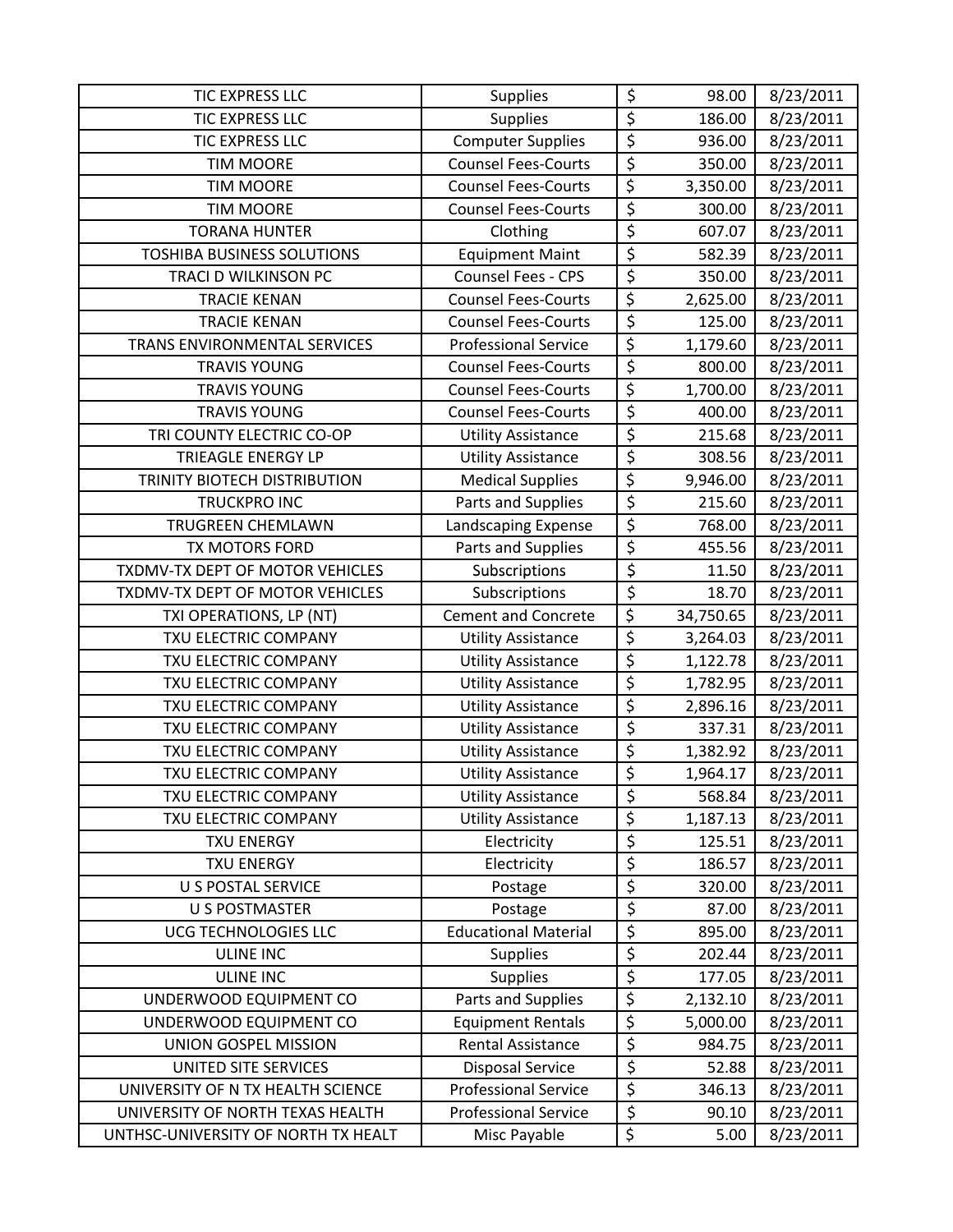| UPS/UNITED PARCEL SERVICE             | Postage                    | \$                     | 245.08    | 8/23/2011 |
|---------------------------------------|----------------------------|------------------------|-----------|-----------|
| UPS/UNITED PARCEL SERVICE             | Postage                    | \$                     | 22.90     | 8/23/2011 |
| UPS/UNITED PARCEL SERVICE             | Postage                    | \$                     | 2.81      | 8/23/2011 |
| <b>US POSTAL SERVICE</b>              | Postage                    | $\overline{\xi}$       | 3,000.00  | 8/23/2011 |
| <b>UVP LLC</b>                        | <b>Equipment Maint</b>     | \$                     | 228.21    | 8/23/2011 |
| VANESSA M JORDAN                      | <b>Counsel Fees-Courts</b> | \$                     | 375.00    | 8/23/2011 |
| <b>VENTREX ENVIRONMENTAL SERVICES</b> | Lab Equip Mainten          | $\overline{\xi}$       | 1,557.18  | 8/23/2011 |
| <b>VENTREX ENVIRONMENTAL SERVICES</b> | <b>Medical Supplies</b>    | \$                     | 37.98     | 8/23/2011 |
| <b>VENTREX ENVIRONMENTAL SERVICES</b> | <b>Disposal Service</b>    | \$                     | 797.58    | 8/23/2011 |
| <b>VERIZON SOUTHWEST</b>              | Telephone-Basic            | \$                     | 51.97     | 8/23/2011 |
| <b>VICKI B ISAACKS</b>                | Travel                     | $\overline{\xi}$       | 160.60    | 8/23/2011 |
| <b>VICKI E WILEY</b>                  | <b>Counsel Fees-Courts</b> | \$                     | 430.00    | 8/23/2011 |
| <b>VICKI E WILEY</b>                  | <b>Counsel Fees-Courts</b> | \$                     | 200.00    | 8/23/2011 |
| <b>VICKI E WILEY</b>                  | Counsel Fees - CPS         | \$                     | 200.00    | 8/23/2011 |
| <b>VIRGINIA CARTER</b>                | <b>Counsel Fees-Courts</b> | \$                     | 200.00    | 8/23/2011 |
| <b>VIRGINIA CARTER</b>                | Counsel Fees-Juv           | $\overline{\varsigma}$ | 200.00    | 8/23/2011 |
| <b>VISUAL STUDIO LIVE</b>             | Education                  | $\overline{\xi}$       | 2,695.00  | 8/23/2011 |
| <b>WALT A CLEVELAND</b>               | <b>Counsel Fees-Courts</b> | $\overline{\xi}$       | 400.00    | 8/23/2011 |
| <b>WALT A CLEVELAND</b>               | <b>Counsel Fees-Courts</b> | \$                     | 3,075.00  | 8/23/2011 |
| <b>WALT A CLEVELAND</b>               | <b>Counsel Fees-Courts</b> | $\overline{\xi}$       | 1,000.00  | 8/23/2011 |
| WALT A CLEVELAND                      | <b>Counsel Fees-Courts</b> | \$                     | 100.00    | 8/23/2011 |
| <b>WALT A CLEVELAND</b>               | <b>Counsel Fees - CPS</b>  | $\overline{\xi}$       | 200.00    | 8/23/2011 |
| <b>WARREN ST JOHN</b>                 | <b>Counsel Fees-Courts</b> | $\overline{\varsigma}$ | 1,550.00  | 8/23/2011 |
| <b>WARREN ST JOHN</b>                 | <b>Counsel Fees-Courts</b> | \$                     | 200.00    | 8/23/2011 |
| <b>WARREN ST JOHN</b>                 | <b>Counsel Fees-Courts</b> | \$                     | 100.00    | 8/23/2011 |
| <b>WARREN ST JOHN</b>                 | <b>Counsel Fees-Courts</b> | \$                     | 300.00    | 8/23/2011 |
| <b>WASH SOLUTIONS LLC</b>             | <b>Supplies</b>            | \$                     | 48.00     | 8/23/2011 |
| WELLS FRAMING CONTRACTORS INC         | <b>Rental Assistance</b>   | \$                     | 875.00    | 8/23/2011 |
| <b>WENDY HACKLER</b>                  | <b>Counsel Fees-Courts</b> | \$                     | 225.00    | 8/23/2011 |
| <b>WEST GROUP</b>                     | Subscriptions              | $\overline{\xi}$       | 212.00    | 8/23/2011 |
| <b>WEST GROUP</b>                     | Law Books                  | \$                     | 33,339.94 | 8/23/2011 |
| <b>WEST GROUP</b>                     | Law Books                  | \$                     | 2,987.50  | 8/23/2011 |
| <b>WESTERN-BRW PAPER CO INC</b>       | Sheriff Inventory          | \$                     | 3,167.50  | 8/23/2011 |
| WESTERN-BRW PAPER CO INC              | <b>Supplies</b>            | \$                     | 730.00    | 8/23/2011 |
| WESTERN-BRW PAPER CO INC              | <b>Supplies</b>            | \$                     | 219.00    | 8/23/2011 |
| WESTERN-BRW PAPER CO INC              | <b>Supplies</b>            | \$                     | 182.50    | 8/23/2011 |
| WESTERN-BRW PAPER CO INC              | <b>Supplies</b>            | \$                     | 182.50    | 8/23/2011 |
| WESTERN-BRW PAPER CO INC              | <b>Supplies</b>            | \$                     | 182.50    | 8/23/2011 |
| WESTERN-BRW PAPER CO INC              | <b>Supplies</b>            | \$                     | 182.50    | 8/23/2011 |
| WESTERN-BRW PAPER CO INC              | <b>Supplies</b>            | \$                     | 182.50    | 8/23/2011 |
| WESTERN-BRW PAPER CO INC              | Supplies                   | \$                     | 547.50    | 8/23/2011 |
| WESTERN-BRW PAPER CO INC              | <b>Medical Supplies</b>    | \$                     | 182.50    | 8/23/2011 |
| WILLIAM BARRY NORMAN                  | Psych Exam/Testimony       | \$                     | 400.00    | 8/23/2011 |
| WILLIAM BARRY NORMAN                  | Psych Exam/Testimony       | $\overline{\varsigma}$ | 800.00    | 8/23/2011 |
| <b>WILLIAM BARRY NORMAN</b>           | Psych Exam/Testimony       | \$                     | 600.00    | 8/23/2011 |
| WILLIAM BARRY NORMAN                  | Psych Exam/Testimony       | \$                     | 400.00    | 8/23/2011 |
| WILLIAM BARRY NORMAN                  | Psych Exam/Testimony       | \$                     | 400.00    | 8/23/2011 |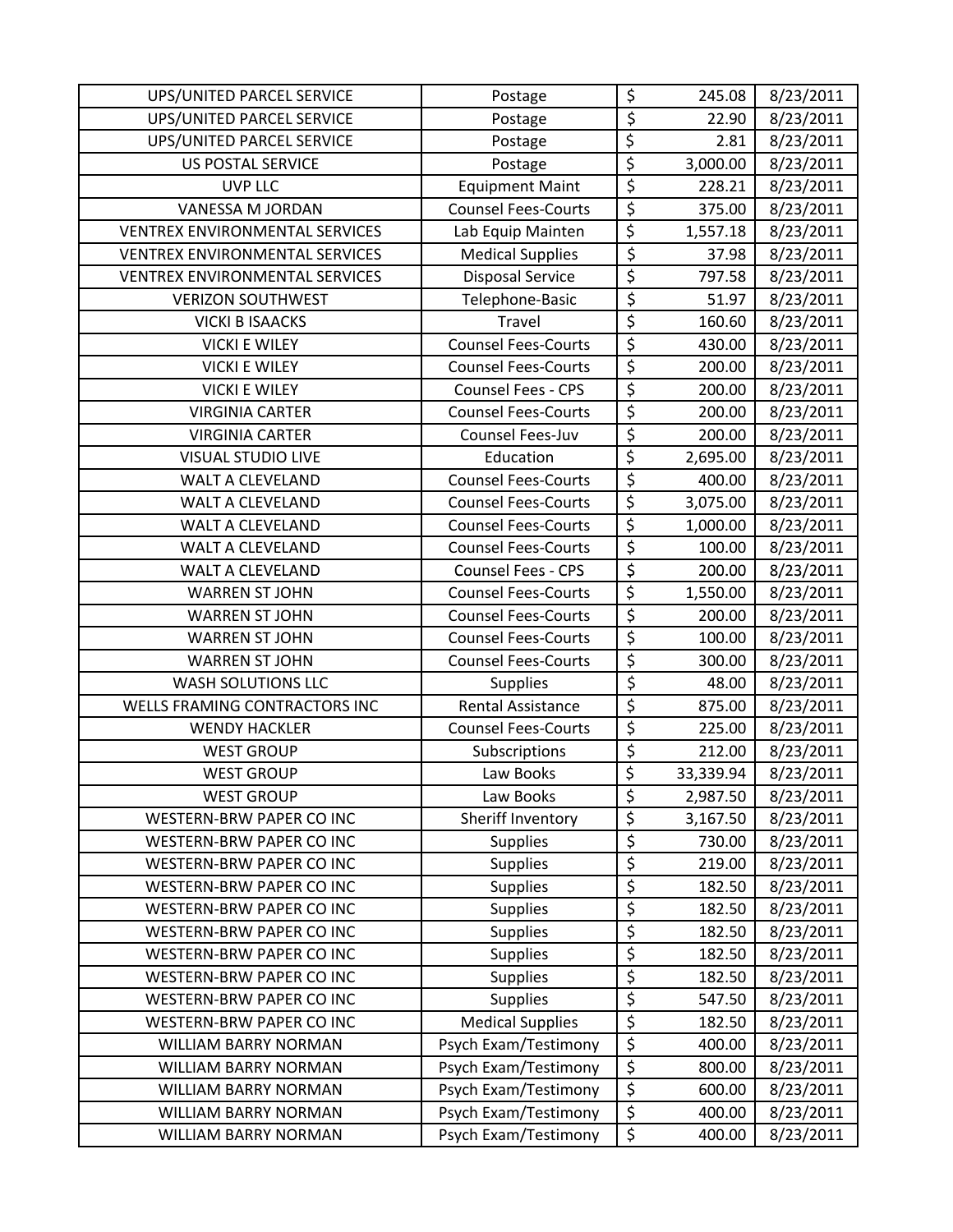| <b>WILLIAM BRIAN GOZA</b>                                                      | <b>Counsel Fees-Courts</b>          | \$                     | 575.00             | 8/23/2011              |  |
|--------------------------------------------------------------------------------|-------------------------------------|------------------------|--------------------|------------------------|--|
| <b>WILLIAM BRIAN GOZA</b>                                                      | <b>Counsel Fees-Courts</b>          | $\overline{\xi}$       | 450.00             | 8/23/2011              |  |
| <b>William F Stephens</b>                                                      | Prepaid - Travel                    | $\overline{\xi}$       | (361.30)           | 8/23/2011              |  |
| William F Stephens                                                             | Travel                              | $\overline{\xi}$       | 415.69             | 8/23/2011              |  |
| <b>WILLIAM H BILL RAY PC</b>                                                   | <b>Counsel Fees-Courts</b>          | \$                     | 350.00             | 8/23/2011              |  |
| WILLIAM H BILL RAY PC                                                          | <b>Counsel Fees-Courts</b>          | $\overline{\xi}$       | 500.00             | 8/23/2011              |  |
| <b>WILLIAM SHELTON</b>                                                         | Reporter's Records                  | $\overline{\varsigma}$ | 2,052.00           | 8/23/2011              |  |
|                                                                                |                                     |                        |                    |                        |  |
| WOOD & ASSOCIATES POLYGRAPH SERVICE                                            | <b>Professional Service</b>         | \$                     | 400.00             | 8/23/2011              |  |
| X PEDIENT SERVICES LLC                                                         | <b>Professional Service</b>         | \$                     | 26,320.00          | 8/23/2011              |  |
| Y LETICIA SANCHEZ VIGIL                                                        | Interpreter Fees                    | \$                     | 100.00             | 8/23/2011              |  |
| YELLOW CAB CO                                                                  | Transportation                      | $\overline{\xi}$       | 74.75              | 8/23/2011              |  |
| YELLOW CAB CO                                                                  | Transportation                      | \$                     | 6.35               | 8/23/2011              |  |
| YELLOW ROSE DISTRIBUTORS INC                                                   | Parts and Supplies                  | \$                     | 90.00              | 8/23/2011              |  |
| YOUNG WOMENS CHRISTIAN ASSOC                                                   | <b>Subrecipient Service</b>         | $\overline{\xi}$       | 6,407.36           | 8/23/2011              |  |
| YOUNG WOMENS CHRISTIAN ASSOC                                                   | <b>Subrecipient Service</b>         | \$                     | 7,989.91           | 8/23/2011              |  |
| YOUTH CENTER OF THE HIGH PLAINS                                                | <b>Medical Supplies</b>             | \$                     | 27.00              | 8/23/2011              |  |
| ZIMMERER-KUBOTA INC                                                            | Parts and Supplies                  | $\overline{\xi}$       | 225.34             | 8/23/2011              |  |
| ZIMMERER-KUBOTA INC                                                            | Parts and Supplies                  | \$                     | 219.65             | 8/23/2011              |  |
|                                                                                |                                     |                        |                    |                        |  |
|                                                                                |                                     |                        |                    |                        |  |
| <b>COMMISSIONERS' REPORT OF CLAIMS - ADDENDUM</b>                              |                                     |                        |                    |                        |  |
| <b>WEEK ENDED AUGUST 23, 2011</b>                                              |                                     |                        |                    |                        |  |
| <b>DESCRIPTION</b><br><b>CHECK DATE</b><br><b>VENDOR</b><br><b>PAID AMOUNT</b> |                                     |                        |                    |                        |  |
|                                                                                |                                     |                        |                    |                        |  |
| 4M Youth Services Inc                                                          | <b>Medical Supplies</b>             | \$                     | 10.39              | 8/23/2011              |  |
| 4M Youth Services Inc                                                          | <b>Foster Home Care</b>             | \$                     | 3,937.00           | 8/23/2011              |  |
| Alice Whitten                                                                  | 5006 Chapter 13 Levy                | \$                     | 4,317.54           | 8/23/2011              |  |
| <b>Aravind Perumandla</b>                                                      | Rental Assistance                   | $\overline{\xi}$       | 595.00             | 8/23/2011              |  |
| Arkansas Office of Child                                                       | Child Support                       | $\overline{\xi}$       | 201.23             | 8/23/2011              |  |
| <b>Automated Collection Serv</b>                                               | 5002 Student Loan Levy              | \$                     | 231.98             | 8/23/2011              |  |
| Best Western Palace Inn & Suites                                               | Travel                              | $\overline{\xi}$       | 112.99             | 8/23/2011              |  |
| Best Western Palace Inn & Suites                                               | Travel                              | \$                     | 112.99             | 8/23/2011              |  |
| Best Western Palace Inn & Suites                                               | Travel                              | \$                     | 112.99             | 8/23/2011              |  |
| Broaddus & Associates Inc                                                      | <b>Professional Service</b>         | $\overline{\varsigma}$ | 14,639.38          | 8/23/2011              |  |
| Broaddus & Associates Inc                                                      | <b>Professional Service</b>         | \$                     | 3,583.00           | 8/23/2011              |  |
| CLEAT                                                                          | <b>Union Dues</b>                   | $\overline{\xi}$       | 5,619.00           | 8/23/2011              |  |
| California Sdu                                                                 | Child Support                       | \$                     | 342.33             | 8/23/2011              |  |
| Chapter 13 Trustee                                                             | 5006 Chapter 13 Levy                | \$                     | 534.25             | 8/23/2011              |  |
| <b>Charter Communications</b>                                                  | Subscriptions                       | \$                     | 104.22             | 8/23/2011              |  |
| Courtney D Young                                                               | Travel                              | \$                     | 60.00              | 8/23/2011              |  |
| Curran Skinner                                                                 | <b>Counsel Fees-Courts</b>          | $\overline{\xi}$       | 2,000.00           | 8/23/2011              |  |
| David L Evans                                                                  | Education                           | \$                     | 1,326.68           | 8/23/2011              |  |
| Delta Dental Insurance Co                                                      | <b>Dental Claims</b>                | $\overline{\xi}$       | 17,980.10          | 8/23/2011              |  |
| Delta Dental Insurance Co                                                      | <b>Dental Claims</b>                | \$                     | 4,745.40           | 8/23/2011              |  |
| Delta Management Associat                                                      | 5002 Student Loan Levy              | \$                     | 128.03             | 8/23/2011              |  |
| <b>Diversified Collection Se</b><br>Donald R Pierson II                        | 5002 Student Loan Levy<br>Education | $\overline{\xi}$<br>\$ | 105.60<br>1,097.38 | 8/23/2011<br>8/23/2011 |  |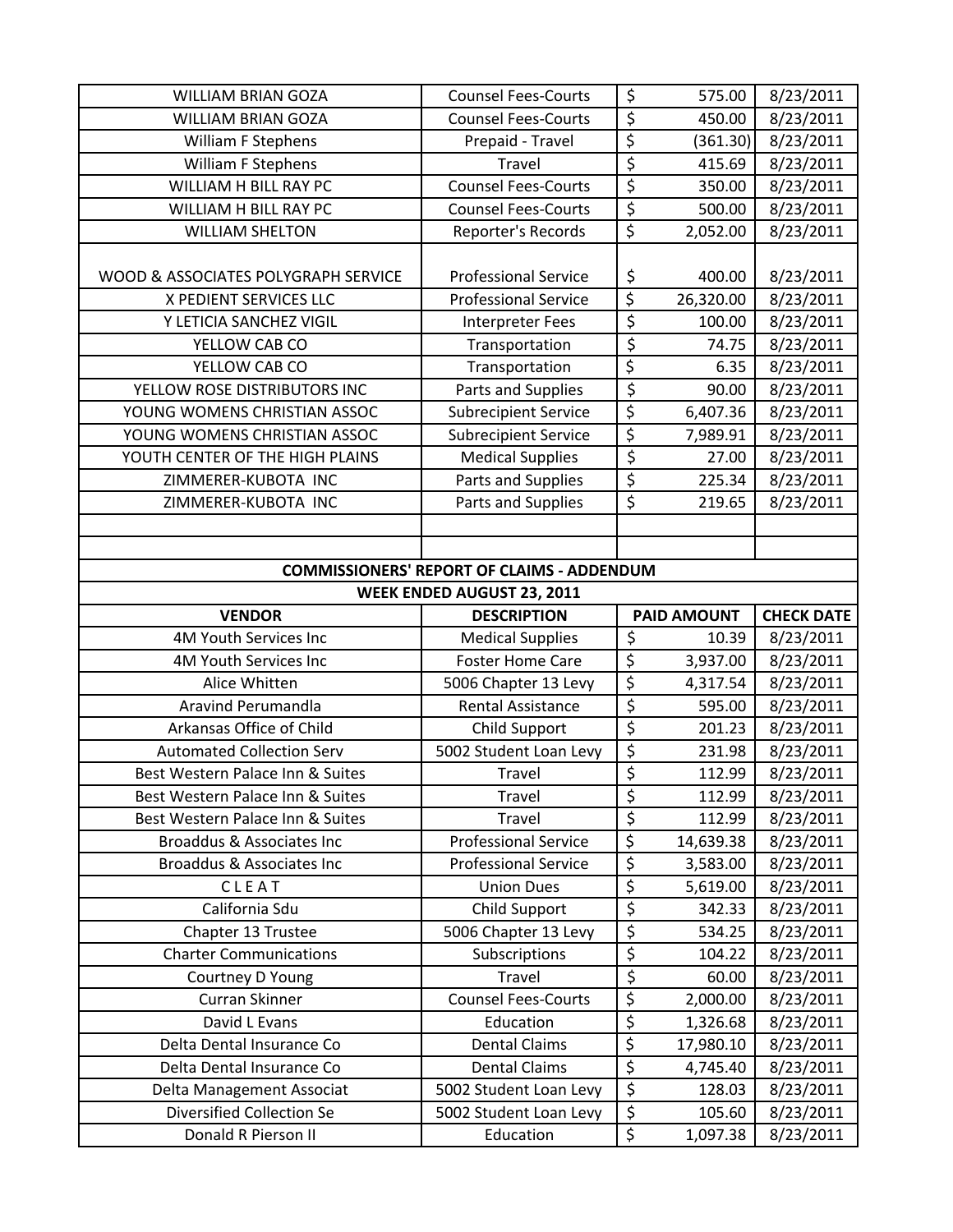| Ellis County District Cle             | Child Support               | \$                              | 369.23     | 8/23/2011 |
|---------------------------------------|-----------------------------|---------------------------------|------------|-----------|
| <b>Estate of Frank M Puskarich Sr</b> | Rent Sub to L'Iords         | $\overline{\xi}$                | 1,088.00   | 8/23/2011 |
| Estate of Frank M Puskarich Sr        | Rent Sub to L'Iords         | \$                              | 544.00     | 8/23/2011 |
| Every Day Life Rtc                    | <b>Residential Servc</b>    | \$                              | 11,552.77  | 8/23/2011 |
| <b>Express-Scripts</b>                | Drug Claims-AC & CO         | $\overline{\boldsymbol{\zeta}}$ | 212,585.71 | 8/23/2011 |
| <b>Express-Scripts</b>                | Drug Claims-RT              | \$                              | 52,303.03  | 8/23/2011 |
| Florida, State of, Disbur             | Child Support               | \$                              | 64.38      | 8/23/2011 |
| <b>Fraternal Order of Police</b>      | <b>Union Dues</b>           | \$                              | 1,850.00   | 8/23/2011 |
| <b>Fugro Consultants Inc</b>          | <b>Professional Service</b> | \$                              | 6,453.50   | 8/23/2011 |
|                                       |                             |                                 |            |           |
| Healthsmart                           | Medical Claims - AC & CO    | \$                              | 30.18      | 8/23/2011 |
| HUD, US Dept of                       | HUD 5007 Garnishment        | \$                              | 75.00      | 8/23/2011 |
| <b>Internal Revenue Service</b>       | 5001 Tax Levy               | \$                              | 2,620.17   | 8/23/2011 |
| <b>IRS FICA EE</b>                    | FICA-Employee               | \$                              | 346,990.53 | 8/23/2011 |
| <b>IRS FICA ER</b>                    | FICA-Employer               | \$                              | 512,223.68 | 8/23/2011 |
| <b>IRS FIT</b>                        | FIT Withholding             | \$                              | 952,471.85 | 8/23/2011 |
| IRS MED EE                            | Medicare-Employee           | \$                              | 120,121.40 | 8/23/2011 |
| <b>IRS MED ER</b>                     | Medicare-Employer           | $\overline{\xi}$                | 120,121.40 | 8/23/2011 |
| Jack V. Strickland                    | Cnsl Fees-Crim Appls        | $\overline{\xi}$                | 84,612.50  | 8/23/2011 |
| Jack V. Strickland                    | Crim Appeal-OthrCost        | \$                              | 896.56     | 8/23/2011 |
| Jeff Eubank Roofing Co Inc            | <b>Professional Service</b> | $\overline{\xi}$                | 33,107.26  | 8/23/2011 |
| JPMorgan Chase Bank NA                | <b>Medical Supplies</b>     | \$                              | 33.78      | 8/23/2011 |
| JPMorgan Chase Bank NA                | Parts and Supplies          | $\overline{\varsigma}$          | 170.88     | 8/23/2011 |
| JPMorgan Chase Bank NA                | Field Equip&Supplies        | \$                              | 55.00      | 8/23/2011 |
| JPMorgan Chase Bank NA                | <b>Building Maintenance</b> | \$                              | 33.98      | 8/23/2011 |
| JPMorgan Chase Bank NA                | Field Equip&Supplies        | $\overline{\xi}$                | 17.57      | 8/23/2011 |
| JPMorgan Chase Bank NA                | <b>Cement and Concrete</b>  | $\overline{\xi}$                | 145.32     | 8/23/2011 |
| JPMorgan Chase Bank NA                | Supplies                    | \$                              | 99.99      | 8/23/2011 |
| JPMorgan Chase Bank NA                | Parts and Supplies          | $\overline{\xi}$                | 195.91     | 8/23/2011 |
| JPMorgan Chase Bank NA                | Field Equip&Supplies        | \$                              | 24.61      | 8/23/2011 |
| JPMorgan Chase Bank NA                | Landscaping Expense         | $\overline{\xi}$                | 179.98     | 8/23/2011 |
| Justice of the Peace Pct 6            | Trust - Constable 7         | \$                              | 3,000.00   | 8/23/2011 |
| Kleinfelder                           | <b>Professional Service</b> | $\overline{\varsigma}$          | 1,186.75   | 8/23/2011 |
| Lincoln Financial Group               | Deferred Comp               | \$                              | 16,633.08  | 8/23/2011 |
| Louisiana Department of S             | Child Support               | \$                              | 79.48      | 8/23/2011 |
| Lutheran Social Serv of the South     | <b>Residential Servc</b>    | $\overline{\xi}$                | 17,143.00  | 8/23/2011 |
| Metropolitan Life                     | Metlife                     | $\overline{\xi}$                | 13,924.16  | 8/23/2011 |
| Michigan State Disburseme             | Child Support               | \$                              | 301.38     | 8/23/2011 |
| Missouri Family Support P             | Child Support               | \$                              | 367.84     | 8/23/2011 |
| Mr Kenneth D Johnson                  | Education                   | \$                              | 313.00     | 8/23/2011 |
| Mr W S Wray                           | Travel                      | \$                              | 60.00      | 8/23/2011 |
| Ms Marian D Ross                      | Education                   | \$                              | 501.64     | 8/23/2011 |
| NAPSA-Nat'l Assoc Pretrial Servce     | Dues                        | \$                              | 75.00      | 8/23/2011 |
| NAPSA-Nat'l Assoc Pretrial Servce     | Education                   | $\overline{\varsigma}$          | 395.00     | 8/23/2011 |
| Nationwide Retirement Sol             | Deferred Comp               | \$                              | 134,510.60 | 8/23/2011 |
| <b>NCO Financial Systems Inc</b>      | 5002 Student Loan Levy      | \$                              | 676.86     | 8/23/2011 |
| North Dakota Sdu                      | Child Support               | \$                              | 281.54     | 8/23/2011 |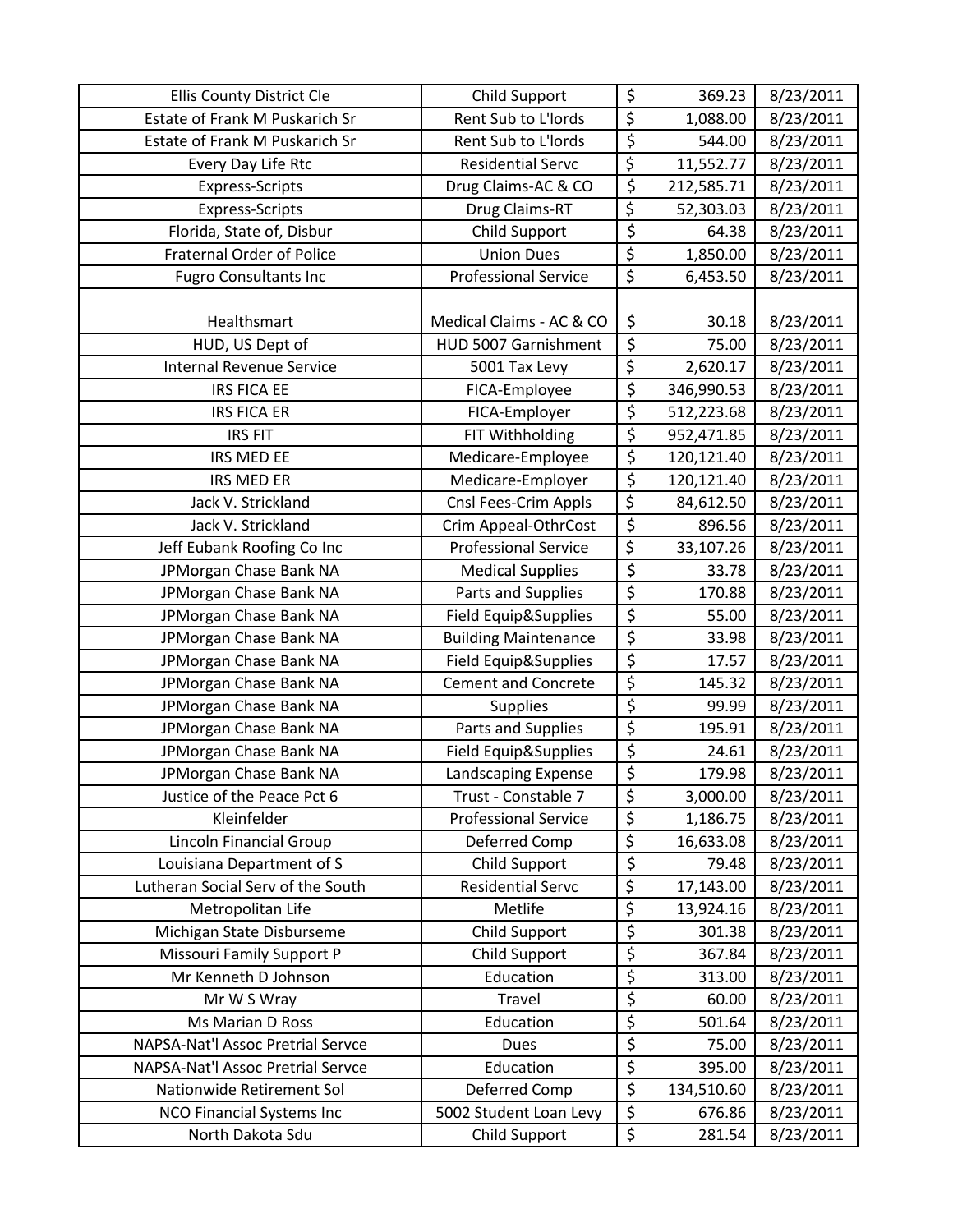| Oklahoma Dept of Human Se             | Child Support               | \$                     | 150.00       | 8/23/2011 |
|---------------------------------------|-----------------------------|------------------------|--------------|-----------|
|                                       | Williams 5007               |                        |              |           |
| Paulette Williams                     | Garnishment                 | \$                     | 303.54       | 8/23/2011 |
| PayFlex                               | Dependent Care              | $\overline{\varsigma}$ | 4,155.14     | 8/23/2011 |
| PayFlex                               | Medical                     | \$                     | 35,190.76    | 8/23/2011 |
| Pennsylvania-HEAA                     | 5002 Student Loan Levy      | \$                     | 501.10       | 8/23/2011 |
| Phoenix House of Texas Inc            | <b>Residential Servc</b>    | \$                     | 3,921.19     | 8/23/2011 |
| Pioneer Credit Recovery I             | 5002 Student Loan Levy      | \$                     | 216.45       | 8/23/2011 |
| Police & Firefighters Ins             | <b>Union Dues</b>           | $\overline{\xi}$       | 17,453.08    | 8/23/2011 |
| PRIA-Property Records Industry Assn   | Education                   | \$                     | 325.00       | 8/23/2011 |
| PRIA-Property Records Industry Assn   | Education                   | \$                     | 400.00       | 8/23/2011 |
| PRIA-Property Records Industry Assn   | Education                   | \$                     | 325.00       | 8/23/2011 |
| PRIA-Property Records Industry Assn   | Education                   | \$                     | 325.00       | 8/23/2011 |
| Roy Maas Youth Alternatives Inc       | <b>Residential Servc</b>    | \$                     | 4,285.75     | 8/23/2011 |
| <b>Russell Feed Supply</b>            | Canine Expense              | \$                     | 335.87       | 8/23/2011 |
| Social Security Admin Lev             | SSA 5007 Garnishment        | \$                     | 25.00        | 8/23/2011 |
| Sprint Nextel                         | Telephone - Mobile          | \$                     | 151.69       | 8/23/2011 |
| Sprint Nextel                         | Telephone - Mobile          | \$                     | 55.46        | 8/23/2011 |
| Sprint Nextel                         | Telephone - Mobile          | \$                     | 72.36        | 8/23/2011 |
| Sprint Nextel                         | Telephone - Mobile          | \$                     | 50.62        | 8/23/2011 |
| Sprint Nextel                         | Telephone - Mobile          | \$                     | 192.54       | 8/23/2011 |
| Sprint Nextel                         | Telephone - Mobile          | \$                     | 276.02       | 8/23/2011 |
| Sprint Nextel                         | Telephone - Mobile          | \$                     | 60.42        | 8/23/2011 |
| Sprint Nextel                         | <b>Wireless Data Access</b> | \$                     | 42.99        | 8/23/2011 |
| Sprint Nextel                         | Pager / Blackberry          | \$                     | 110.71       | 8/23/2011 |
| Sprint Nextel                         | Pager / Blackberry          | \$                     | 92.57        | 8/23/2011 |
| Sprint Nextel                         | Pager / Blackberry          | \$                     | 31.29        | 8/23/2011 |
| Sprint Nextel                         | Pager / Blackberry          | \$                     | 180.64       | 8/23/2011 |
| Sprint Nextel                         | Pager / Blackberry          | \$                     | 920.67       | 8/23/2011 |
| Sprint Nextel                         | Pager / Blackberry          | \$                     | 124.76       | 8/23/2011 |
| Sprint Nextel                         | Pager / Blackberry          | \$                     | 127.10       | 8/23/2011 |
| Sprint Nextel                         | Pager / Blackberry          | \$                     | 187.94       | 8/23/2011 |
| Sprint Nextel                         | Pager / Blackberry          | \$                     | 32.49        | 8/23/2011 |
| Sprint Nextel                         | Pager / Blackberry          | \$                     | 32.49        | 8/23/2011 |
| Sprint Nextel                         | Pager / Blackberry          | \$                     | 31.29        | 8/23/2011 |
| Sprint Nextel                         | Pager / Blackberry          | \$                     | 350.99       | 8/23/2011 |
| Sprint Nextel                         | Pager / Blackberry          | \$                     | 32.49        | 8/23/2011 |
| Sprint Nextel                         | Pager / Blackberry          | \$                     | 31.29        | 8/23/2011 |
| Sprint Nextel                         | Telephone - Mobile          | $\overline{\xi}$       | 80.06        | 8/23/2011 |
| Sprint Nextel                         | Pager / Blackberry          | \$                     | 33.45        | 8/23/2011 |
| Sprint Nextel                         | Pager / Blackberry          | \$                     | 65.62        | 8/23/2011 |
| Sprint Nextel                         | Pager / Blackberry          | \$                     | 31.29        | 8/23/2011 |
| Sylvia Mendoza                        | Travel                      | \$                     | 60.00        | 8/23/2011 |
| Tarrant Co. P/R Acct                  | <b>Payroll Transfers</b>    | \$                     | 5,933,377.94 | 8/23/2011 |
| <b>Tarrant County Bar Association</b> | Education                   | \$                     | 200.00       | 8/23/2011 |
| <b>Tarrant County Child Supp</b>      | Child Support               | \$                     | 144.92       | 8/23/2011 |
| <b>Tarrant County Deputy She</b>      | <b>Union Dues</b>           | \$                     | 1,403.00     | 8/23/2011 |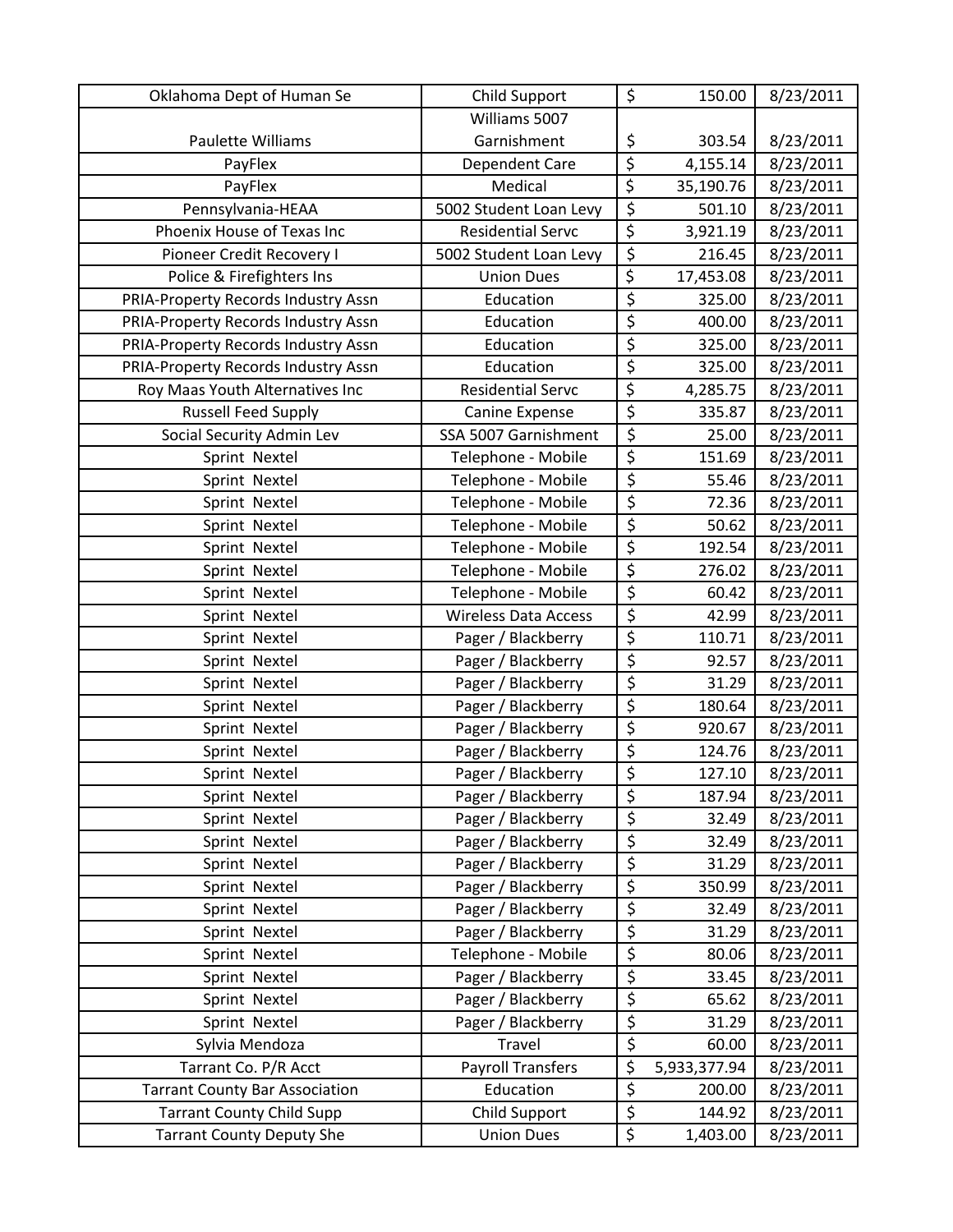| <b>Tarrant County District Attorney</b>   | <b>Counsel Fees-Courts</b>  | \$               | 1,200.00   | 8/23/2011 |
|-------------------------------------------|-----------------------------|------------------|------------|-----------|
| <b>Tarrant County District Attorney</b>   | <b>Counsel Fees-Courts</b>  | \$               | 500.00     | 8/23/2011 |
| <b>Tarrant County District Attorney</b>   | <b>Counsel Fees-Courts</b>  | \$               | 1,050.00   | 8/23/2011 |
| <b>Tarrant County District Attorney</b>   | <b>Counsel Fees-Courts</b>  | \$               | 1,090.00   | 8/23/2011 |
| <b>Tarrant County District Attorney</b>   | <b>Counsel Fees-Courts</b>  | \$               | 1,400.00   | 8/23/2011 |
| <b>Tarrant County District Attorney</b>   | <b>Counsel Fees-Courts</b>  | \$               | 3,400.00   | 8/23/2011 |
| <b>Tarrant County District Attorney</b>   | <b>Counsel Fees-Courts</b>  | \$               | 700.00     | 8/23/2011 |
| <b>Tarrant County District Attorney</b>   | <b>Counsel Fees-Courts</b>  | \$               | 200.00     | 8/23/2011 |
| <b>Tarrant County District Attorney</b>   | <b>Counsel Fees-Courts</b>  | \$               | 500.00     | 8/23/2011 |
| <b>Tarrant County District Attorney</b>   | <b>Counsel Fees-Courts</b>  | \$               | 175.00     | 8/23/2011 |
| <b>Tarrant County District Attorney</b>   | <b>Counsel Fees-Courts</b>  | $\overline{\xi}$ | 260.00     | 8/23/2011 |
|                                           | Retirement Employer-July    |                  |            |           |
| <b>TCDRS</b>                              | 2011-Amended                | \$               | (0.02)     | 8/23/2011 |
|                                           | Retirement Employee-July    |                  |            |           |
| <b>TCDRS</b>                              | 2011-Amended                | \$               | (0.05)     | 8/23/2011 |
| <b>TDCAA-Texas District &amp; County</b>  | <b>Dues</b>                 | \$               | 60.00      | 8/23/2011 |
| Tennesse Child Support Re                 | Child Support               | \$               | 212.30     | 8/23/2011 |
| Texas Child Support Disbu                 | <b>Child Support</b>        | $\overline{\xi}$ | 40,146.71  | 8/23/2011 |
| Texas Conference of                       | <b>Professional Service</b> | \$               | 338,232.00 | 8/23/2011 |
| <b>Texas Department of Transportation</b> | <b>Bridge Programs</b>      | \$               | 89,822.00  | 8/23/2011 |
| <b>Texas Guaranteed Student</b>           | 5002 Student Loan Levy      | \$               | 1,830.64   | 8/23/2011 |
|                                           | <b>State TX Guaranteed</b>  |                  |            |           |
| <b>Texas Guaranteed Tuition</b>           | <b>Tuition Plan</b>         | \$               | 275.00     | 8/23/2011 |
| Thos S Byrne Ltd                          | <b>Professional Service</b> | \$               | 246,404.35 | 8/23/2011 |
| <b>Tim Truman</b>                         | 5006 Chapter 13 Levy        | \$               | 4,151.05   | 8/23/2011 |
| Tom Powers Chapter 13 Tru                 | 5006 Chapter 13 Levy        | $\overline{\xi}$ | 2,726.40   | 8/23/2011 |
|                                           |                             |                  |            |           |
|                                           | TX Workforce Comm - 2nd     |                  |            |           |
| TX Workforce Unemployment                 | Qtr - CY 11 Unemployment    | \$               | 29,258.31  | 8/23/2011 |
|                                           |                             |                  |            |           |
|                                           | TX Workforce Comm - 2nd     |                  |            |           |
| TX Workforce Unemployment                 | Qtr - CY 11 Unemployment    | \$               | 6,084.27   | 8/23/2011 |
|                                           |                             |                  |            |           |
|                                           | TX Workforce Comm - 2nd     |                  |            |           |
| TX Workforce Unemployment                 | Qtr - CY 11 Unemployment    | \$               | 199.40     | 8/23/2011 |
|                                           |                             |                  |            |           |
|                                           | TX Workforce Comm - 2nd     |                  |            |           |
| TX Workforce Unemployment                 | Qtr - CY 11 Unemployment    | \$               | 1,653.63   | 8/23/2011 |
|                                           |                             |                  |            |           |
|                                           | TX Workforce Comm - 2nd     |                  |            |           |
| TX Workforce Unemployment                 | Qtr - CY 11 Unemployment    | \$               | 1,031.45   | 8/23/2011 |
|                                           |                             |                  |            |           |
|                                           | TX Workforce Comm - 2nd     |                  |            |           |
| TX Workforce Unemployment                 | Qtr - CY 11 Unemployment    | \$               | 456.72     | 8/23/2011 |
|                                           |                             |                  |            |           |
| <b>United HealthCare</b>                  | Medical Claims - AC & CO    | \$               | 564,989.56 | 8/23/2011 |
| United HealthCare                         | <b>Medical Claims - RT</b>  | \$               | 100,821.30 | 8/23/2011 |